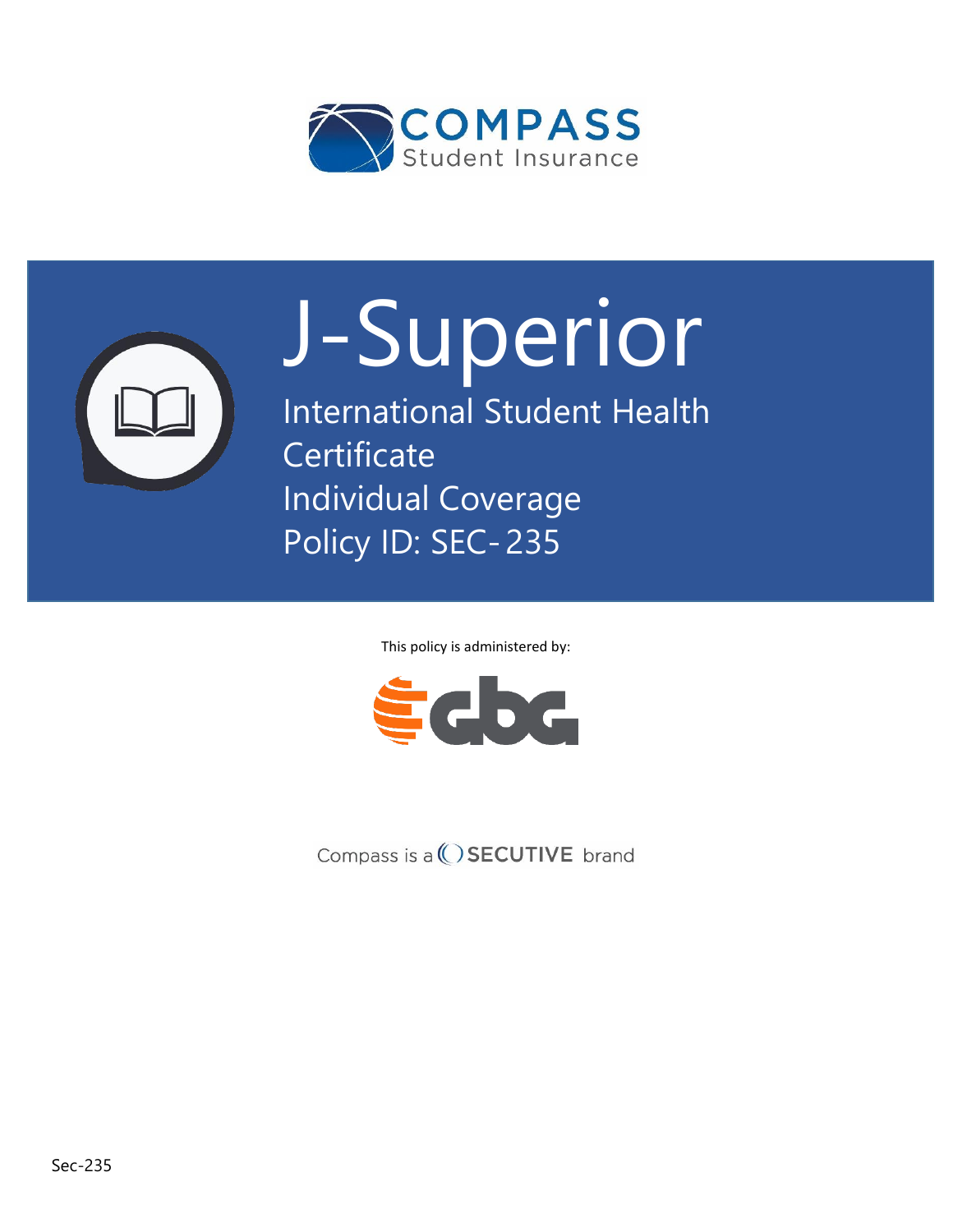



Please note that this summary contains a description of the insurance benefits provided by the insurance coverage you have purchased. The coverage is provided by a group insurance policy issued to the Fairmont Specialty Trust by Crum & Forster SPC through ITI SP. By purchasing this coverage, you have become a participant in the Fairmont Specialty Trust, a copy of the subscription agreement is contained herein. This description is not intended to be a contract of insurance. Complete provisions pertaining to the insurance coverage are contained in the policy. In the event of any conflict between this plan summary and the policy, the policy will govern. The policy is not designed to cover U.S. residents and citizens, and it is not subject to guaranteed issuance or renewal.

This insurance is not subject to and does not provide certain insurance benefits required by the United States' Patient Protection and Affordable Care Act ("PPACA"). PPACA requires certain US citizens or US residents to obtain PPACA compliant health insurance, or "minimum essential coverage." In some cases, certain individuals may be deemed to have minimum essential coverage under PPACA even if their insurance coverage does not provide all of the benefits required by PPACA. You should consult your attorney or tax professional to determine whether the policy meets any obligations you may have under PPACA.

GBG is the marketing name for GBGI Limited including its subsidiary and affiliated companies. Administration and intermediary services for the insurance coverage under the policy are provided by or through operating subsidiaries of GBGI Limited, including GBG Administrative Services, Inc. and SHIP, Ltd.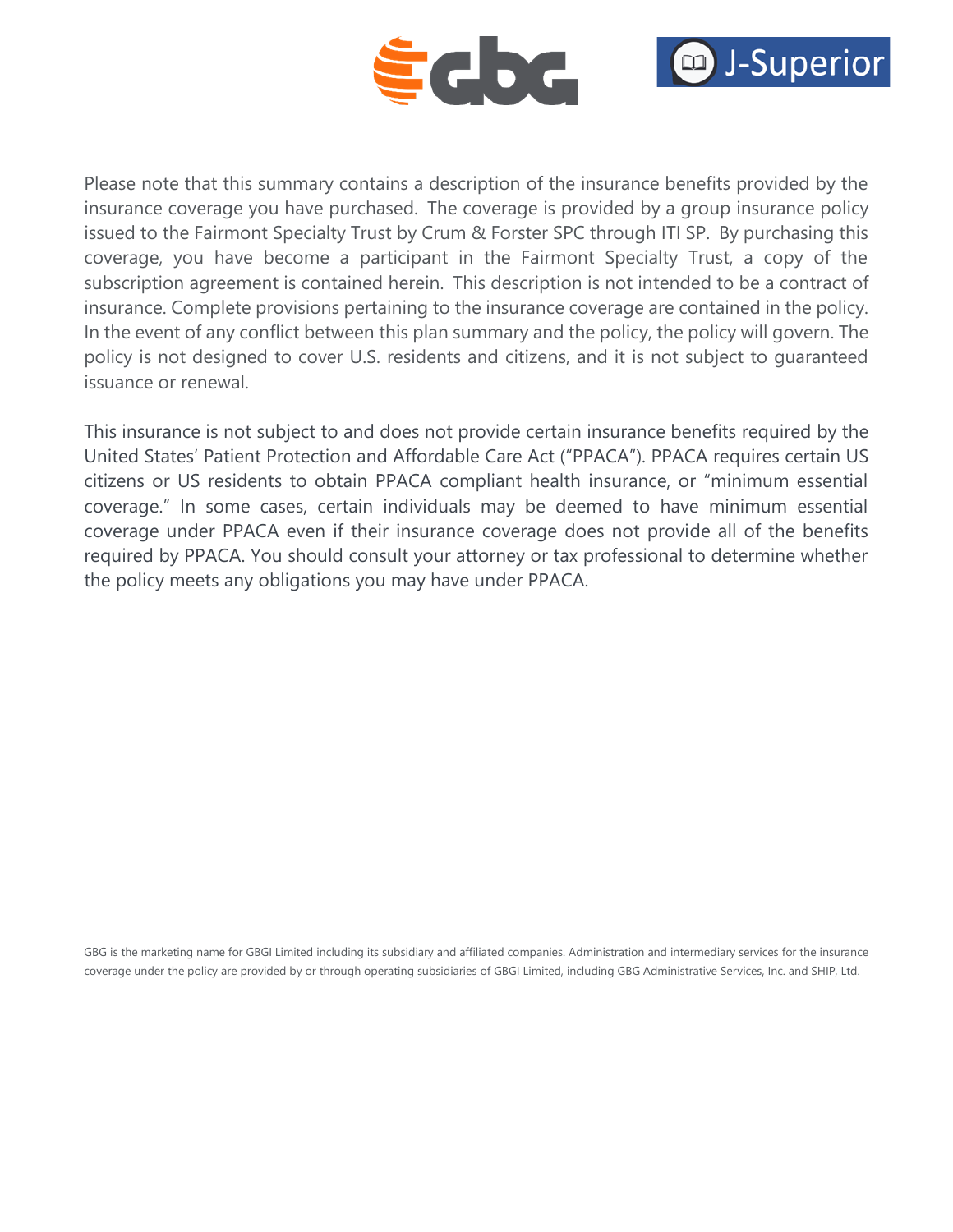



# **TABLE OF CONTENTS**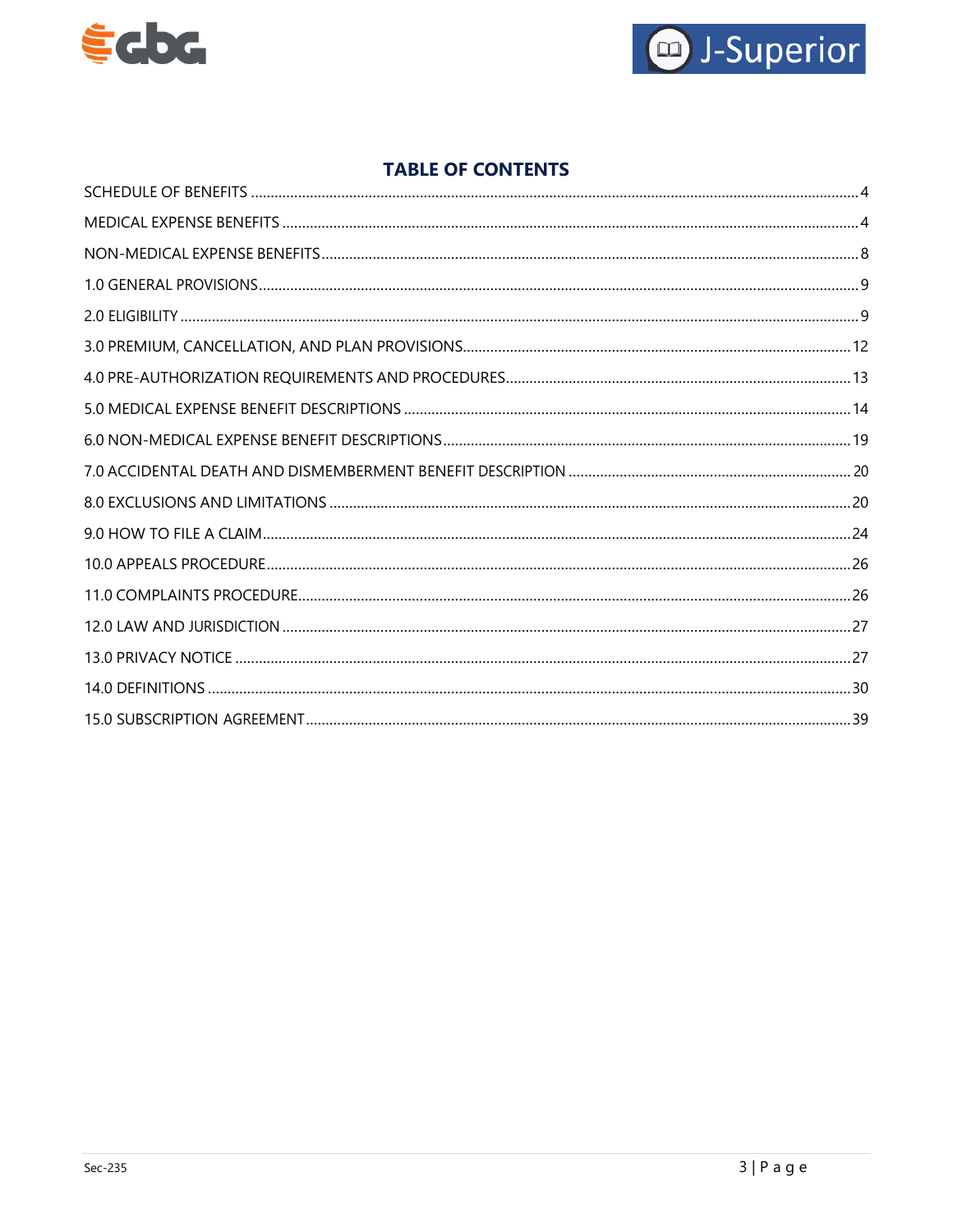



# <span id="page-3-0"></span>**SCHEDULE OF BENEFITS**

The Schedule of Benefits is a summary outline of the benefits covered under this insurance Plan. The benefits are divided into three sections: Medical Expense Benefits, Non-Medical Expense Benefits, and Accidental Death & Dismemberment Benefits. Please read the Description of Benefits sections for full details. All benefits described are subject to the definitions, exclusions and provisions.

#### **ELIGIBLE PERSONS**

Eligible Person is an individual who meets all the requirements of one of the covered Classes shown below: Class 1

A registered full time undergraduate or a graduate student attending classes who is a minimum age of 16 years and maximum of 40 years;

- 1. Student must have a current passport and be travelling outside their Home Country, and
- 2. Student must have a valid F, M, or Q visa. F1 visa holder on OPT are not eligible.

Or

A J1 valid visa holder who is outside their Home Country and is actively engaged in an educational activity and who is a minimum age of 16 years and a maximum age of 64 years, if you are one of the following:

- 1. Undergraduate student registered for and attending classes on a full-time basis; or
- 2. Graduate student; or
- 3. Scholar or researcher who is invited by an educational organization; or
- 4. Student involved in education, educational activities, or research related activities.

#### Class 2

The spouse or domestic partner of a Class 1 Insured Person.

Class 3

The Dependent child(ren) of a Class 1 Insured Person.

# <span id="page-3-1"></span>**MEDICAL EXPENSE BENEFITS**

The following Medical Expense Benefits are subject to the Insured Person's Deductible, Copayment, and Coinsurance amount. After satisfaction of the Deductible and applicable Copayments, the Insurer will pay eligible benefits set forth in this Schedule at the specified Plan Coinsurance and reimbursement level.

## **GENERAL FEATURES AND PLAN SPECIFICATIONS**

| <b>U.S. Provider Network</b>                                                                                   | United Healthcare                                                               |  |
|----------------------------------------------------------------------------------------------------------------|---------------------------------------------------------------------------------|--|
| <b>Area of Coverage</b>                                                                                        | Worldwide Basis Excluding Home Country                                          |  |
| Maximum Benefit Payable per covered Illness or Injury                                                          | \$500,000                                                                       |  |
| <b>Lifetime Maximum</b><br>Unlimited                                                                           |                                                                                 |  |
| Individual Deductible per Period of Insurance                                                                  |                                                                                 |  |
| In-Network Provider<br>$\bullet$<br>Out-of-Network Provider                                                    | \$90 per Insured Person<br>2x Individual per family<br>\$400 per Insured Person |  |
| بملوانهم بالممل باسمين بالملاطم بالبرام وملاح واستمتحت وممسوح المواد والمستباط والملاحظ والمائات بالمعال وعالى | 2x Individual per family                                                        |  |

The Deductible for In-Network does not accrue towards the Out-of-Network Deductible.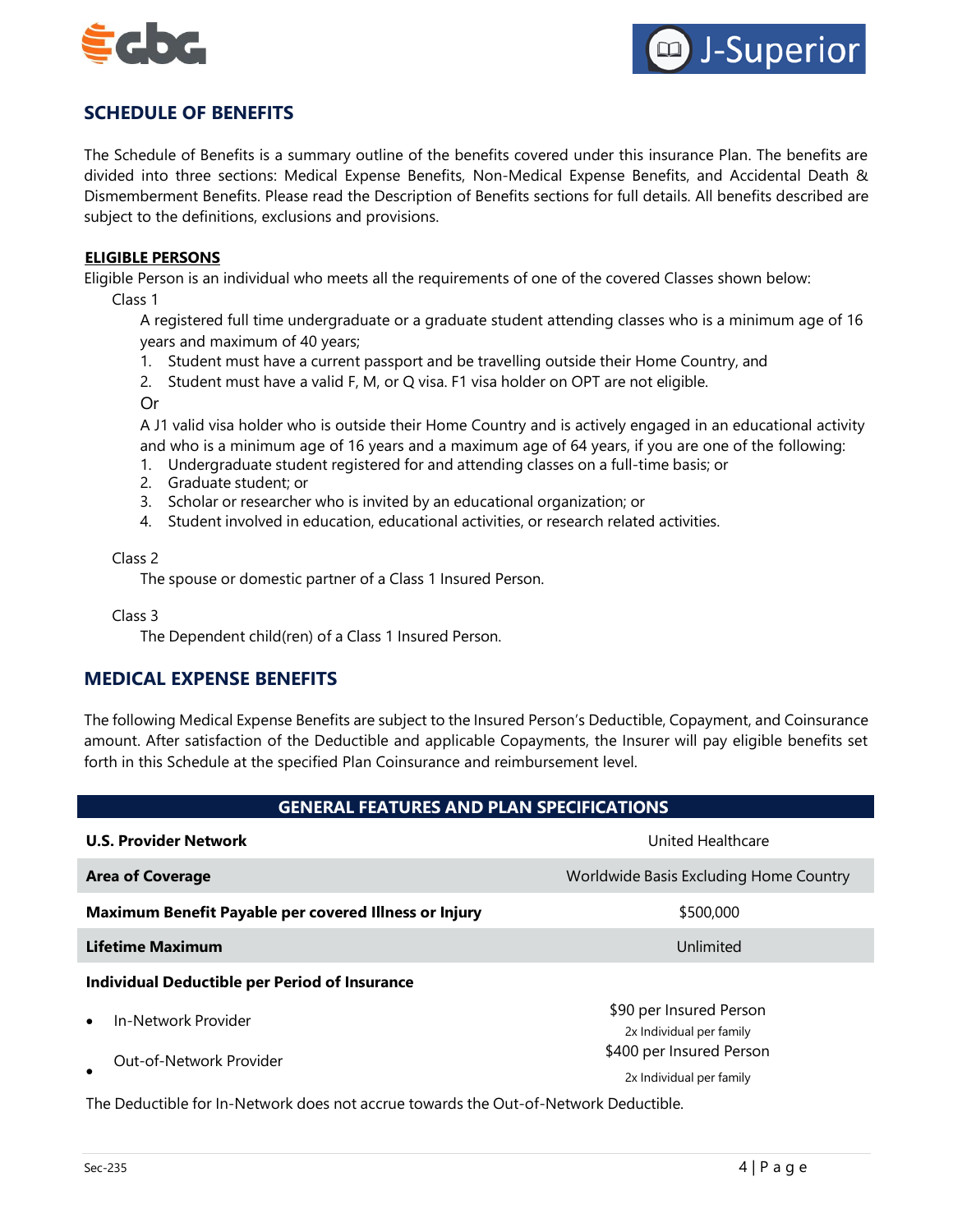



#### **Copayments**

Copayments do not apply to the Deductible or the Out-of-Pocket Maximum.

| <b>Student Health Center Copayment</b>                                                       | \$15 per visit  |
|----------------------------------------------------------------------------------------------|-----------------|
| <b>Physician/Specialist Office Visit Copayment</b><br>$\bullet$                              | \$30 per visit  |
| <b>Urgent Care Center Copayment</b>                                                          | \$30 per visit  |
| <b>Hospital Copayment per Admission</b>                                                      | \$250           |
| <b>Emergency Room Visit Copayment</b><br>$\alpha + i$ $\alpha + i$ $\alpha + i$ $\alpha + i$ | \$250 per visit |

(Waived if admitted)

#### **Out-of-Pocket-Maximum per Period of Insurance**

- In-Network
- Out-of-Network

\$2,000 per Insured Person 2x Individual per family

Unlimited per Insured Person

The Deductible does not apply to the Out-of-Pocket Maximum (refer to the definition of Out-of-Pocket Maximum for applicability).

# **Pre-Existing Condition Limitation**

(12 months Lookback Period)

**Student**: Pre-Existing Conditions are covered after a 6 months Waiting Period. **Dependents**: Pre-Existing Conditions are covered after a 24 months Waiting Period.

#### **WHAT THE INSURANCE PLAN COVERS**

### **COVERED SERVICES AND BENEFIT LEVELS**

Subject to Deductible, Coinsurance, Copayment, and Maximum Benefit per Period of Insurance

The following Coinsurance applies for In-Network Providers in the U.S. or for expenses incurred outside the U.S. (if available). Coinsurance reduces to 75% UCR when Out-of-Network Providers in the U.S. are used.

## **HOSPITALIZATION AND INPATIENT BENEFITS**

#### **Accommodations including semi-private room**

**• Copayment applies**<br>Copayment applies

| 80% Preferred Allowance |
|-------------------------|
| 80% Preferred Allowance |
| 80% Preferred Allowance |
| 80% Preferred Allowance |
| 80% Preferred Allowance |
|                         |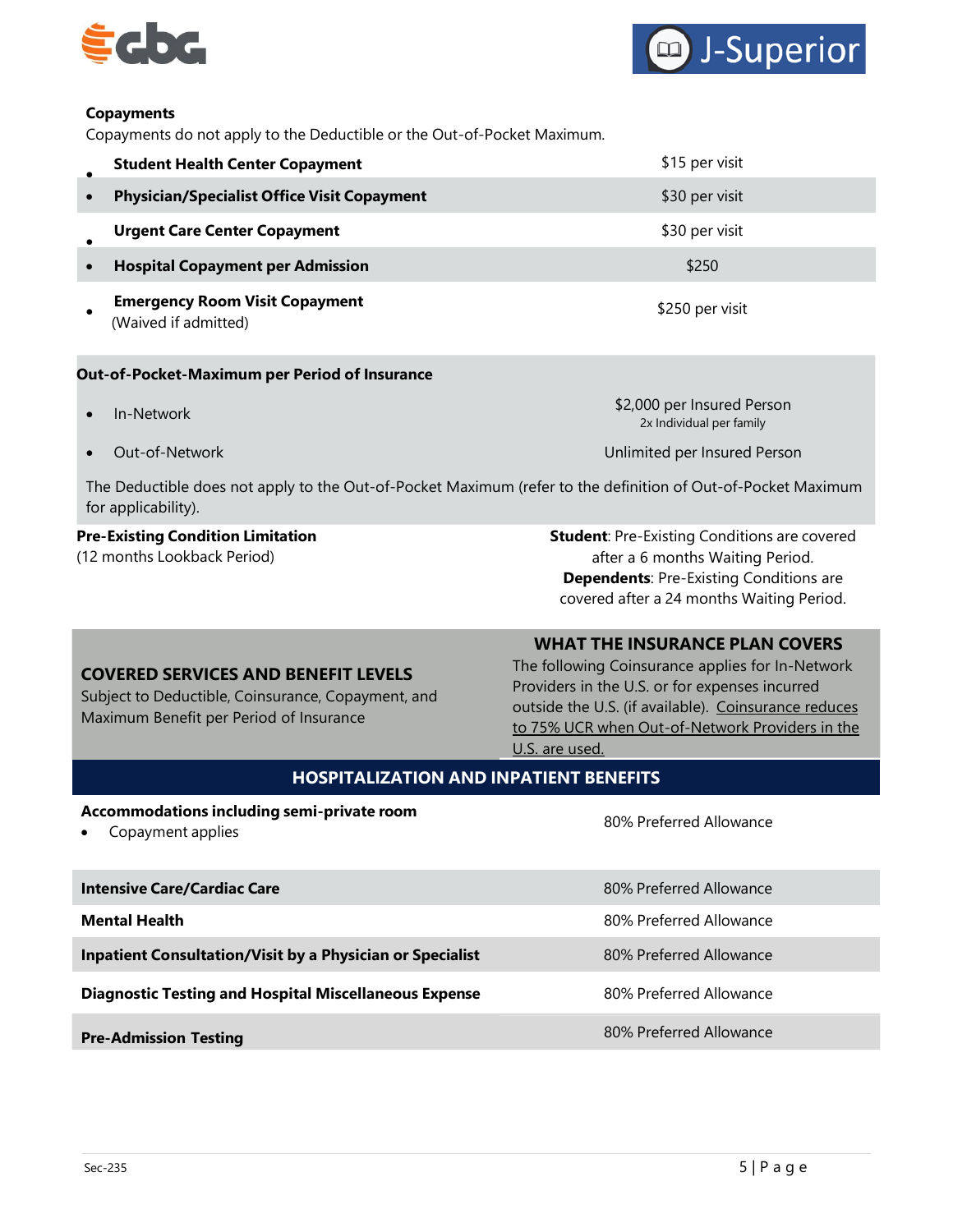# **OUTPATIENT BENEFITS**

## **Physician Visit or Consultation by Specialist**

- Office visit Copayment applies
- Urgent Care Center Copayment applies

#### **Diagnostic Testing**

- X-Ray and Laboratory
- MRI, PET, and CT scans
- Office visit Copayment applies when testing is done outside an office visit.

#### **Mental Health**

• Office visit Copayment applies

## **SURGICAL BENEFITS (INPATIENT/OUTPATIENT)**

## **Inpatient, Outpatient or Ambulatory Surgery Includes:**

- Surgeon's Fees
- Out of network Assistant Surgeon or Anesthesiologist (up to 25% of Usual, Customary & Reasonable for surgery)
- Facility fees
- Laboratory tests
- Medications and dressings
- Other medical services and supplies
- **EMERGENCY BENEFITS**

#### **Emergency Room and Medical Services**

- Copayment waived, if admitted
- Non-emergency use of the emergency room is Not Covered

#### **Ambulance Services**

• Emergency local ground ambulance 80% Preferred Allowance 80% Preferred Allowance

## **Emergency Dental**

• Limited to accidental Injury of sound natural teeth sustained while covered

80% Preferred Allowance

# **MATERNITY CARE**

The following Waiting Period(s) applies to Maternity Care benefits:

- Primary Insured: No waiting period.
- Dependent Spouse: Conception must occur at least ten (10) months after the Effective Date.

**Normal delivery** or Medically Necessary Caesarean Section, pre-natal care, and post-natal care 80% Preferred Allowance 80% Preferred Allowance

**Complications of Pregnancy,** premature birth, and birth anomalies

80% Preferred Allowance

80% Preferred Allowance

80% Preferred Allowance

80% Preferred Allowance

80% Preferred Allowance

80% Preferred Allowance



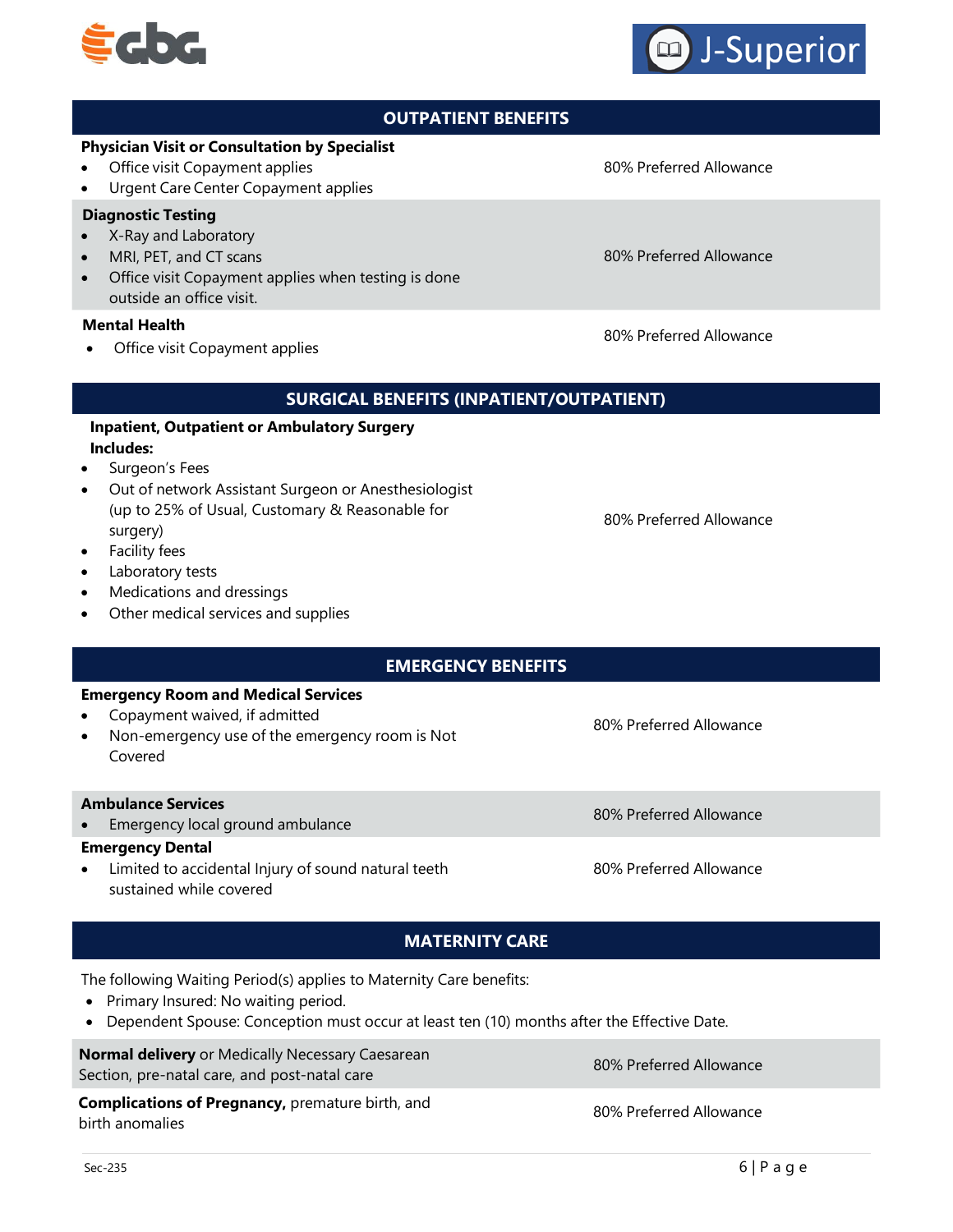



# **OTHER BENEFITS (INPATIENT/OUTPATIENT)**

#### **Preventive Care and Annual Exams**

- Child/Adult: Annual exams, immunizations
- In-Network or Student Health Center only, no benefits if an Out-of-Network Provider is used

100% Preferred Allowance (Student Health Center payable at UCR)

• Maximum Benefit per Period of Insurance: \$500 • Deductible or Copayment does not apply

| <b>Cancer Care and Oncology</b>                                                                                                                                                            | 80% Preferred Allowance |
|--------------------------------------------------------------------------------------------------------------------------------------------------------------------------------------------|-------------------------|
| <b>Kidney Dialysis</b>                                                                                                                                                                     | 80% Preferred Allowance |
| <b>Physical Therapy</b><br>Office visit Copayment applies                                                                                                                                  | 80% Preferred Allowance |
| <b>Diabetic Medical Supplies</b><br>Includes Insulin Pumps and associated supplies<br>Maximum Benefit per Period of Insurance: \$7,500                                                     | 80% UCR                 |
| <b>Acquired Immunodeficiency Syndrome (AIDS)</b><br>Human Immunodeficiency Virus (HIV+), AIDS<br><b>Related Complex (ARC), Sexually transmitted</b><br>diseases and all related conditions | 80% Preferred Allowance |
| <b>Durable Medical Equipment</b><br>Reimbursement of rental up to the purchase price                                                                                                       | <b>80% UCR</b>          |
| <b>Alcohol and Substance Abuse</b><br>Rehabilitative treatment only<br>Office visit Copayment applies                                                                                      | 80% Preferred Allowance |
| <b>Prescription Medications</b><br>Up to 31-day supply per prescription<br>Includes oral contraceptives<br>CVS/Caremark network pharmacy is required                                       | 80% of charges          |
| <b>Motor Vehicle Accident</b><br>Injuries caused by Accident                                                                                                                               | 80% Preferred Allowance |
| <b>Sports and Other Activities</b><br>Injuries arising from Club sports                                                                                                                    | 80% Preferred Allowance |
| <b>Passive War and Terrorism</b>                                                                                                                                                           | Included                |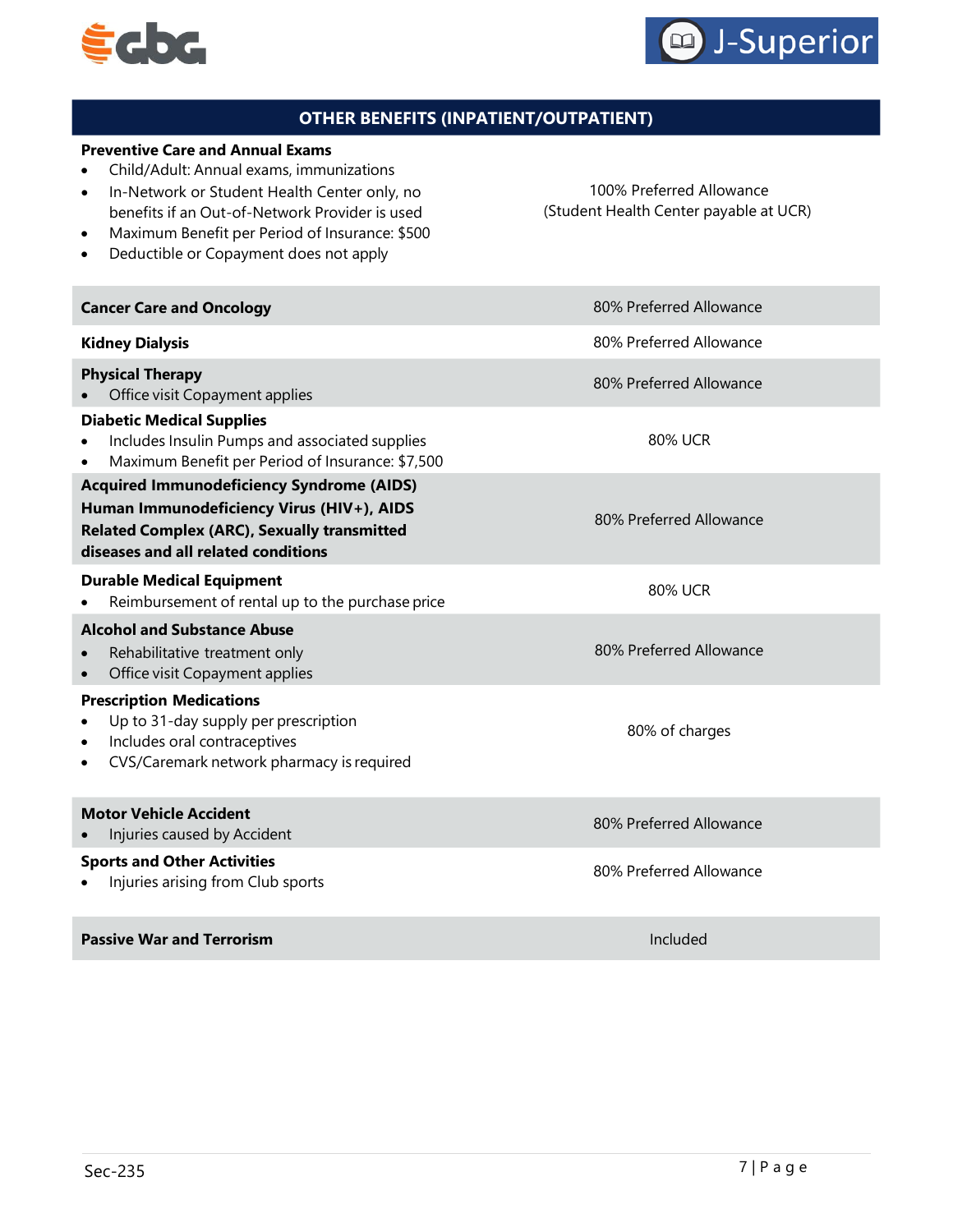



# <span id="page-7-0"></span>**NON-MEDICAL EXPENSE BENEFITS**

Non-Medical Expense Benefits do not accumulate towards the Medical Expense Maximum Benefit payable per Period of Insurance or toward the Lifetime Maximum.

| <b>ADDITIONAL BENEFITS</b>                 |          |  |
|--------------------------------------------|----------|--|
| <b>Medical Evacuation and Repatriation</b> | Included |  |
| <b>Return of Mortal Remains</b>            | Included |  |

| <b>ACCIDENTAL DEATH AND DISMEMBERMENT</b>                                  |                                               |  |
|----------------------------------------------------------------------------|-----------------------------------------------|--|
| <b>Principal Sum for Primary Insured Person</b>                            | \$25,000                                      |  |
| <b>Time Period for Loss</b>                                                | 90 days from the date of the covered Accident |  |
| Loss of:                                                                   | <b>Benefit: Percentage of Principal Sum</b>   |  |
| <b>Accidental Death</b>                                                    | 100%                                          |  |
| Loss of Both Hands or Feet, or Loss of Entire Sight of<br><b>Both Eyes</b> | 100%                                          |  |
| <b>Loss of One Hand and One Foot</b>                                       | 100%                                          |  |
| Loss of One Hand or Foot and Entire Sight of One Eye                       | 100%                                          |  |
| <b>Loss of One Hand or Foot</b>                                            | 50%                                           |  |
| <b>Loss of Sight of One Eye</b>                                            | 50%                                           |  |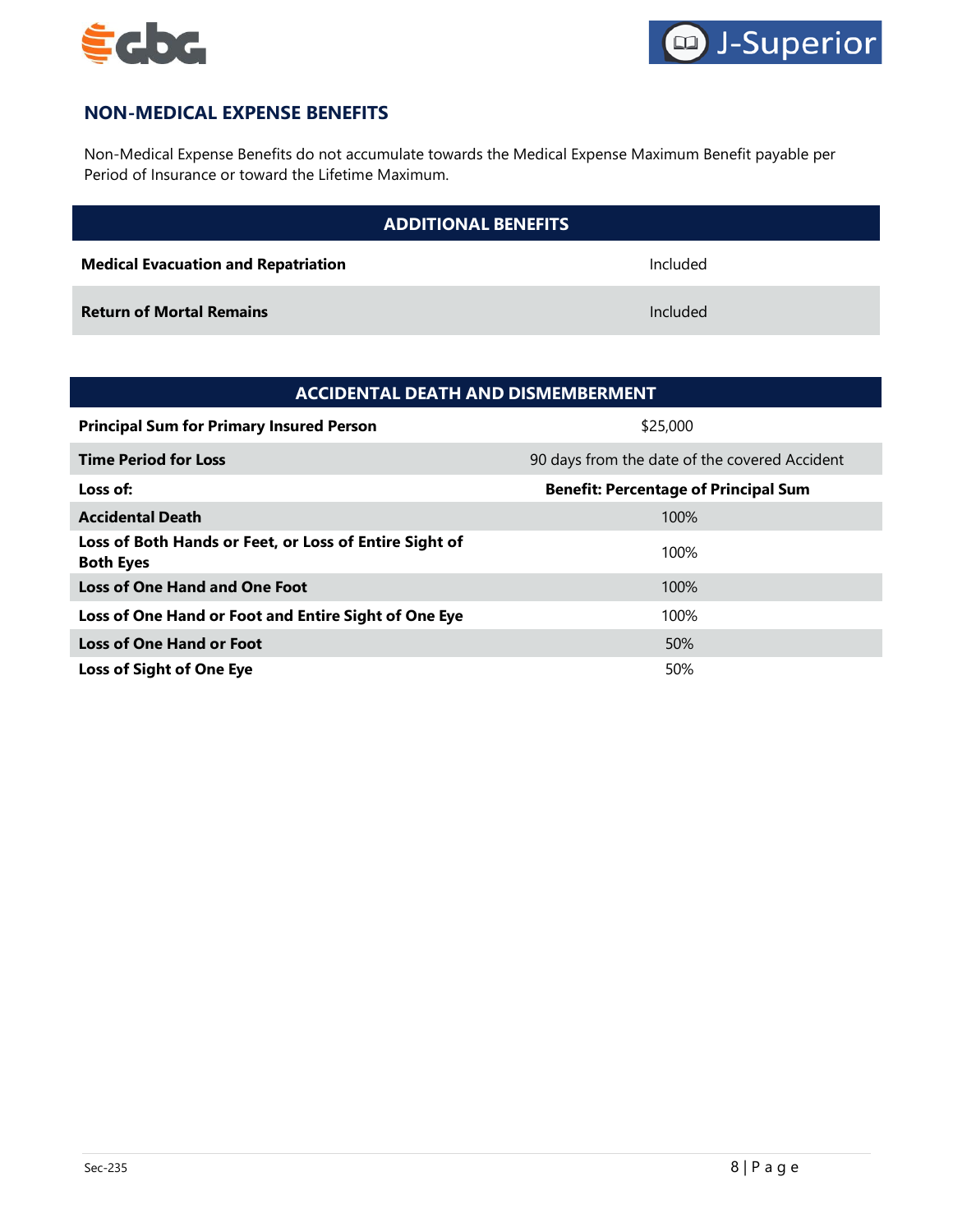



# <span id="page-8-0"></span>**1.0 GENERAL PROVISIONS**

The Policyholder is the Fairmont Specialty Trust, hereinafter shall be referred to as the "Trust".

The Insurer, Crum & Forster, SPC, hereinafter shall be referred to, sometimes collectively, as the "Insurer", "We" "Us", "Our" or "Company".

The declarations of the Insured Person in the application serve as the basis for participation in the Trust. If any information is incorrect or incomplete, or if any information has been omitted, the insurance coverage may be rescinded or terminated. Any references in this Summary of Benefits to the Insured Person expressed in the masculine gender shall be interpreted as including the feminine gender whenever appropriate.

No change in the Master Policy will be valid until approved by one of Our executive officers. This approval must be endorsed on or attached to the Master Policy. No agent may change the Master Policy or waive any of its provisions.

This Plan is an international health insurance policy issued to the Trust. This insurance shall be governed by the Laws of the Cayman Islands If any dispute arises as to the interpretation of this document, the English version shall be deemed to be conclusive and taking precedence over any other language version of this document.

Notwithstanding any other terms under this Plan, the Insurer shall not provide coverage nor make any payments or provide any service or benefit to any Insured Person, beneficiary, or third party who may have any rights under this Plan to the extent that such cover, payment, service, benefit, or any business or activity of the Insured Person would violate any applicable trade or economic sanctions law or regulation.

# <span id="page-8-1"></span>**2.0 ELIGIBILITY**

## 2.1 Eligible Classes

International full-time students (as defined by the educational institution) enrolled in an associate, bachelor, master, or Ph.D. program at a university or other accredited higher education institution, or a scholar, researcher, teacher, or student involved in educational activities outside of their Home Country. The full-time requirement is waived for summer if the student was enrolled in this Plan as a full-time student in the immediately preceding spring term. Students must actively attend classes or the program they have enrolled. Home study, correspondence, and online courses do not fulfill the Eligibility requirements that the student actively attend class.

The Insurer has the right to investigate Eligibility status and attendance records to verify Eligibility requirements are met. If it is discovered the Eligibility requirements are not met, the insurance coverage will be terminated.

#### 2.2 Persons Eligible to be an Insured Person

The Insured Person on this Plan who is an Eligible Person as identified in the Schedule of Benefits, a Non-United States Citizen travelling outside their Home Country and travelling to the United States and has their true, fixed and permanent home and principal establishment outside of the United States and holds a current and valid passport, and for whom proper Premium payment has been made when due.

Insured Persons are those persons described as an Eligible Class.

Students who are United States citizens or permanent legal residents of the United States are not eligible for coverage.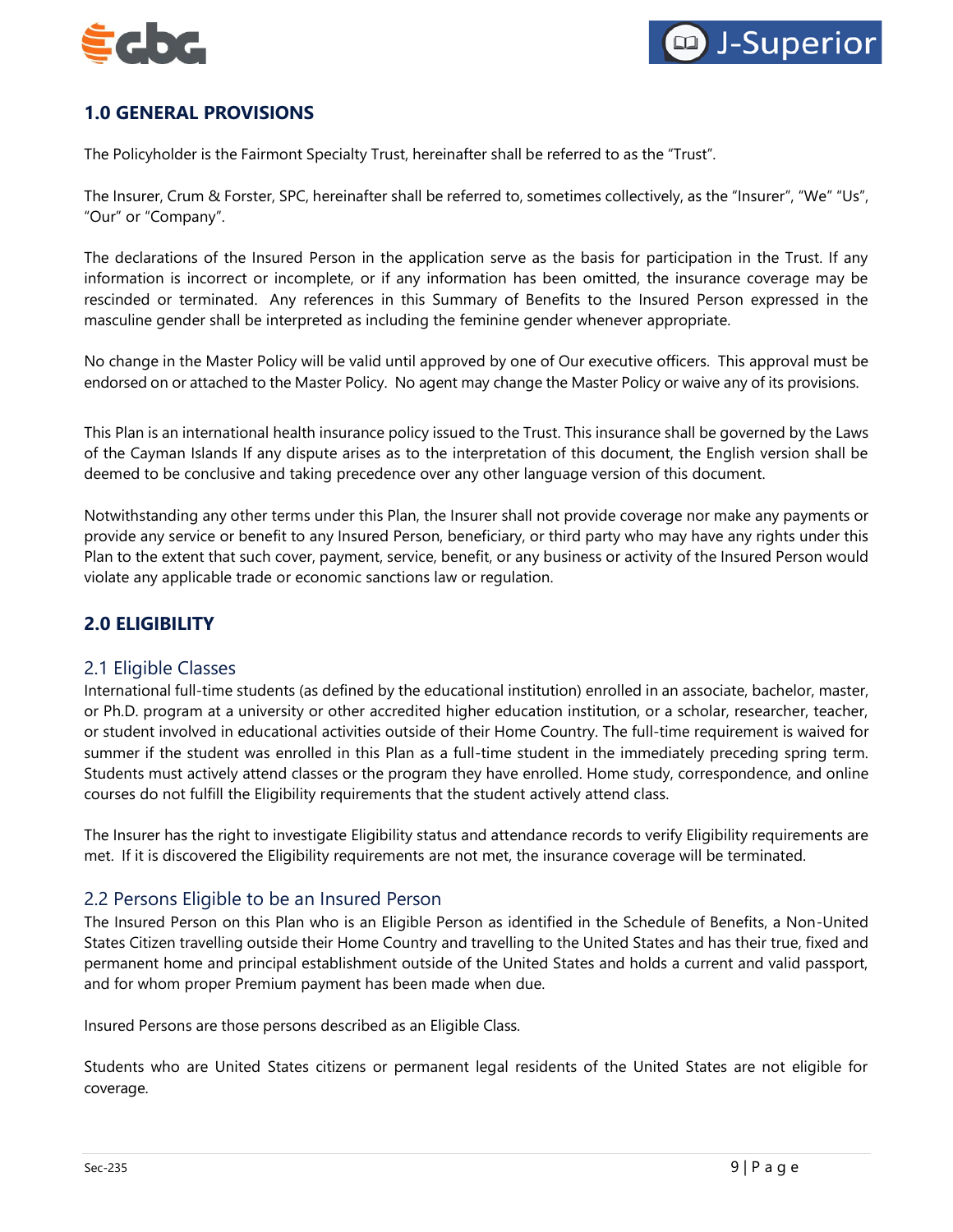



# 2.3 Eligible Dependents

Coverage can be extended to the following members who are traveling with the student who is the Insured Person. Insured Dependents may include:

- The spouse or domestic partner up to age 40,
- Dependent children up to age 26, if single. Dependent children include the Insured Person's natural children, legally adopted children, and stepchildren.

Dependents who are United States citizens or permanent legal residents of the United States are not eligible for coverage.

# 2.4 Application and Effective Date

The Insured Person's coverage becomes effective on the Effective Date shown on the Medical Identification Card. Coverage under the Plan ends on the earlier of:

- On the expiration date of the insurance coverage. However, if an Insured Person's return is delayed due to unforeseeable circumstances beyond their control, the insurance coverage will be extended until such trip can be completed, but no later than seven days from the original insurance coverage expiration, or
- If medical evacuation was necessary, upon the Insured Person's evacuation to the Home Country.
- Termination of coverage of the Insured Person also terminates coverage for Dependents.

Note: The minimum period of insurance must be the entire duration the Insured Person actively attends classes. Eligible individuals may enroll onto the Plan no earlier than 30 days prior to the start of their classes and terminate coverage no later than 30 days after classes have ended (See Extended Coverage).

## 2.5 Pre-Existing Conditions Limitations

For Plans that include a Waiting Period for Pre-Existing Conditions, the Waiting Period will be reduced by the total number of months that the Insured Person provides documentation of continuous coverage under prior Qualifying Insurance Coverage which provided benefits similar to this Plan provided the coverage was continuous to a date within 63 days prior to the Insured Person's Effective Date.

# 2.6 Addition of a Newborn Baby or Legally Adopted Child

### *Born Under a Pregnancy Covered by the Maternity Benefit or Adopted as of the Date of Birth:*

Newborn babies will be covered as a Dependent, for full coverage according to the terms of the Plan, regardless of medical status from the date of birth provided:

- Written notification is made to the Insurer within 31 days of the date of birth, or in the case of an adopted child, a copy of the legal adoption papers is required. The newborn child shall be accepted from the date of birth
- The newborn baby will be enrolled for the same coverage as the Insured Person.

Any request received beyond the 31-day notification period shall result in coverage only being effective from the date of notification and provisional coverage will be applied for the first 31 days of life, up to a \$5,000 maximum. Coverage is not guaranteed and is subject to submission of a medical statement.

*Born When an Insured Person is Not Covered by the Maternity Benefit:* Newborn babies, that are born, and the Insured Person is not covered by the maternity benefit under this Plan, may be covered subject to the following:

- The Insured Person will provide written notification to the Insurer (Official Copy of Birth Certificate), and
- A Health Statement must be submitted detailing the medical history of the child,
- Coverage will become effective as of the date of notification, provided the Insurer has approved the Health Statement, Coverage is not guaranteed and is based upon the health of the newborn baby,
- Any applicable Pre-existing condition limitation will apply.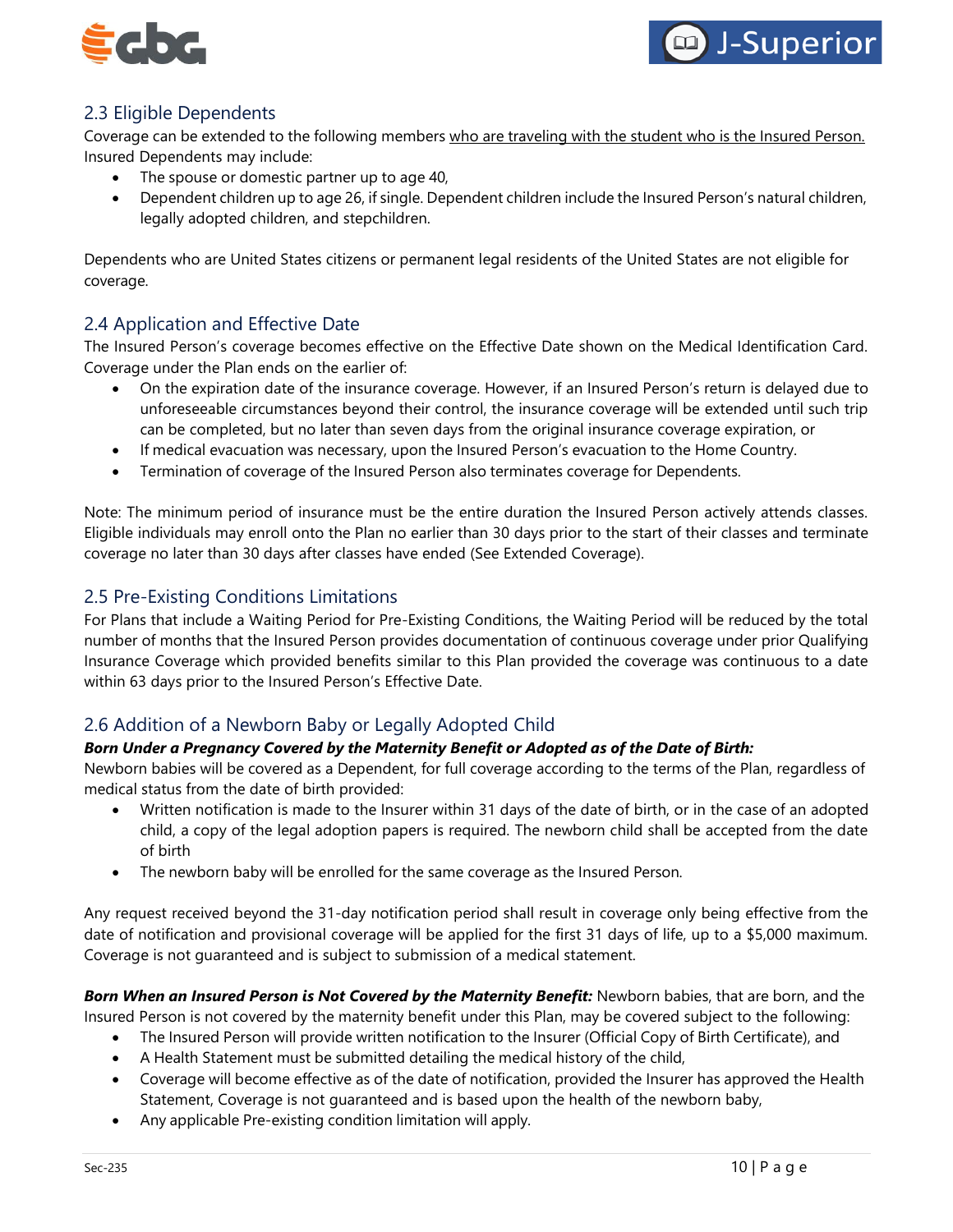



# 2.7 Addition of a Legally Adopted Child After the Date of Birth

A child adopted after the date of birth may be covered providing the following applies:

- The child must be up to 19 years old, and
- The Insured Person will provide written notification to the Insurer (an official copy of the legal adoption papers is required with the notification), and
- A Health Statement must be submitted detailing the medical history of the child.

Coverage will be contingent based upon the terms and conditions of the Plan. Additionally,

- Coverage will become effective as of the date of notification, and
- Any applicable Pre-Existing Condition limitation will apply.

## 2.8 Extended Coverage

The Extended Coverage benefit is available to newly enrolled students who arrive in the United States prior to the beginning of the first term of study in the United States, or Insured Persons who have completed their final term of study in the United States and are preparing to return to the Home Country. The Extended Coverage benefit provides up to 60 days of additional coverage.

Extended Coverage does not apply to Insured Persons who are continuing their studies or returning to studies in the United States whether at the same or different institutions.

#### **Newly-Enrolled and Arriving Students**

In order to be eligible for the Extended Coverage Benefit and before any benefits will be paid:

- 1. A newly enrolled and arriving student must have enrolled in full-time studies at the higher education institution, and
- 2. All Premiums must be paid.

Coverage under the Extended Coverage Benefit will become effective on the later of:

- 1. 60 days prior to the beginning of the term, or, if later,
- 2. On the first day the qualifying, newly enrolled and arriving student arrives in the United States.

#### **Students Concluding their Studies**

An Insured Person may extend coverage for a maximum of 60 days, provided the Period of Insurance does not exceed 365 days, while remaining in the United States following graduation or completion of an educational program. To be eligible for the Extended Coverage benefit and before any benefits will be paid:

- 1. The Insurer must receive the request for Extended Coverage prior to the termination of the Insured Person's coverage, and
- 2. All Premiums must be paid.

Coverage under the Extended Coverage Benefit will terminate on the earlier of:

- 1. 60 days following the Insured Person's graduation or completion of an educational program, or
- 2. The date of departure from the United States.

Dependents of Insured Persons who are covered under the Extended Coverage benefit may also continue coverage under the same terms and conditions as the Insured Person.

#### **Extended Coverage for Short-Term Programs**

In the event the Insured Person's entire program of study is less than 60 days, the applicable Extended Coverage benefit will be limited to seven days. All other Extended Coverage benefit provisions will apply as indicated herein.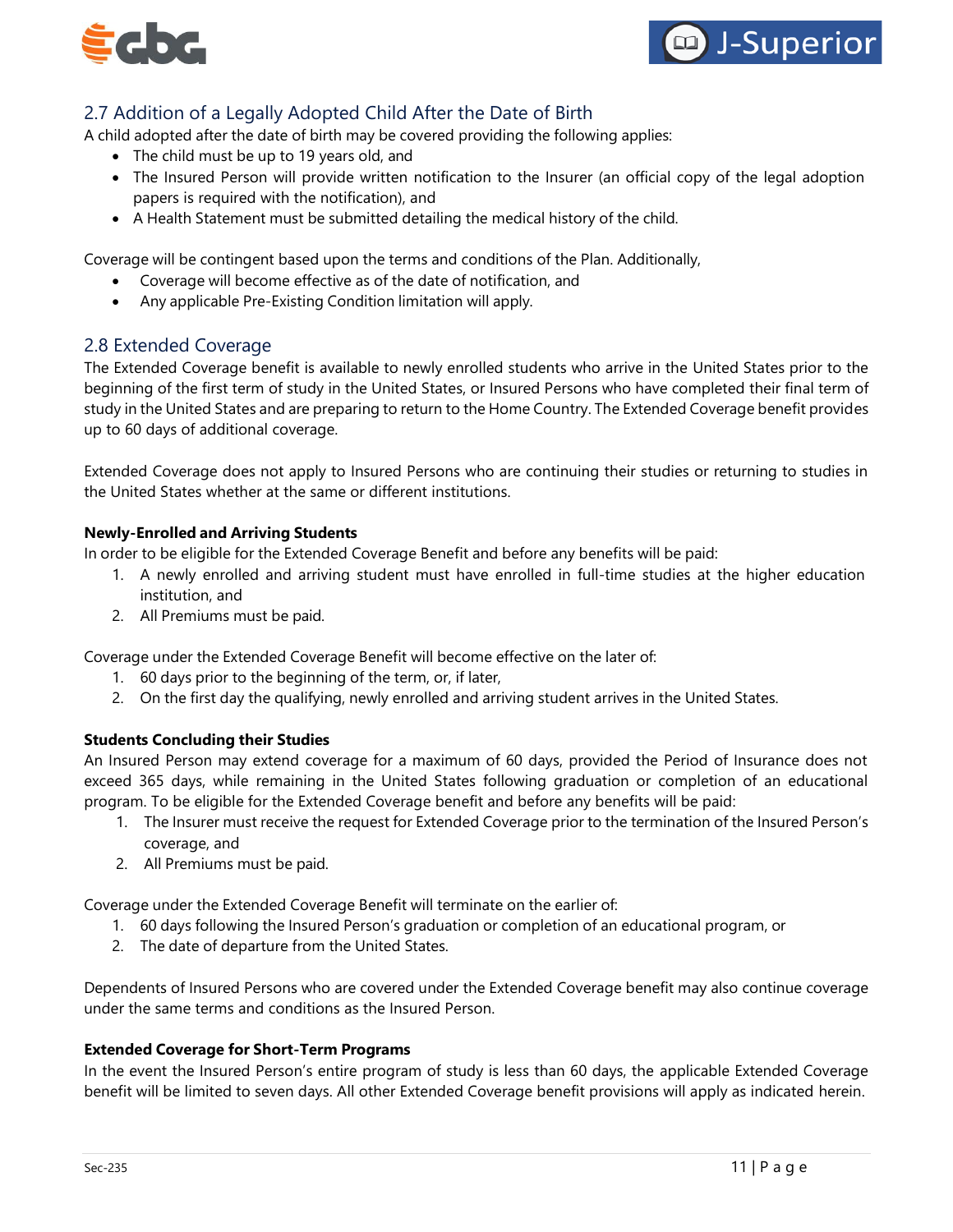



# <span id="page-11-0"></span>**3.0 PREMIUM, CANCELLATION, AND PLAN PROVISIONS**

## 3.1 Premium Payment

All Premiums are payable before coverage is provided, unless otherwise agreed upon.

## 3.2 Cancellation

The Insurer may at any time terminate an Insured Person, or modify coverage to different terms, if the Insured Person has at any time:

- Misled the Insurer by misstatement or concealment,
- Knowingly claimed benefits for any purpose other than are provided for under this Plan,
- Agreed to any attempt by a third party to obtain an unreasonable pecuniary advantage to the Insurer's detriment,
- Failed to observe the terms and conditions of this Plan or failed to act with utmost good faith.

If the Insured Person cancels the insurance coverage after it has been issued or reinstated, the Insurer will only refund Premium on a pro rata basis if the Insured Person provides proof of other health coverage or other valid reason for cancellation as determined by the Company or its Administrator. Premium refunds will not be considered if a claim has been filed during the Period of Insurance.

## 3.3 Period of Insurance

The insurance coverage term begins on the Effective Date as shown on the Medical Identification Card and ends at midnight on the date shown, but no longer than 365 days later. The coverage is not subject to guaranteed issuance or renewal.

### 3.4 Duration of Coverage

Benefits are paid to the extent that an Insured Person receives any of the treatments covered under the Schedule of Benefits following the Effective Date, including any additional Waiting Periods and up to the date such individual no longer meets the definition of Insured Person, or their last date of coverage.

### 3.5 Compliance with the Plan Terms

The Insurer's liability to an Insured Person will be conditional upon that Insured Person complying with its terms and conditions.

#### 3.6 Fraudulent/Unfounded Claims

If any claim is in any respect fraudulent or unfounded, all benefits paid and/or payable in relation to that claim shall be forfeited and, if appropriate, recoverable.

#### 3.7 Waiver of Terms or Conditions

The waiver of a term or condition by the Insurer in relation to an individual case will not prevent the Insurer from relying on such term or condition thereafter.

#### 3.8 Denial of Liability

Neither the Insurer nor the Policyholder is responsible for the quality of care received from any institution or individual. This insurance coverage does not give the Insured Person any claim, right or cause of action against the Insurer or Policyholder based on an act of omission or commission of a Hospital, Physician or other Provider of care or service.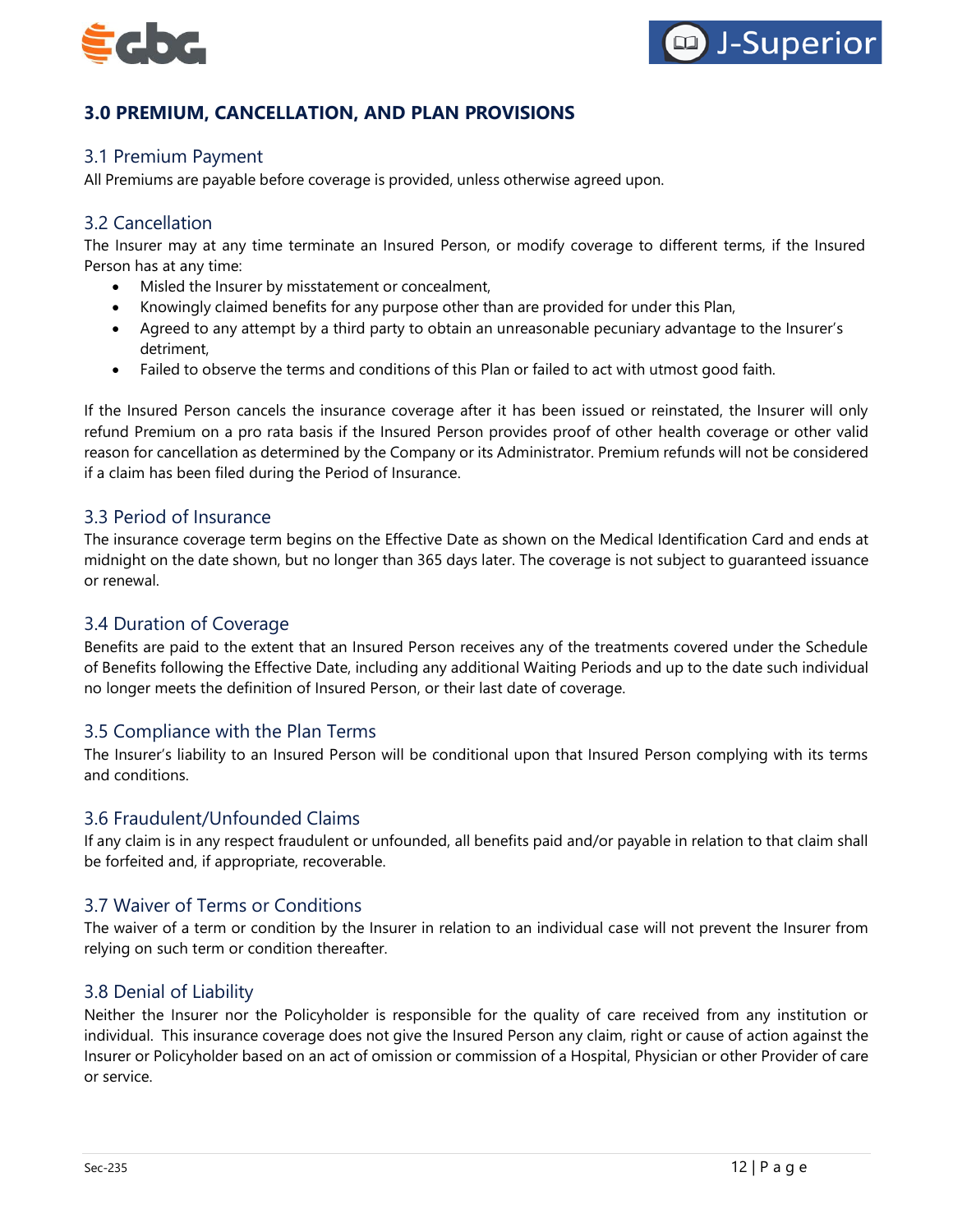



# 3.9 Extension of Benefits

If an Insured Person is hospital confined on the termination date of coverage, benefits will continue to be paid until the earlier of discharge from the hospital they are confined to, or until the Maximum Benefit has been paid, whichever occurs first. In no event will benefits continue beyond 30 days from the termination date of coverage.

## 3.10 Preferred Provider Network

#### **United States only:**

- **In-Network Preferred Provider:** This tier consists of Preferred Providers and Hospitals who have a contract with the Preferred Provider Organization to provide specific medical care and that have agreed to accept a Preferred Allowance as payment in full for the specific service. The Medical Identification Card contains the logo for the network. Present it to the Physician or Hospital.
- **Out-of-Network Provider:** Utilizing Providers that are Out-of-Network is a more costly financial option for the Insured Person. The Insurer reimburses such Providers up to an Allowable Charge as determined by the Insurer. The Provider may bill the Insured Person the difference between the amounts reimbursed by the Insurer and the Provider's billed charge. Additionally, the Insured Person will pay a Coinsurance amount that is higher than if an In-Network Provider were used.
- **Out-of-Network Area:** When there are no network Providers located within a 30-mile radius of Your local residence, charges from such Providers will be treated the same as a U.S. In-Network Preferred Provider.

The Insurer retains the right to limit or prohibit the use of Providers which significantly exceed Allowable Charges.

# <span id="page-12-0"></span>**4.0 PRE-AUTHORIZATION REQUIREMENTS AND PROCEDURES**

Pre-Authorization is a process by which an Insured Person obtains approval for certain medical procedures or treatments prior to the commencement of the proposed medical treatment. This requires the submission of a completed Pre-Authorization Request form to GBG Assist a minimum of five business days prior to the scheduled procedure or treatment date.

The following services require Pre-Authorization:

- Any Hospitalization,
- Outpatient or Ambulatory Surgery,
- All Cancer Treatment (Including Chemotherapy and Radiation),
- Prescription medications in excess of \$3,000 per refill,
- Medical Evacuation/Repatriation and all other Non-Medical Expense benefits,
- Any condition, which does not meet the above criteria, but are expected to accumulate over \$10,000 of medical treatment per Period of Insurance.

Either you, your doctor, or your representative must call the number listed on the back of the Medical Identification Card to obtain Pre-Authorization and verification of Network utilization. Prior to the performance of services, a letter of authorization will be provided.

Medical Emergency Pre-Authorizations must be received no later than 48 hours after the Admission or procedure. In instances of an emergency, you should go to the nearest Hospital or Provider for assistance even if that Hospital or Provider is not part of the Network.

Failure to obtain pre-authorization will result in a 30% reduction in payment of covered expenses. Any such penalty will apply to the entire episode of care and does not apply to the Out-of-Pocket maximum. If treatment would not have been approved by the pre-authorization process, all related claims will be denied.

Pre-Authorization approval does not guarantee payment of a claim in full, as additional Copayments and Out-of-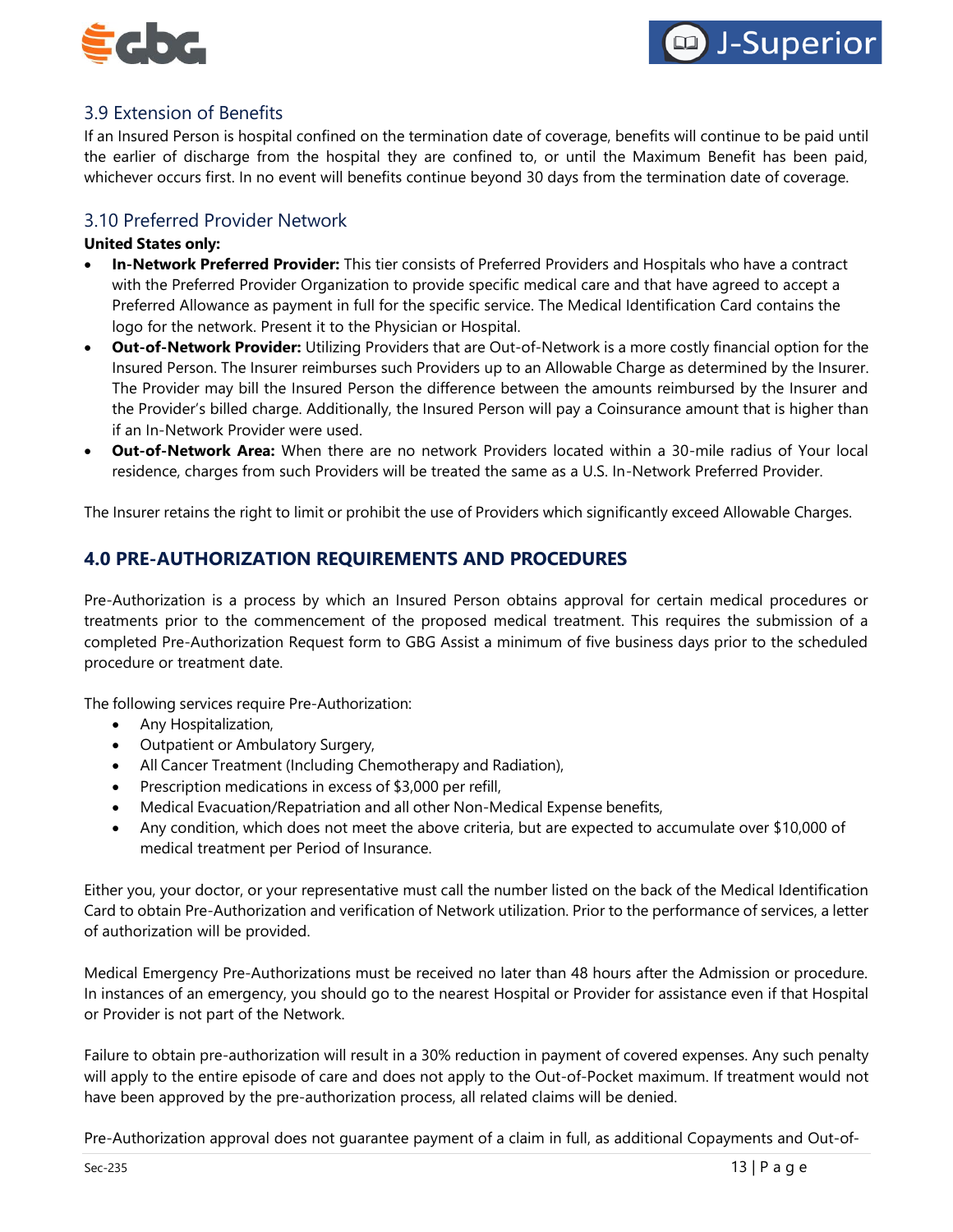



Pocket expenses may apply. Benefits payable under the Plan are still subject to Eligibility at the time charges are actually incurred, and to all other terms, limitations, and exclusions of the Plan.

In the event of an emergency that requires medical evacuation**,** contact GBG Assist in advance in order to approve and arrange such emergency medical transportation. GBG Assist, on behalf of the Insurer, retains the right to decide the medical facility to which the Insured Person shall be transported. Approved medical evacuations will only be to the nearest medical facility capable of providing the necessary medical treatment. If the person chooses not to be treated at the facility and location arranged by GBG Assist, then transportation expenses shall be the responsibility of the Insured Person. Failure to arrange transportation as indicated will result in non-payment of transportation costs.

# <span id="page-13-0"></span>**5.0 MEDICAL EXPENSE BENEFIT DESCRIPTIONS**

## **THE FOLLOWING PROVIDES AN EXPLANATION OF THE BENEFITS OFFERED BY THE INSURER. PLEASE REFER TO THE SCHEDULE OF BENEFITS FOR THE SPECIFIC BENEFITS COVERED UNDER THIS PLAN OF INSURANCE.**

All benefits provided under this Plan for a covered Illness or Injury must be:

- Ordered or recommended by a Physician and under the scope of the Physician's licensing,
- Medically necessary, and
- Delivered in an appropriate medical setting.

# 5.1 HOSPITALIZATION AND INPATIENT BENEFITS

#### 5.1.a Accommodations

Benefits are provided for room and board, special diets, and general nursing care. All charges more than the allowable semi-private room rate are the responsibility of the Insured.

Benefits are also provided for treatment in the Intensive Care or Coronary Care Unit if it is the most appropriate place for the Insured to be treated, the care provided is an essential part of the Insureds treatment, and the care provided is routinely required by patients suffering from the same type of Illness or Injury or receiving the same type of treatment.

The Insurer will pay costs if:

- Treatment is Medically Necessary for the Insured Person to be treated on an Inpatient or Daycare basis,
- The stay in the Hospital is for a medically appropriate period of time, and
- The treatment received is provided or managed by a Physician or specialist

#### **Not Covered Under this Benefit**

Inpatient Hospital Confinements primarily for purposes of receiving non-acute, long term Custodial Care, respite care, chronic maintenance care, or assistance with Activities of Daily Living (ADL), are not eligible expenses.

Expense for items that are provided solely for personal comfort or convenience such as television, private rooms, housekeeping services, guest meals and accommodations, special diets, telephone charges, and take-home supplies are not covered.

#### 5.1.b Medical Treatment, Medicines, Laboratory, Diagnostic Tests, and Hospital Miscellaneous Expense

Miscellaneous expenses charged by a Hospital or ambulatory surgical center for Outpatient surgery. Miscellaneous expenses include, but are not limited to: X-ray, laboratory, in-Hospital physiotherapy, orthopedic appliances, preadmission tests, and all other necessary charges, other than room and board, for services received during a Hospital stay.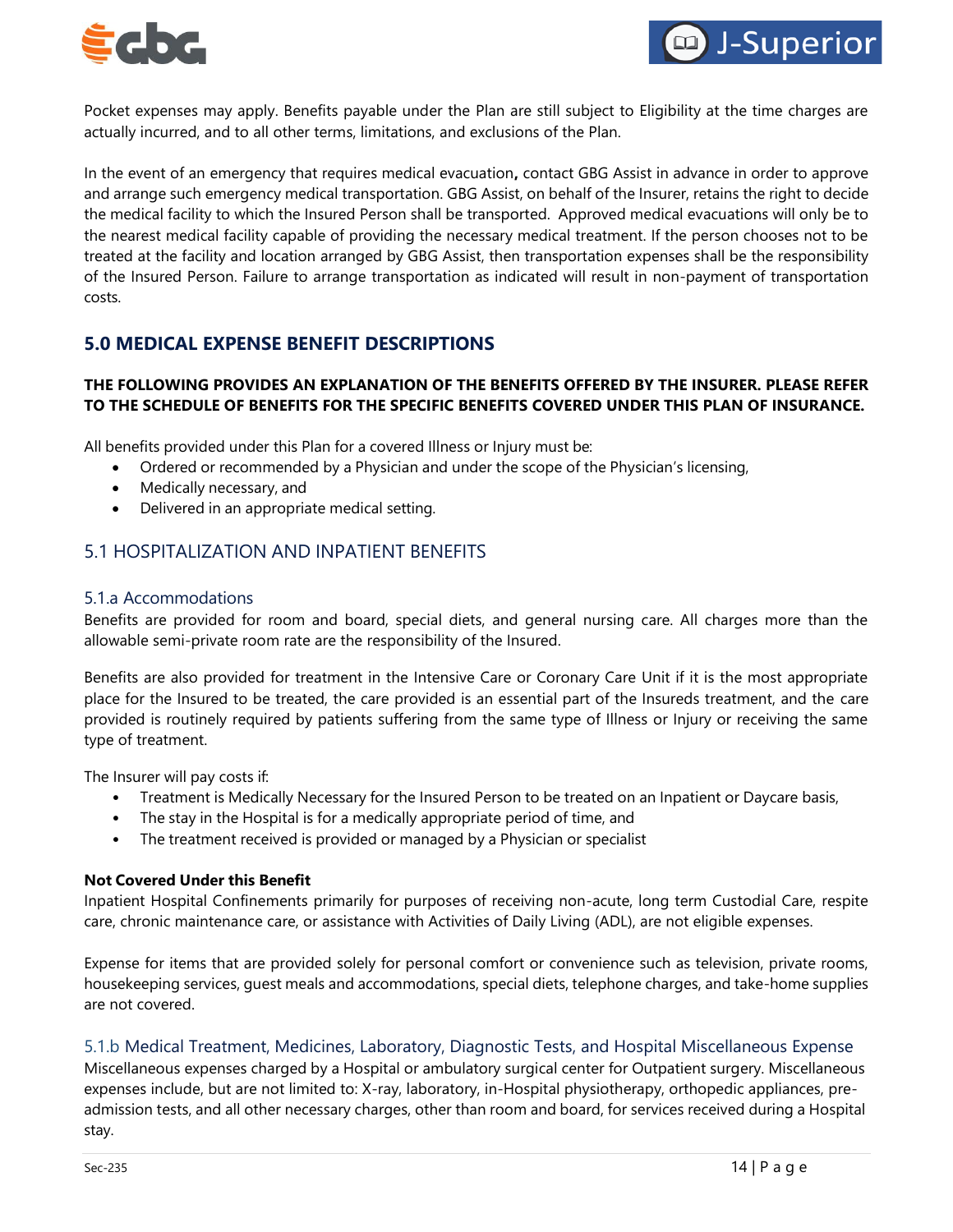



## 5.1.c Inpatient Consultation/Visit by a Physician or Specialist

Benefits are provided for the reimbursement of one Physician visit per day while the Insured Person is a patient in a Hospital or Extended Care Facility. Visits that are part of normal preoperative and postoperative care are covered under the surgical fee and Insurer will not pay separate charges for such care. If Medically Necessary, the Insurer may elect to pay more than one visit of different Physicians on the same day if the Physicians are of different specialties. The Insurer will require submission of records and other documentation of the Medical Necessity for the intensive services.

### 5.1.d Pre-Admission Testing

Benefits are provided for any service related to an Insured Person's planned Inpatient Admission or same day surgery that is performed on the day of, or within the period specified in the Schedule of Benefits prior to the day of, an Insured Person's planned Inpatient Admission or same day surgery service.

Pre-Admission Testing services are considered related to an Inpatient Admission or same day surgery if the Outpatient principal diagnosis is similar to, or the same as, the Inpatient or same day surgery diagnosis.

# 5.2 OUTPATIENT BENEFITS

## 5.2.a Physician Visit or Consultation by a Specialist

Benefits are provided for medical visits to a Physician or Specialist, in their office, if Medically Necessary. Benefits are limited to one visit per day per Insured Person. The Insurer may elect to pay more than one visit to different Physicians on the same day if the Physician or Specialist are of different specialties.

#### 5.2.b Diagnostic Testing

Benefits are provided for diagnostic testing including MRI, ultrasound, and other specialized testing to diagnose an Illness or Injury.

#### 5.2.c Advanced Medical Imaging

Benefits are provided for Medically Necessary advanced imaging recommended by a Physician or a Specialist to diagnose or treat an Illness or Injury. This includes;

- Magnetic Resonance Imaging (MRI),
- Computed tomography (CT), and
- Positron Emission Tomography (PET).

# 5.3 SURGICAL BENEFITS

#### 5.3.a Surgical Services

Benefits are provided for covered surgical services received in a Hospital, outpatient facility, daycare treatment facility, Physician's office, or other approved facility. Surgical services include the surgeon's fee, use of operation room and recovery room, operative and cutting-procedures, treatment of fractures and dislocations, surgical dressings, and other Medically Necessary services.

#### 5.3.b Anesthesia Services

Benefits are provided for the service of an anesthesiologist, other than the operating surgeon or assistant, who administers anesthesia for a covered surgical or obstetrical procedure.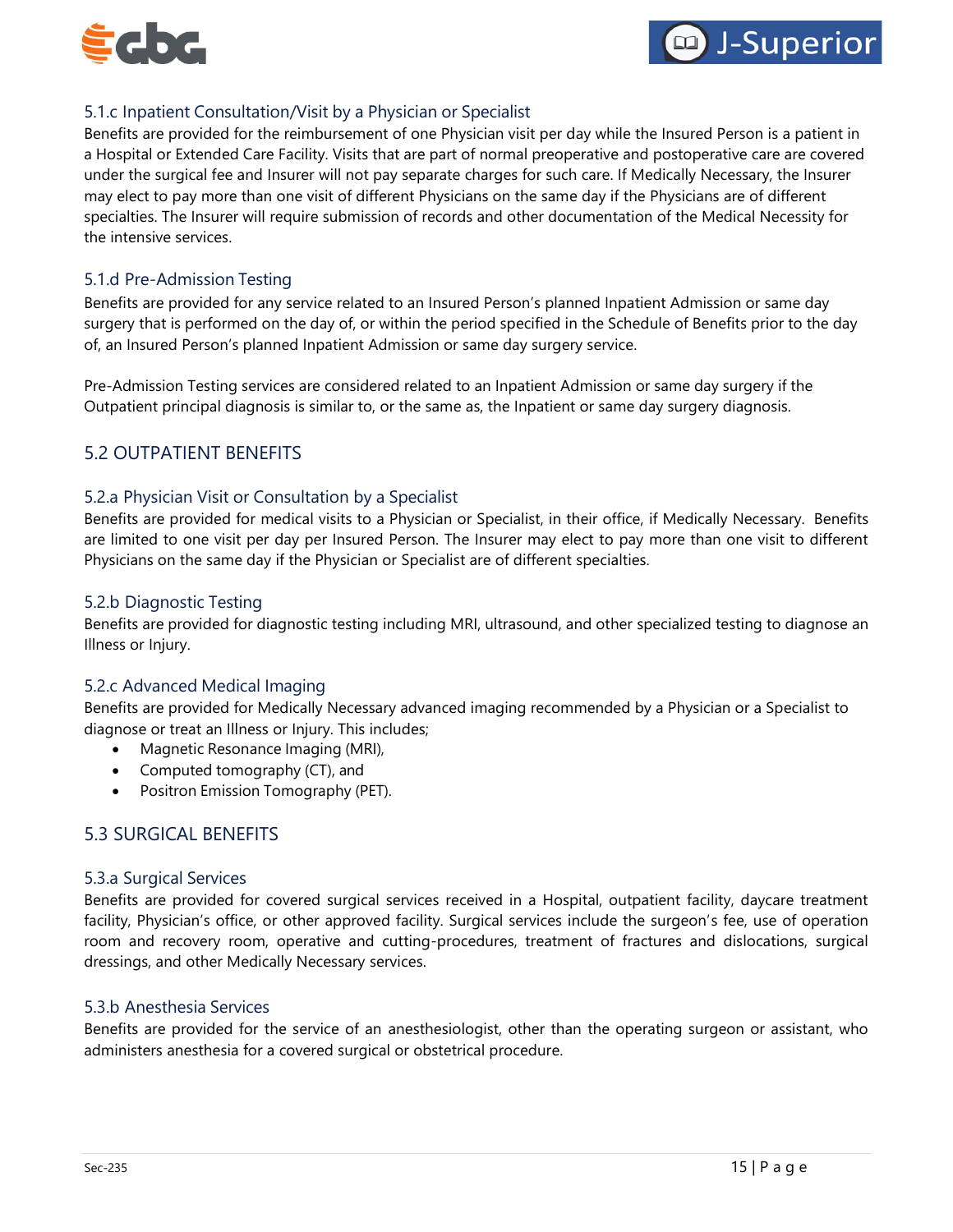



# 5.4 EMERGENCY BENEFITS

### 5.4.a Emergency Room

Benefits are provided for a Medical Emergency when incurred in a Hospital's emergency room. The Insurer retains the right to deem a true Medical Emergency. Admission to the Hospital is not required for benefit consideration. Within the United States, use of the emergency room for non-emergency services may result in higher Out-of-Pocket costs to the Insured Person.

#### 5.4.b Emergency Ground Ambulance Services

Benefits are provided for Medically Necessary emergency ground ambulance transportation to the nearest Hospital able to provide the required level of care. This includes transporting the Insured Person from the scene of an Accident or Illness to a Hospital, from one Hospital to another, or from the Insured Person's home to a Hospital.

#### **Not Covered Under this Benefit**

The use of ambulance services for the convenience of the Insured Person will not be considered a covered service.

#### 5.4.c Emergency Dental

Benefits are provided for Emergency Dental treatment and restoration of sound natural teeth required as a result of an Accident. All treatment must begin within 72 hours of the Accident.

#### **Not Covered Under this Benefit**

Routine dental treatment is not covered. Damage to teeth caused by chewing foods or a toothache, does not qualify under this benefit.

## 5.5 MATERNITY CARE

The following Maternity Care benefits are covered and are applicable to any condition related to pregnancy: prenatal care, childbirth, postnatal care, and miscarriage.

For a pregnancy related to a Dependent spouse, conception must occur at least ten (10) months after the Effective Date for the pregnancy to be covered. Complications of Pregnancy that arise within the ten (10) months Waiting Period are not covered.

Maternity Care benefits are only available to the primary Insured Person or Spouse.

#### **Not Covered under this Benefit**

Maternity Care benefits as defined above are not covered for any of the following:

- an insured Dependent daughter,
- a pregnancy resulting from the use of services, medications, or treatment used to commonly treat infertility,
- an individual acting as a surrogate.

#### 5.5.a Physician and Obstetrical Services

Benefits are provided for the following Maternity Care related benefits:

- Obstetrical and other services rendered in a licensed Hospital or approved birthing center, including anesthesia, delivery, Medically Necessary C-section, prenatal and postnatal care for any condition related to pregnancy, including but not limited to childbirth and miscarriage;
- All prenatal and postnatal Physician's office visits, laboratory and diagnostic testing; and
- Prenatal vitamins are covered during the term of the pregnancy only, if prescribed by a Physician.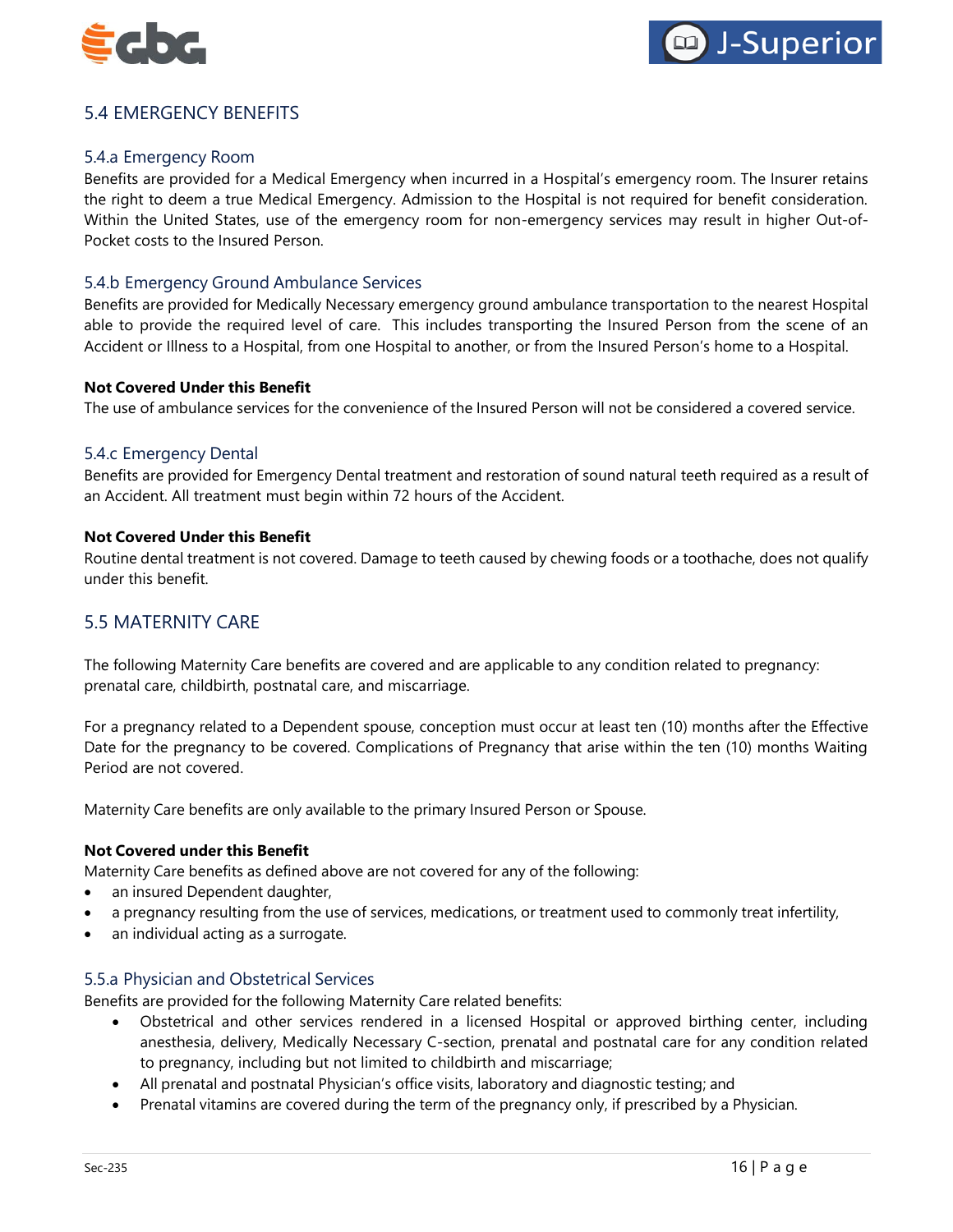



#### **Not Covered Under this Benefit**

Elective C-sections are not covered.

### 5.5.b Newborn Infant Care Services

Benefits are provided for Hospital nursery services and medical care provided by the attending Physician for newborn infants in the Hospital are covered. Such services include but are not limited to general exams, immunizations, hearing tests, blood test for Phenylketonuria (PKU), and circumcision. Charges for Hospital nursery services and professional services for the newborn infant are covered separately from the mother's Maternity benefits and are subject to satisfaction of the Individual Deductible and Coinsurance. Refer to Addition of a Newborn Baby.

## 5.5.c Complications of Pregnancy

Benefits are provided for health complications to the mother as a result of a pregnancy, premature birth, and birth anomalies. Such conditions are not subject to the Maximum Benefit under Maternity Care, if one is shown on the Schedule of Benefits.

# 5.6 OTHER BENEFITS (INPATIENT/OUTPATIENT)

#### 5.6.a Preventive Care and Annual Exams

*Newborn Wellness:* Benefits are provided for well-child routine medical exams, health history, development assessments, immunizations, and age-related diagnostic tests covered up to the age of 12-months.

*Child/Adult Wellness:* Benefits are provided for routine physical examinations, immunizations for infectious diseases as recommended by the Center for Disease Control and preventive medical attention.

#### 5.6.b Mental Health Benefits

Benefits are provided for both Inpatient mental health treatment in a Hospital or approved facility and for Outpatient mental health treatment. A Physician, licensed clinical psychologist, social worker, or licensed professional counselor must provide all mental health care services. Treatment must be provided for a psychiatric disease identified in the most recent edition of the American Psychiatric Association Diagnostic and Statistical Manual or the International Classification of Diseases.

#### **Not Covered Under this Benefit**

Non-medical counseling services including but not limited to addictive behavior counseling, marriage and family counseling, educational counseling, aptitude testing, educational testing and services are not covered under this benefit.

#### 5.6.c Cancer Care and Oncology

Benefits are provided for the prevention and treatment, including any prescribed medications, of tumors, growths, cancer, and malignant neoplasms.

#### 5.6.d Kidney Dialysis

Benefits are provided for the transfusion or kidney dialysis of blood, including the cost of: whole blood; blood components; and the administration of whole blood and blood components.

#### 5.6.e Physical Therapy

Benefits are provided for Medically Necessary therapy services rendered to an Insured Person. Services must be pursuant to a Physician's written treatment plan, which contains short- and long-term treatment goals and is provided to Insurer for review. The following services must either: 1) Produce significant improvement in the Insured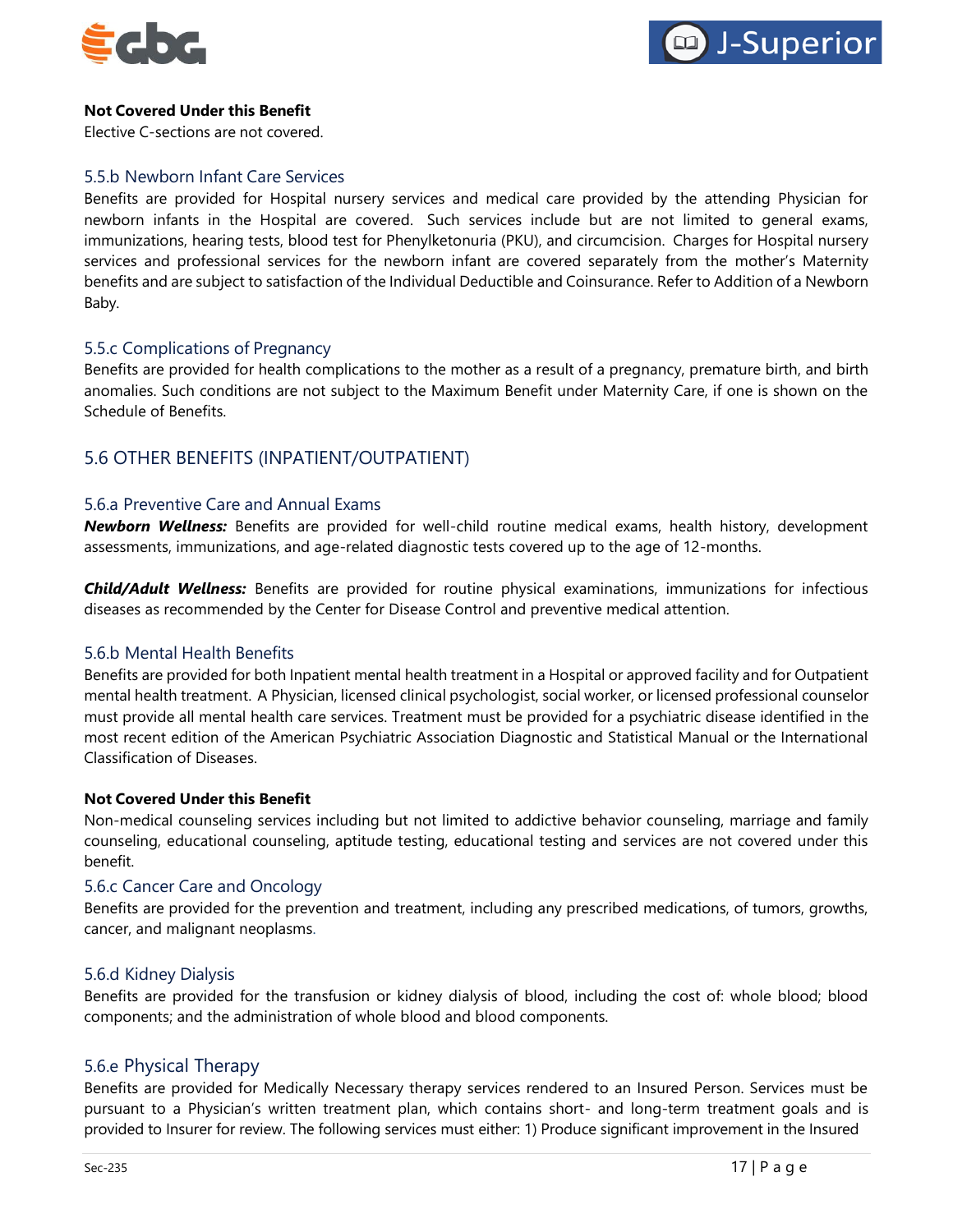



Person's condition in a reasonable and predictable period of time; and 2) Be of such a level of complexity and sophistication, and the condition of the patient must be such that the required therapy can safely and effectively be performed; or 3) Be necessary to the establishment of an effective maintenance program.

### 5.6.f Diabetic Medical Supplies

Benefits are provided for diabetic supplies including test strips, alcohol swabs, lancets, syringes, ketones strips, glucose monitor meter and insulin pumps.

#### 5.6.g HIV/AIDS

Benefits are provided for Medically Necessary, non-Experimental services, supplies and medications for the treatment of Acquired Immunodeficiency Syndrome (AIDS), Human Immunodeficiency Virus (HIV +), AIDS Related Complex (ARC), sexually transmitted diseases and all related conditions. Refer to the Schedule of Benefits to determine if Pre-Existing Conditions apply to this benefit.

#### 5.6.h Durable Medical Equipment

Benefits are provided for items which are designed for and able to withstand repeated use by more than one person and customarily serve a medical purpose. Such equipment includes but is not limited to, wheelchairs, Hospital beds, respirators, and dialysis machines. Such Durable Medical Equipment (DME) must be:

- Prescribed by a Physician,
- Customarily and generally useful to a person only during a covered Illness or Injury,
- Equipment must be appropriate for use in the home and are not disposable, and
- Determined by the Insurer to be Medically Necessary and appropriate.

Allowable rental fee of the Durable Medical Equipment must not exceed the purchase price. Charges for repairs or replacement of artificial devices or other Durable Medical Equipment originally obtained under this Plan will be paid at 50% of the allowable reasonable and customary amount.

#### **Not Covered Under this Benefit**

Some items not covered under Durable Medical Equipment include but are not limited to the following:

- Comfort items such as telephone arms and over bed tables, or
- Items used to alter air quality or temperature such as air conditioners, humidifiers, dehumidifiers, and purifiers, or
- Miscellaneous items such as exercise equipment, heat lamps, heating pads, toilet seats, bathtub seats, or
- The customizing of any vehicle, bathroom facility, or residential facility.

High performance devices for sports or improvement of athletic performance, and power enhancement or powercontrolled devices, nerve stimulators, and other such enhancements are not covered. Limbs and other devices intended to replace the functionality of the body part being replaced and the repair and replacement of such devices are not covered.

#### 5.6.i Alcohol and Substance Abuse Rehabilitative Treatment

Benefits are provided for Inpatient and Outpatient services including diagnosis, detoxification, counseling, and other medical treatment rendered in a Physician's office or by an Outpatient treatment department of a Hospital, community mental health facility or alcoholism treatment facility, so long as the facility is approved by the Joint Commission on the Accreditation of Hospitals or certified by the Department of Health. The services must be legally performed by or under the clinical supervision of a licensed Physician or a licensed psychologist who certifies that the Insured Person needs to continue such treatment.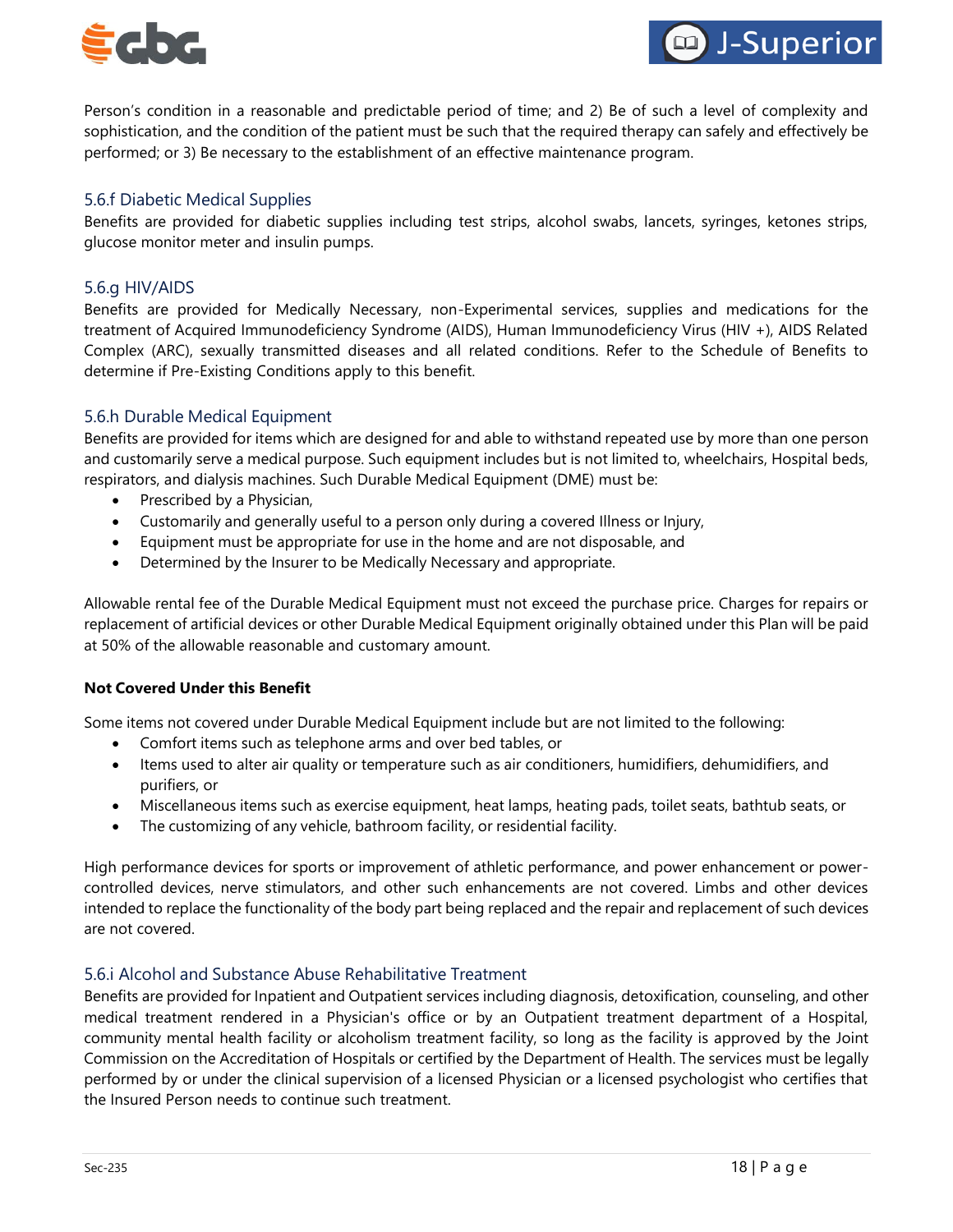



## 5.6.j Prescription Medications

Benefits are provided for medications which are prescribed by a Physician and which would not be available without such Prescription.

#### **Not Covered Under this Benefit**

Certain treatments and medications, such as vitamins, herbs, aspirin, cold remedies, medicines, Experimental and/or Investigational medications, or supplies, even when recommended by a Physician, do not qualify as Prescription Medications. Any medication that is not scientifically or medically recognized for a specific diagnosis or that is considered as off label use, Experimental, or not generally accepted for use will not covered, even if a Physician prescribes it.

#### 5.6.k Motor Vehicle Accident

Benefits are provided for injuries sustained in a motor vehicle accident in accordance with the benefits shown in the Schedule of Benefits provided the Insured Person possesses a motor vehicle operator's license in the jurisdiction in which the motor vehicle Accident occurred.

#### 5.6.l Passive War and Terrorism

This Plan covers bodily Injury directly or indirectly caused by, or resulting from certain acts of War and Terrorism, provided the Insured Person is an Innocent Bystander. . This benefit considers the following activities acts of War and Terrorism, excluding the use of nuclear, chemical, or biological weapons of mass destruction.

- 1. War, hostilities or warlike operations (whether war be declared or not),
- 2. Invasion,
- 3. Act of an enemy foreign to the nationality of the Insured Person or the country in, or over, which the act occurs,
- 4. Civil war, Riot, Rebellion, Overthrow of the legally constituted government,
- 5. Military or usurped power,
- 6. Explosions of war weapons,
- 7. Murder or Assault subsequently proved beyond reasonable doubt to have been the act of agents of a state foreign to the nationality of the Insured Person whether war be declared with that state or not,
- 8. Terrorist activity.

## <span id="page-18-0"></span>**6.0 NON-MEDICAL EXPENSE BENEFIT DESCRIPTIONS**

### **ALL NON-MEDICAL EXPENSE BENEFITS MUST BE ARRANGED THROUGH GBG ASSIST. FAILURE TO DO SO WILL RESULT IN NON-PAYMENT OF BENEFITS. PLEASE CONTACT GBG ASSIST IN ADVANCE IN ORDER TO FACILITATE ADMINISTRATION OF THESE BENEFITS.**

#### 6.1 Medical Evacuation/Repatriation

In the event of an Emergency that requires medical evacuation or repatriation**,** contact GBG Assist in advance in order to approve and arrange such emergency medical transportation. GBG Assist, on behalf of the Insurer, retains the right to decide the medical facility to which the Insured Person shall be transported. Approved medical evacuations will only be to the nearest medical facility capable of providing the necessary medical treatment. If the Insured Person chooses not to be treated at the facility and location arranged by GBG Assist, then transportation expenses shall be the responsibility of the Insured Person. Failure to arrange transportation as indicated will result in non-payment of transportation costs. The cost of a person accompanying an Insured Person is covered under this Plan, with expenses subject to pre-approval by GBG Assist.

**Sea and Offshore Evacuation:** If an Insured Person is Injured or becomes ill at sea (i.e. cruises, yachting, etc.), the Insurer will not consider any benefit until the Insured Person is on land. This means any costs involved from an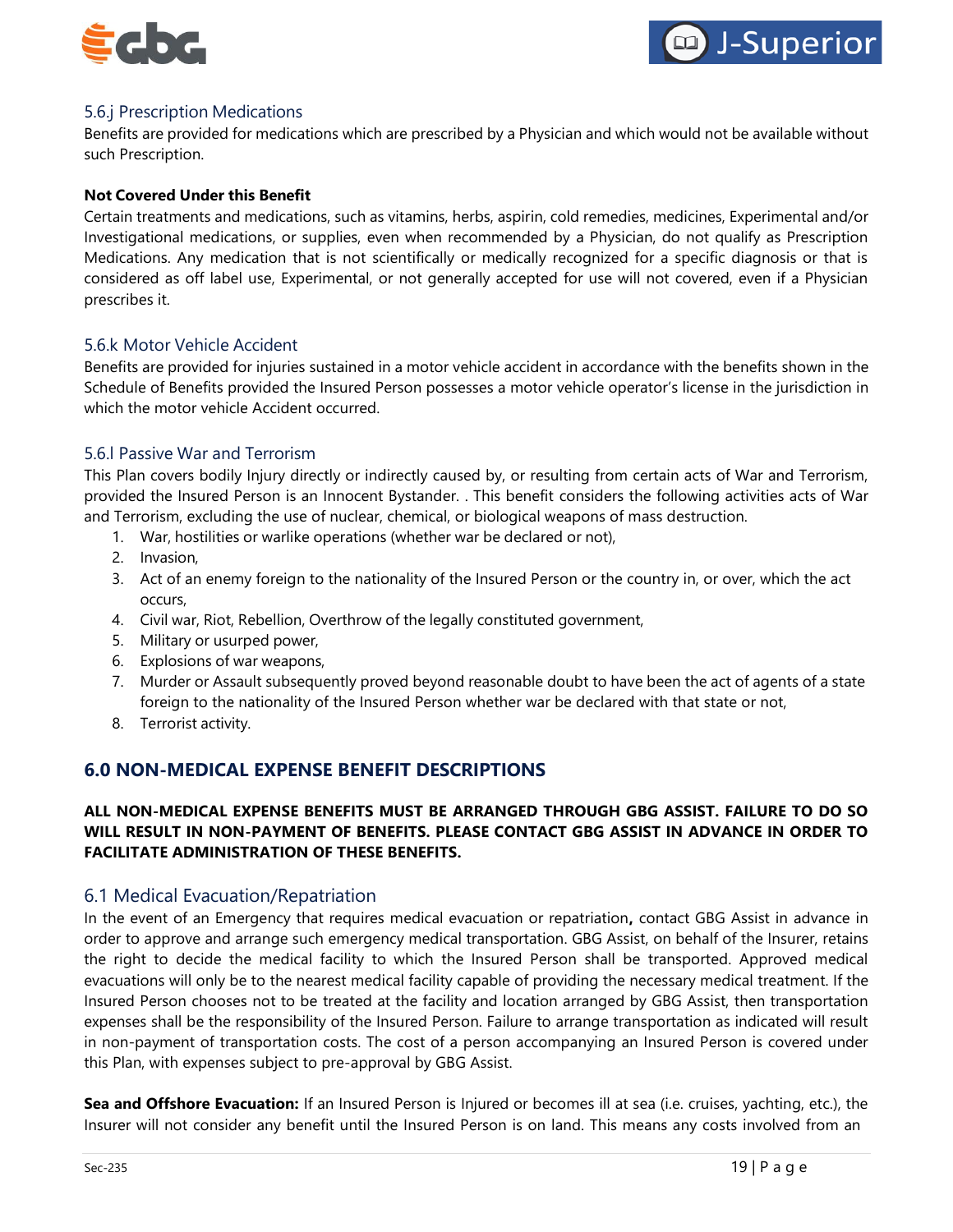



evacuation from sea to land will not be considered under this Plan. Once on land, this Plan will cover medical costs and further evacuation, according to the insurance coverage and terms. If an Insured Person is at sea, the Insurer would request the Insured Persons are evacuated by sea rescue to a country within their purchased Area of Coverage, where circumstances allow.

**Medical Repatriation***:* If an Insured Person can no longer meet the Eligibility requirements due to medical reasons, GBG Assist and the Insured's attending Physician will make the determination if Medical Repatriation to the Home Country is necessary. GBG Assist will coordinate return to the Home Country. If the Insured Person refuses Repatriation, the Plan will be terminated for failure to meet Eligibility requirements.

## 6.2 Return of Mortal Remains

A benefit for either Repatriation of mortal remains, or Local Burial is included. This benefit excludes fees for return of personal effects, religious or secular memorial services, clergymen, flowers, music, announcements, guest expenses and similar personal burial preferences. The necessary clearances for the return of an Insured Person's mortal remains by air transport to the Home Country will be coordinated by GBG Assist.

## <span id="page-19-0"></span>**7.0 ACCIDENTAL DEATH AND DISMEMBERMENT BENEFIT DESCRIPTION**

The Insured Person must receive initial medical treatment within 30 days of the date of Accident. The maximum amount payable for this benefit is the Principal Sum indicated on the Schedule of Benefits. If the Insured Person incurs a covered loss, the Insurer will pay the percentage of the Principal Sum shown in the table on the Schedule of Benefits. If the Insured Person sustains more than one such loss as the result of one Accident, the Insurer will only pay one amount, the largest to what the Insured Person is entitled. Except for Accidental Death, the loss must result within the Time Period for Loss of a Covered Accident as shown on the Schedule of Benefits. Your coverage under the Plan must be in force.

Passive War and Terrorism is covered under the AD&D benefit.

For purposes of this benefit:

- Loss of a Hand or Foot means complete severance through or above the wrist or ankle joint.
- Loss of Use of a Hand or Foot means total loss of all ability to move the hand or foot, within the Time Period for Loss of a Covered Accident as shown on the Schedule of Benefits, that continues for 6 months and is expected to continue for the remainder of the Insured Person's lifetime.
- Loss of Sight means the total, permanent loss of sight of the eye. The loss of sight must be irrecoverable by natural, surgical or artificial means.
- Severance means the complete separation and dismemberment of the part from the body.

## <span id="page-19-1"></span>**8.0 EXCLUSIONS AND LIMITATIONS**

#### **Sanctions Limitation Clause**

The Insurer will not provide any cover, pay any claim or provide any benefit under this Plan to the extent that the provision of such cover, the payment of such claim or the provision of such benefit would expose them to any sanction, prohibition or restriction under United Nations resolutions or the trade or economic sanctions, laws or regulations of the European Union, United Kingdom or United States of America.

## 8.1 MEDICAL EXPENSE BENEFITS EXCLUSIONS AND LIMITATIONS

All services and benefits described below, including expenses for medical treatment not expressly indicated in the Medical Expense Benefit section, are either excluded from coverage or limited under this Plan of insurance.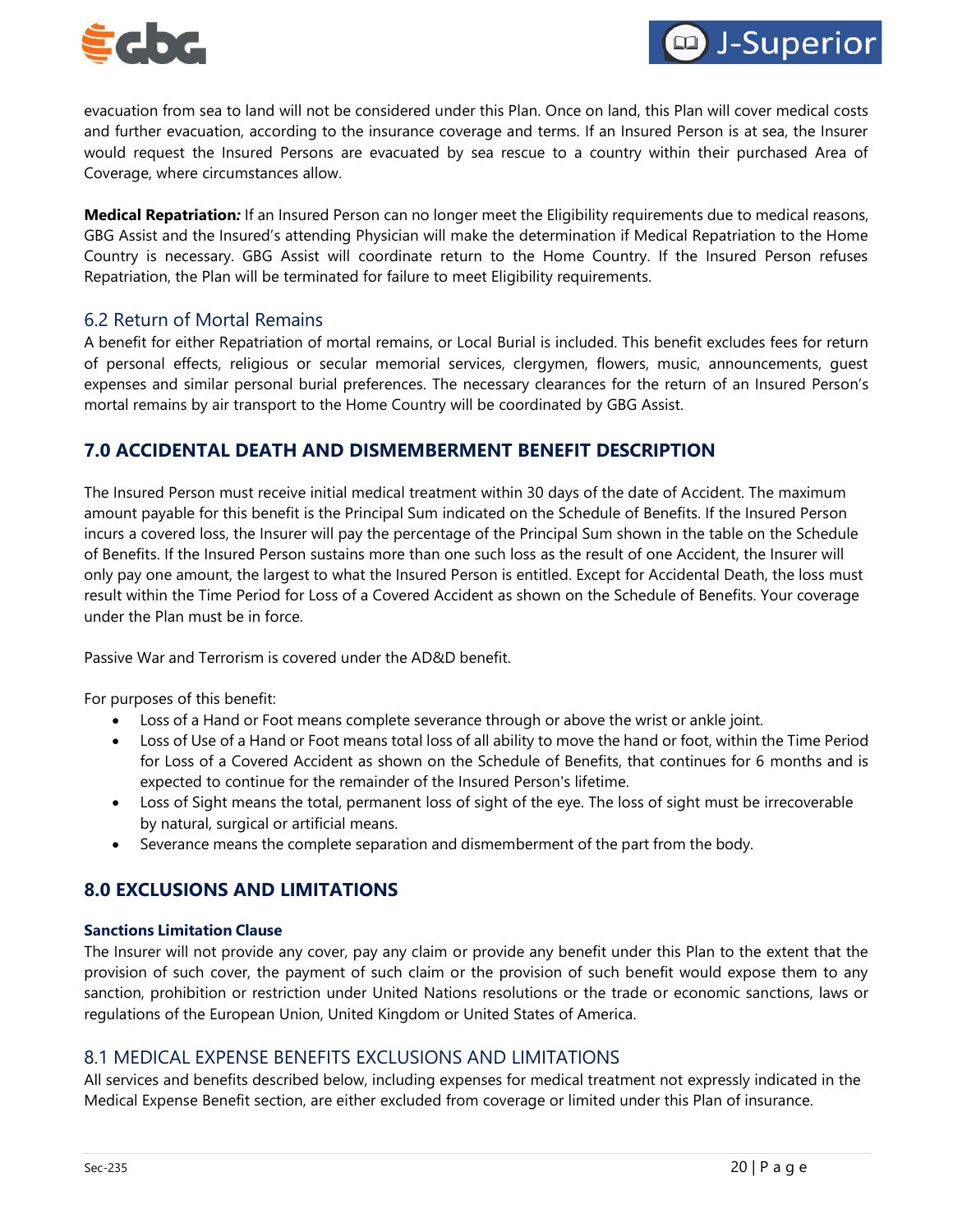

- **1. Abortion:** Any voluntarily induced termination of pregnancy and complications thereof, except if the mother's life is in danger.
- **2. Aircraft Travel:** Travel in any aircraft owned, leased, operated or controlled by the Policyholder, or any of its subsidiaries or affiliates. An aircraft will be deemed to be "controlled" by the Policyholder if the aircraft may be used as the Policyholder wishes for more than 10 straight days, or more than 15 days in any year,
- **3. Alcohol and Substance Abuse:**1) Treatment of any Illness or Injury caused by, contributed to, or resulting from voluntary use of alcohol, illegal substance abuse, drug, poison, gas or fumes, or any medication that is not taken in the dosage or for the purpose prescribed. 2) Medical expenses related to diagnosis, detoxification, counseling or other rehabilitative services unless the benefit is provided for on the Schedule of Benefits.
- **4. Breast reduction**: All services and treatments,
- **5. Charges Reimbursable by Another Entity:** Services, supplies, or treatment that are provided by or payment is available from: a) Workers' Compensation law, occupational disease law or similar law concerning job related conditions of any country; or; b) Another insurance company or government; or c) A government entity due to an epidemic or public emergency; d) Services provided normally without charge by the Health Services Center of the institution attended by the Insured Person, or services covered or provided by a student health fee,
- **6. Cosmetic and Elective Surgery for Non-Medical Reasons:** Treatments, procedures or medications which are primarily for enhancement, improvement, or altering one's appearance, unless required due to a nonoccupational Injury occurring while insured under this Plan. Medical complications arising from such treatments or procedures are also not covered,
- **7. Dental Care:** a) All expenses related to dental care except for Accidental injury to sound, natural teeth b) unless pediatric dental is shown on the Schedule of Benefits,
- **8. Experimental or Off-Label Services:** Services, supplies or treatments, including medications, which are deemed to be Experimental or Investigational or that is not medically recognized for a specific diagnosis,
- **9. Fertility/Infertility Treatments and Birth Control:** Any services, procedure or treatment including medications used to: a) Treat infertility including In-vitro Fertilization (IVF), Gamete Intrafallopian Transfer (GIFT), Zygote Intrafallopian Transfer (ZIFT), and any variations of these procedures, and any costs associated with the preparation or storage of sperm for artificial insemination. b) Vasectomies and sterilization, and any expenses for male or female reversal of sterilization, c) Contraceptive devices including the insertion or removal of such devices, excluding oral contraceptives.
- **10. Genetic Screening:** Counseling, screening, testing, or treatment in the absence of any symptoms or any significant, proven risk factors for genetically linked inheritable disease,
- **11. Hearing Care:** Hearing exams, hearing aids or devices, unless due to an Injury/Illness covered under the Plan. Surgical implantation of, or removal of bone anchored hearing devices and cochlear implants,
- **12. Home Country:** All medical charges incurred in the Insured Person's Home Country in excess of the amount shown on the Schedule of Benefits,
- **13. Illegal Activities:** Injuries or Illnesses resulting or arising from or occurring during the commission of an assault or felony,
- **14. Immunizations for Travel:** Vaccines and preventive medications recommended or required for travel to specific countries,
- **15. Motor Vehicle:** Medical expenses: 1) Resulting from a motor vehicle Accident unless the benefit is provided for on the Schedule of Benefits, 2) If the operator of a motor vehicle is the Insured Person and does not possess a valid motor vehicle operator's license in the jurisdiction in which the motor vehicle Accident occurred, unless: (a) the Insured Person holds a valid learners permit and (b) the Insured Person is receiving instruction from a driver's education instructor, 3) The operating of any type of vehicle or conveyance while under the influence of alcohol or any illegal substance, drug, poison, gas, or fumes including prescribed drugs for which the Insured was provided a written warning against operating a vehicle or conveyance while taking it. Under the influence of alcohol, for purposes of this exclusion, means intoxicated, as defined by the motor vehicle laws of the jurisdiction in which the Covered Loss occurred,
- **16. Nasal Surgery:** Deviated septum, submucous resection and/or other surgical correction thereof, nasal and sinus surgery except for treatment of a covered Injury,

**D** J-Superior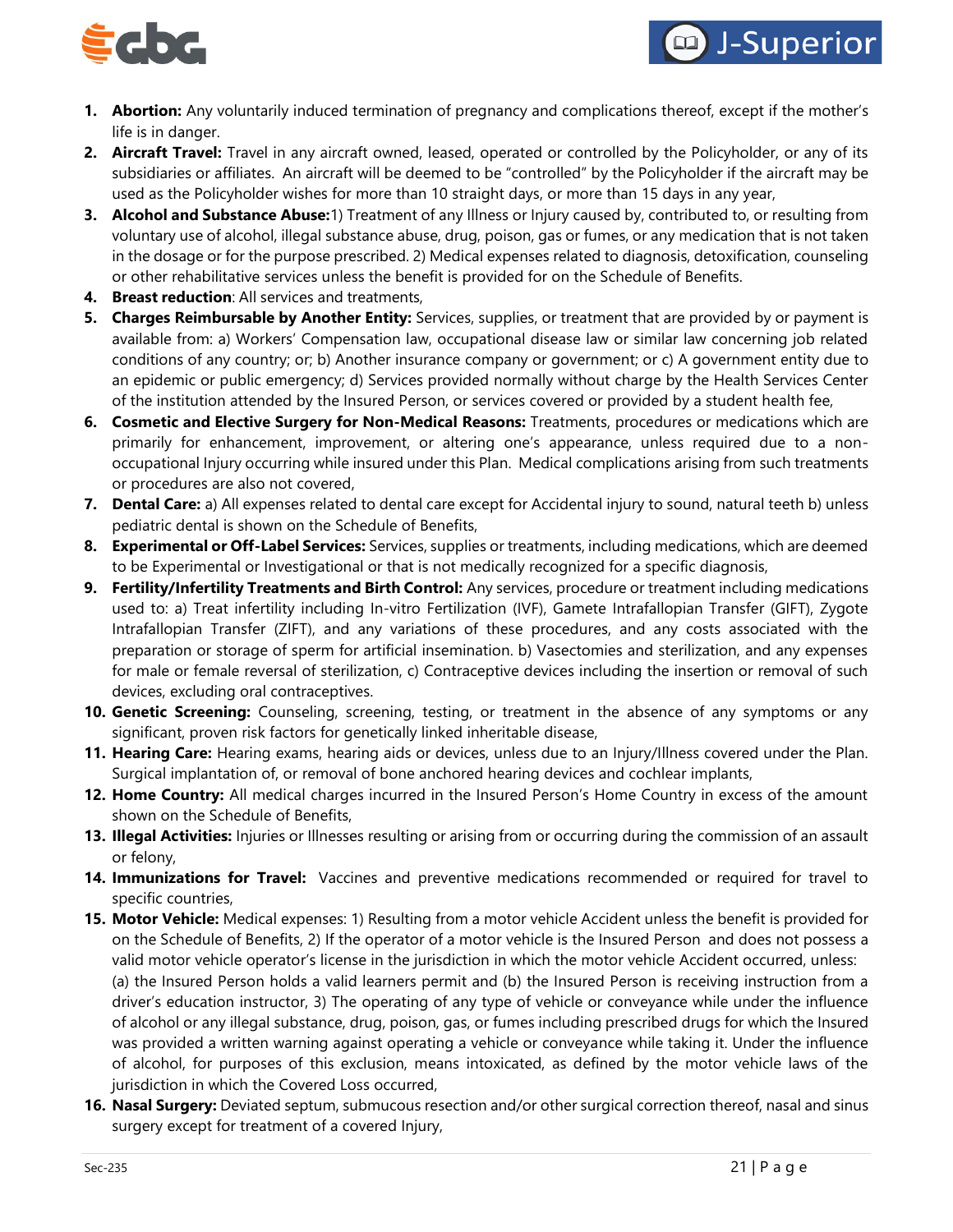

- **D** J-Superior
- **17. Non-Medical Care:** Services related to Custodial Care, respite care, home-like care, assistance with Activities of Daily Living (ADL), or Milieu Therapy. Any Admission to a nursing home, home for the aged, long term care facility, sanitarium, spa, hydro clinic, or similar facilities. Any Admission arranged wholly or partly for domestic reasons, where the Hospital effectively becomes or could be treated as the Insured Person's home or permanent abode,
- **18. Organ Transplant:** Organ transplant and related procedures and expenses,
- **19. Podiatric Care:** Routine foot care, including the paring and removing of corns, calluses, or other lesions, or trimming of nails or other such services not resulting from an Illness or Injury. Orthopedic shoes or other supportive devices such as arch supports, orthotic devices, or any other preventative services or supplies to treat the diagnosis of weak, strained, or flat feet or fallen arches.
- **20. Prescription Medications:** Prescription Medications, services or supplies as follows:

a) Therapeutic devices or appliances including: support garments and other non-medical substances, regardless of intended use, except as specifically provided in this Plan, b) Immunization agents, except as specially provided, biological sera, blood or blood products administered on an Outpatient basis, c) Refills in excess of the number specified or dispensed after one year of the date of the prescription, d) Growth hormones, e) Medications used to treat or cure baldness or thinning hair.

## **21. Self-Inflicted Illnesses, Injuries, or Exceptional Danger:**

[a. Treatment for any conditions as a result of self-inflicted Illnesses or injuries, suicide or attempted suicide, while sane or insane,

b. Treatment for any loss or expense of nature directly or indirectly arising out of, contributed to, caused by, resulting from, or in connection with self-exposure to peril or bodily Injury, except in an endeavor to save human life,

- **22. Sexual Dysfunction:** Any procedures, supplies, or medications used to treat male or female sexual enhancement or sexual dysfunction such as erectile dysfunction, premature ejaculation, and other similar conditions,
- **23. Skin Conditions:** Acne, rosacea, skin tags, and any other treatment to enhance the appearance of the skin, except for cystic or pustular acne,
- **24. Sleep Studies:** Sleep studies and other treatments relating to sleep apnea,
- **25. Smoking Cessation:** Treatments and other expenses, whether or not recommended by a Physician,
- **26. Sports and Hazardous Activities:** a) Participation, practice, or conditioning program for any Intramural, Interscholastic, Intercollegiate, or Professional sport or competition, including cheerleading or travelling to/from such sport or competition as a participant, b) Skydiving, parachuting, SCUBA diving (unless PADI or NAUI certified), mountain climbing (where ropes or guides are used), bungee jumping, skiing (off groomed trails), snowboarding (off groomed trails), racing by any animal or motor vehicle, spelunking, whitewater rafting (level 4 and higher), hang gliding, glider flying, parasailing, or flight in any kind of aircraft (except as a passenger in a regularly scheduled flight of a commercial airline), c) Power Vehicles: Expenses for Accidents or Injuries as a result of motorcycles, mopeds, scooters, ATV's, any one, two, or three wheeled motorized vehicle and/or sport watercraft such as wave runners, jet skis, or other powered devices whether the vehicle is in motion or not,
- **27. Transsexual Surgery:** Medical or psychological counseling, hormonal therapy in preparation for, or subsequent to, any such surgery, surgical procedures, and any other expenses related to sexual reassignment including the complications arising from such procedures,
- **28. Vision Care:** Expenses including examinations, eye refractions, frames, lenses, contact lenses, fitting of frames or lenses, or vision correction surgery, unless the pediatric vision benefit is shown on the Schedule of Benefits,
- **29. War and Terrorism:** a) Any loss sustained while participating in, or training for, or as a consequence of war (declared or not), or warlike operations, b) voluntary, active participation in a riot or insurrection, c) Terrorist activity including the use of armaments, the detonation of any form of explosive or nuclear devices, the emission, discharge, dispersal, release or escape of any solid, liquid or gaseous Chemical agent and/or Biological agent, including the poisoning via the air or water supplies or food products and deliberate destruction of buildings and transportation. This exclusion extends to any action taken in controlling, preventing, suppressing or in any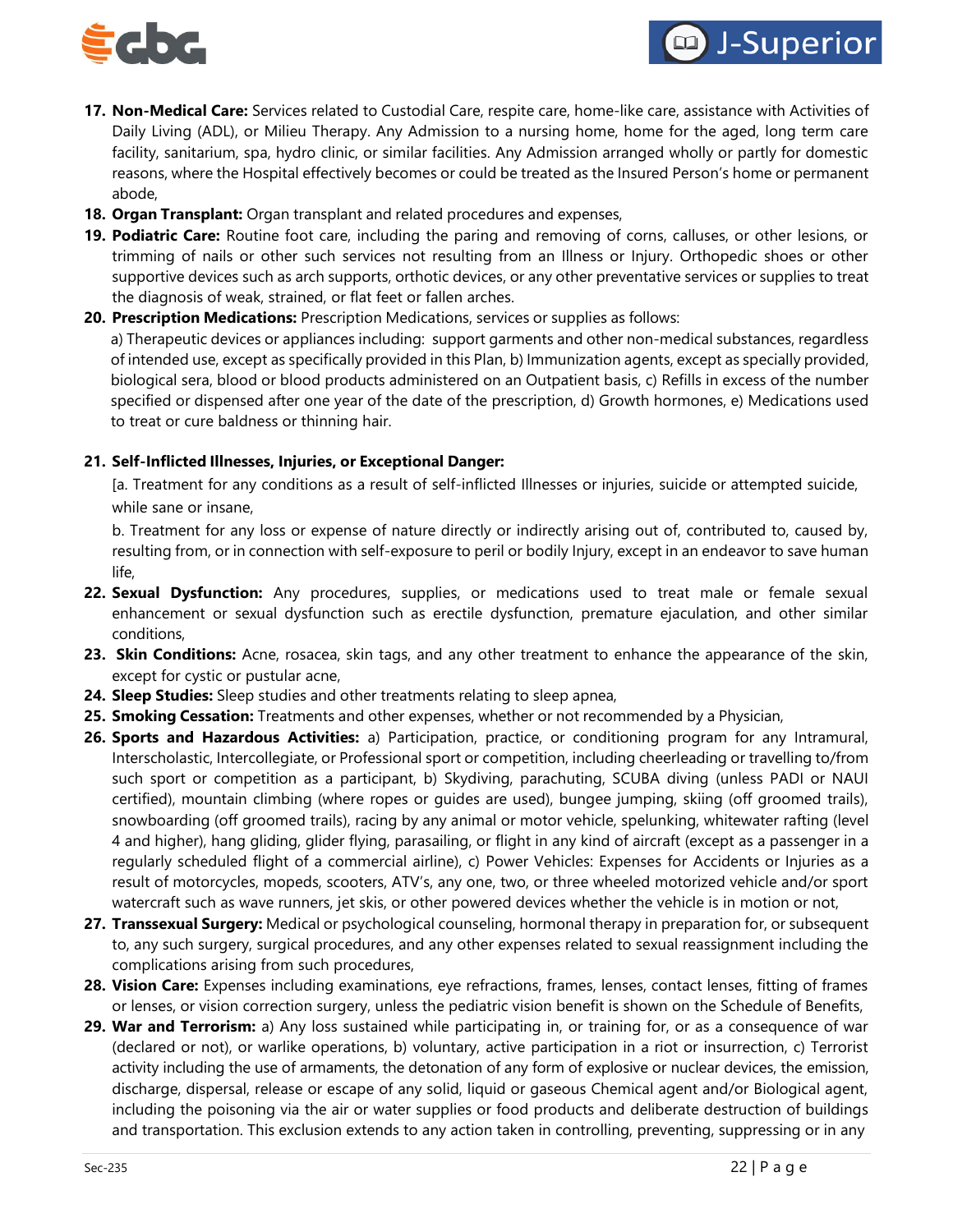



way relating to any terrorist activity, d) Ionizing radiations or contamination by radioactivity from any nuclear fuel or from any nuclear waste from the combustion of nuclear fuel, or the radioactive, toxic, explosive or other hazardous properties of any explosive nuclear assembly or nuclear component thereof,

- **30. Weight Related Treatment:** Any expense, service, or treatment for obesity, weight control, any form of food supplement, weight reduction programs, dietary counseling, or surgical procedures related to morbid or nonmorbid obesity. Charges relating to complications arising from such treatments or surgical procedures are also excluded,
- **31.** Services or treatment rendered by any person who is: a) living in the Insured Person's household, b) an Immediate Family Member of either the Insured Person or the Insured Person's spouse, or c) the Insured Person.

# 8.2 NON-MEDICAL EXPENSE BENEFITS EXCLUSIONS AND LIMITATIONS

The Insurer shall not be responsible for providing the following non-medical expense benefits to an Insured Person in a situation arising from or in connection with any of the following:

- 1. **Travel costs** that were neither arranged or approved in advance by the Insurer or authorized vendor or affiliate,
- 2. Taking part in **military or police operations**,
- 3. Insured Person's failure to properly procure or maintain **visa, permits, or other documents**,
- 4. The actual or threatened use or release of any **nuclear, chemical, or biological weapon** or device, or exposure to nuclear reaction or radiation, regardless of the contributory cause,
- 5. Any evacuation or Repatriation that requires an Insured Person to be transported in a **biohazard-isolation unit,**
- 6. Medical evacuation from a **marine vessel, ship, or watercraft** of any kind,
- 7. Medical evacuation directly or indirectly related to a **natural disaster**,
- 8. Subsequent medical evacuations for the **same or related Illness, Injury**, or emergency medical evacuation event regardless of location.

# 8.3 ACCIDENTAL DEATH AND DISMEMBERMENT EXCLUSIONS AND LIMITATIONS

The losses shown below or expenses resulting from or in connection with any of the following are excluded from coverage under this Plan.

- 1. **Illegal Activities:** Losses resulting or arising from or occurring during the commission of an assault or felony.
- 2. **Kidnap and Hijacking:** Any loss caused directly or indirectly from kidnap or wrongful detention of the Insured or hijacking of any aircraft, motor vehicle, train or waterborne vessel on which the Insured Person is travelling.
- 3. **Professional Sports:** Any loss sustained while participating in or training for any sport or activity performed for financial gain.
- 4. **Self-Inflicted Illnesses, Injuries, or Exceptional Danger:** a) Treatment for any conditions as a result of selfinflicted Illnesses or injuries, suicide or attempted suicide, while sane or insane, b) Treatment for any loss or expense of nature directly or indirectly arising out of, contributed to, caused by, resulting from, or in connection with self-exposure to peril or bodily Injury, except in an endeavor to save human life.
- 5. **Sports and Hazardous Activities:** Losses resulting from: a) Participation, practice, or conditioning program for any Intramural, Interscholastic, Intercollegiate, or Professional sport or competition including cheerleading or travelling to/from such sport or competition as a participant, b) Skydiving, parachuting, SCUBA diving (unless PADI or NAUI certified), mountain climbing (where ropes or guides are used), bungee jumping, skiing (off groomed trails), snowboarding (off groomed trails), racing by any animal or motor vehicle, spelunking, whitewater rafting (level 4 and higher), hang gliding, glider flying, parasailing, or flight in any kind of aircraft (except as a passenger in a regularly scheduled flight of a commercial airline), c) Power Vehicles: Expenses for Accidents or Injuries as a result of motorcycles, mopeds, scooters, ATV's, any one, two, or three wheeled motorized vehicle and/or sport watercraft such as wave runners, jet skis, or other powered devices whether the vehicle is in motion or not.
- 6. **Substance Abuse:** Any loss directly or indirectly resulting from alcohol or illegal drug abuse or other addiction, or any drugs or medicines that are not taken in the dosage or for the purpose prescribed.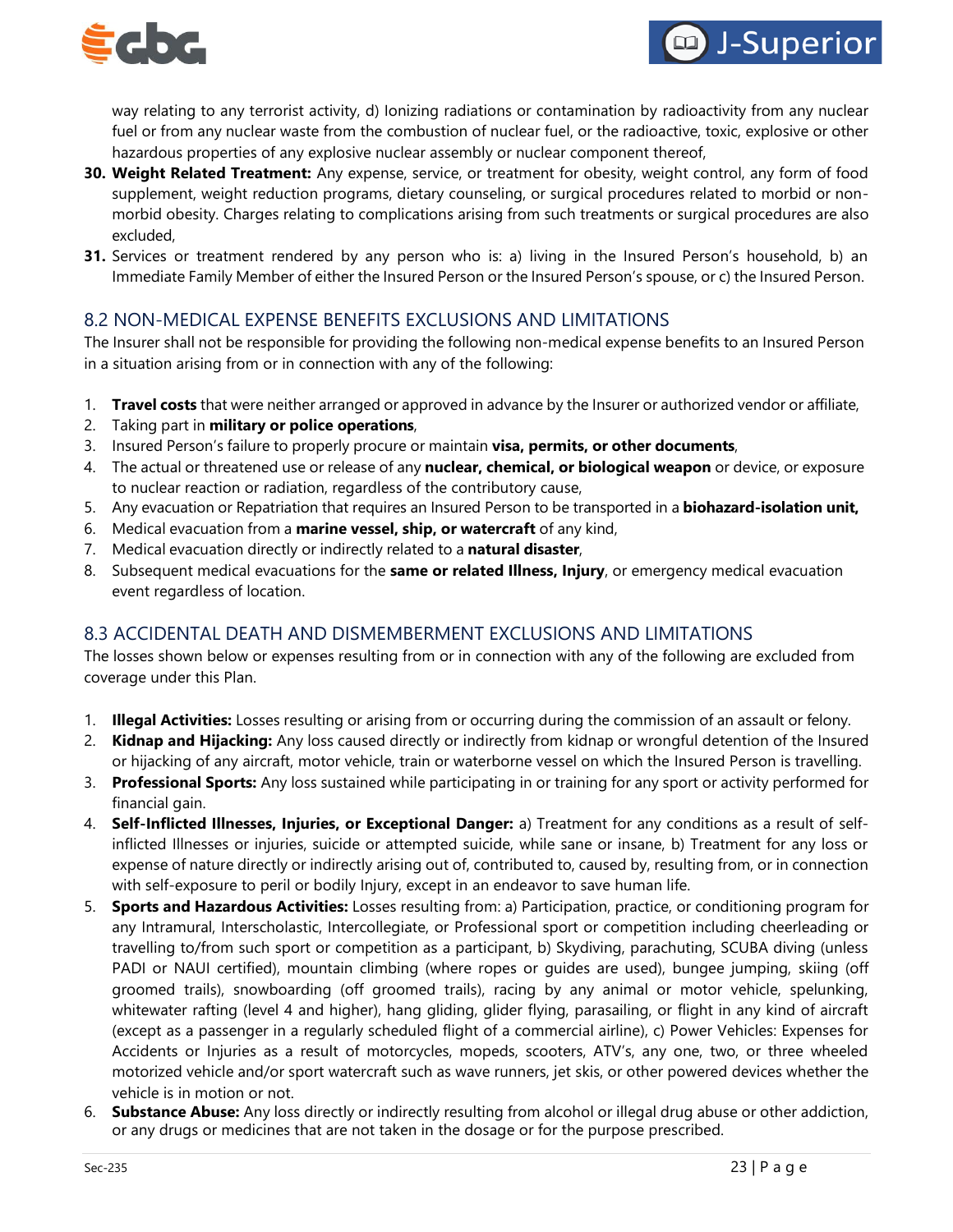



7. **War and Terrorism:** a) Any loss sustained while participating in, or training for, or as a consequence of war (declared or not), or warlike operations. b) voluntary, active participation in a riot or insurrection c) Terrorist activity including the use of armaments, the detonation of any form of explosive or nuclear devices, the emission, discharge, dispersal, release or escape of any solid, liquid or gaseous Chemical agent and/or Biological agent, including the poisoning via the air or water supplies or food products and deliberate destruction of buildings and transportation. This exclusion extends to any action taken in controlling, preventing, suppressing or in any way relating to any terrorist activity. d) Ionizing radiations or contamination by radioactivity from any nuclear fuel or from any nuclear waste from the combustion of nuclear fuel, or the radioactive, toxic, explosive or other hazardous properties of any explosive nuclear assembly or nuclear component thereof.

# <span id="page-23-0"></span>**9.0 HOW TO FILE A CLAIM**

Claims must be filed within 180 days of treatment to be eligible for reimbursement of covered expenses. Claim forms should be submitted only when the medical service Provider does not bill the Insurer directly, and when you have out-of-pocket expenses to submit for reimbursement. All claims worldwide are subject to Usual, Customary, and Reasonable charges as determined by GBG and are processed in the order in which they are received. In order for claims payment to be made, claims must be submitted in a form acceptable to Insurer.

## 9.1 Medical Claims

To file your claim, submit it online at [www.gbg.com. L](http://www.gbg.com/)og into the Member Area and select Submit Claim, and then follow the instructions to complete the online claim form. If you are unable to submit your claim electronically, you can mail or fax your completed claim form and copies of supporting documentation. After submitting the claim, you will receive a claim reference number and an electronic receipt for the claim will be sent to you by email.

Claims may be submitted to the Insurer directly by the Provider or Facility. The Insurer will process the claim according to the Schedule of Benefits and Plan terms, and remit payment to the health care Provider. Ineligible charges or those in excess of the Allowable Charges will be the responsibility of the Insured Person.

If the Insured Person has paid the health care Provider, the Insured Person will submit the claim form along with the original paid receipts directly to the Insurer. Photocopies will not be accepted unless the Claim is submitted electronically. The Insurer will reimburse the Insured Person directly according to the Schedule of Benefits and Plan terms.

#### 9.2 Submit Claims By:

| Web:        | Mail:                             | Fax:            | Email:          |
|-------------|-----------------------------------|-----------------|-----------------|
| www.gbg.com | GBG Administrative Services, Inc. | +1 949 271 2330 | eclaims@gbg.com |
|             | P.O. BOX 211008                   |                 |                 |
|             | Eagan, MN 55121 USA               |                 |                 |

#### 9.3 Reimbursement Options

Claims reimbursements will be made by:

- Electronic Direct Deposit for the Insured Person where the receiving bank is located in the U.S.,
- Wire Transfer for the Insured Person's and overseas Providers where the receiving bank is located outside of the U.S., or
- Check sent to the Insured Person or Provider where electronic payment is not possible.

## 9.4 Settlement of Claims

When claims are presented to the Insurer, the Allowable Charges will be applied towards the Deductible. Once the Deductible has been satisfied, all Allowable Charges will be paid at the percentage listed on the Schedule of Benefits, up to the listed benefit maximum. Note the amount of Allowable Charges applied towards the Deductible also reduces the applicable benefit maximum by the same amount.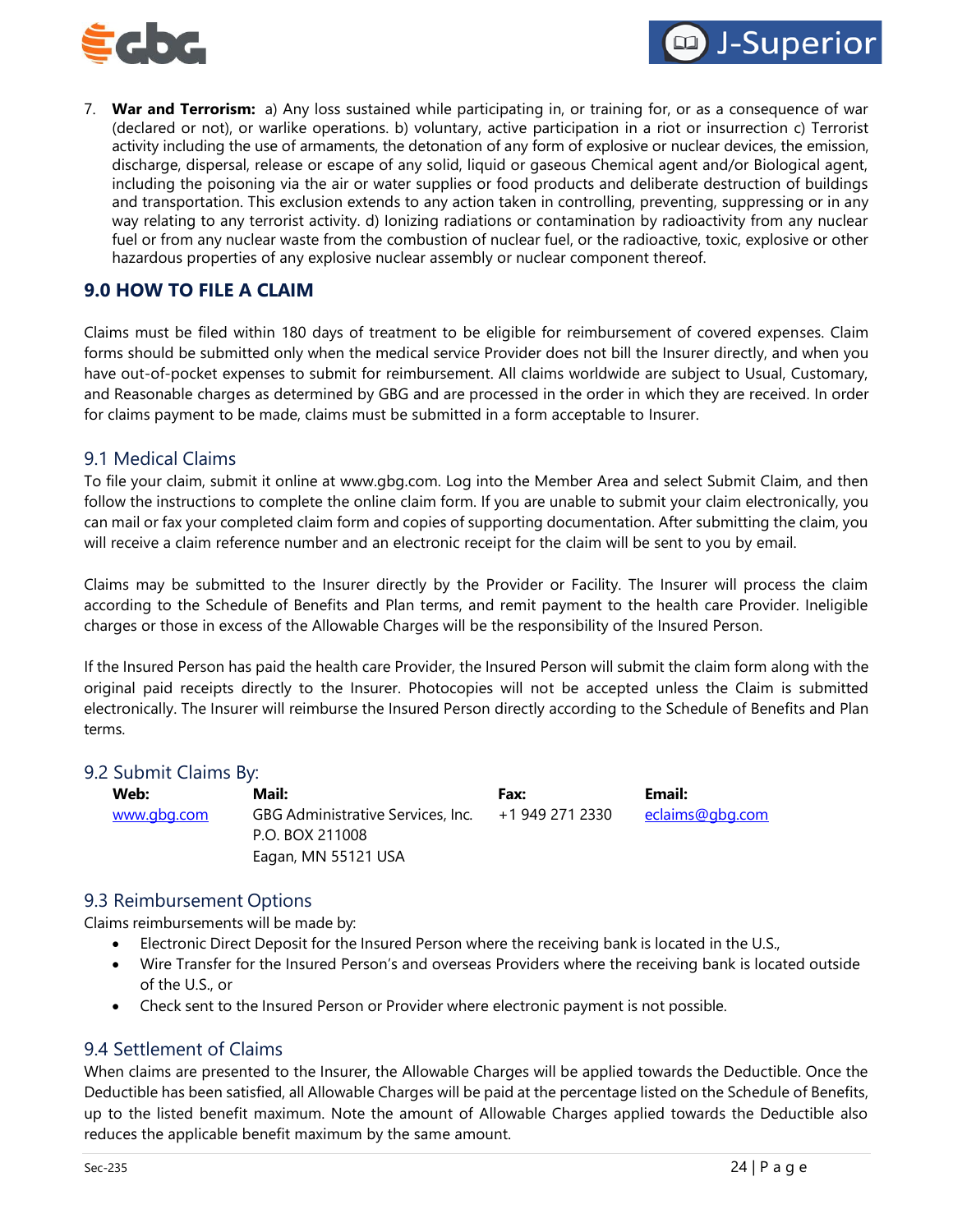



If the Plan has an Out-of-Pocket Maximum, once it is met the Plan will begin paying 100% of Allowable Charges for the remainder of insurance coverage, subject to the benefit maximums. The Out-of-Pocket Maximum does not apply to any expenses covered under the Prescription Medications benefit.

## 9.5 Status of Claims

Insured Person's wishing to request the status of a claim or have a question about a reimbursement received, please submit the status request form via our website at [www.gbg.com](http://www.gbg.com/) or e-mail customer service at [customerservice@gbg.com.](mailto:customerservice@gbg.com) Inquiries regarding the status of past claims must be received within 12 months of the date of service to be considered for review.

## 9.6 Releasing Necessary Information

It may be necessary for the Insurer to request a complete medical file on an Insured Person for purpose of claims review or administration of the Plan. It may also be necessary to share such information with a medical or utilization review board, or a reinsurer. The release of such confidential medial information will only be with written consent of the Insured Person.

## 9.7 Coordination of Benefits

The Coordination of Benefits (COB) provision applies when an Insured has health care coverage under more than one health insurance policy or health insurance plan (a "Plan"). This includes group and non-group insurance contracts, health maintenance organization (HMO) contracts, medical benefits under group or individual automobile contracts, and Medicare or any other federal governmental plan.

The order of benefit determination rules governs the order in which each Plan will pay a claim for benefits. The Plan that pays first is called the Primary Plan. The Primary Plan pays benefits in accordance with its policy terms without regard to the possibility that another Plan may cover some expenses. The Plan that pays after the Primary Plan is the Secondary Plan. The Secondary Plan may reduce the benefits it pays so that payments from all Plans does not exceed 100% of the total Allowable Expense.

#### Order of Benefit Determination Rules

When an Insured is covered by two or more health care plans or policies, the rules for determining the order of benefits follows:

- If a Plan does not have a Coordination of Benefits provision, it will always be the Primary Plan.
- The Plan that covers the claimant as the Primary Insured, (in the case of this Policy, a Class 1 Eligible Person shown on the Schedule of Benefits) is the Primary Plan and the Plan that covers this person as a dependent is the Secondary Plan.
- The Plan that covers the claimant as a Dependent Spouse or Child (in the case of this Policy other than as a Class 1 Eligible Person shown on the Schedule of Benefits) is the Secondary Plan and the Plan that covers this person other than as a Dependent is the Primary Plan.
- If two Plans cover the claimant as a Primary Insured, the Plan that has covered this person for the longer period of time is the Primary Plan.
- If two Plans cover the claimant as a Dependent Child, the Plan of the parent whose birthday falls earlier in the calendar year is the Primary Plan. If both parents have the same birthday, the Plan that has covered the parent the longest is the Primary Plan.

If an educational institution, Participating Organization, or any other entity provides health coverage for organized sports and activities, such coverage is the Primary Plan and this coverage will be a Secondary Plan.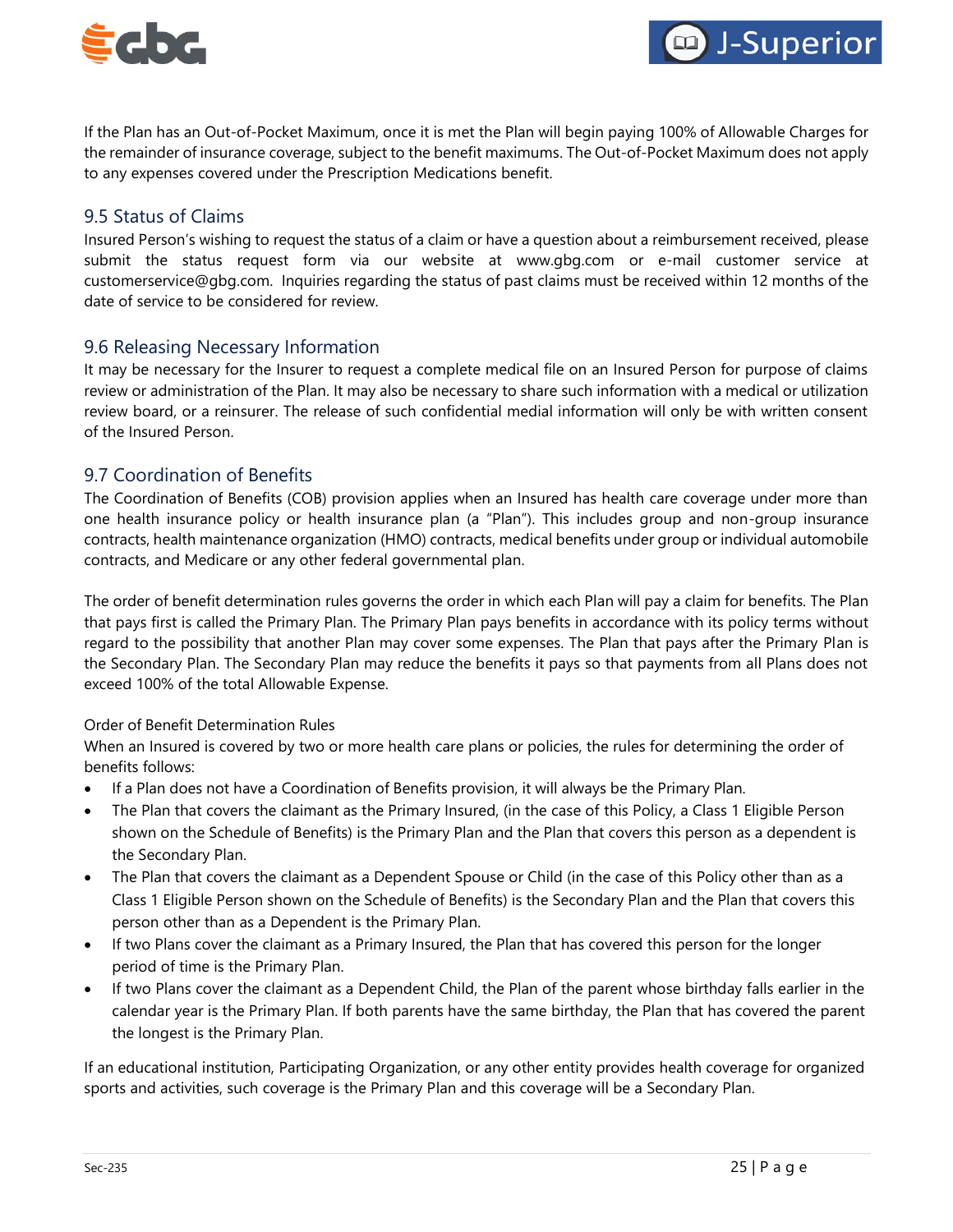



# 9.8 Subrogation, Reimbursement and Assignment of Rights

Benefits paid under the Plan are paid on the condition that We are entitled to pursue subrogation and receive reimbursement for an Injury or Illness for which We have provided benefits when You have accrued a right of action against a third party for causing an Injury or Illness for which i) We have paid benefits; and ii) You have received a judgment, settlement, or other compensation on the basis of that Illness or Injury or are entitled to receive compensation or recovery on the basis of that Illness or Injury. We have the right to be reimbursed whether the recovery You receive, or to which You are entitled, is made in a single payment or incrementally over time. Our reimbursement and subrogation rights extend to all amounts available to You or that You have received by judgment, settlement or other recovery, including but not limited to benefits from policies of insurance issued to You and/or in the name of a covered family member or that otherwise inure to Your benefit. We automatically have a lien on any payment You receive or are entitled to receive from any person or entity because of a claim for which We have paid benefits. The lien may be enforced against any party who acquires funds arising out of or attributable to the claim.

Our obligation to pay benefits is always secondary to any automobile No-Fault /Personal Injury Protection or medical payments coverage. To the extent that We have paid a benefit for an amount that is payable by any automobile No-Fault /Personal Injury Protection or medical payments coverage, We shall have the right to collect any such amount from the automobile insurer.

You and any of Your legal representatives shall fully cooperate with Our efforts to recover the benefits We have paid. You must notify Us within 30 days of the date when notice is given to any party, including an insurance company or attorney, of Your intention to pursue or investigate a claim to recover damages or obtain compensation due to the Injury, Illness or condition for which We have paid benefits. You shall do nothing to prejudice Our subrogation or recovery interests or Our ability to enforce the terms of these provisions. We have the sole authority and discretion to decide whether to pursue any right of recovery under this provision.

We are entitled to and may pursue any and all parties who may be liable to provide compensation to You for the claim at Our expense and may bring such action in Our name as Your subrogee/assignee. You agree to fully assist Us in pursuit of Our rights of subrogation if We do so by assignment.

# <span id="page-25-0"></span>**10.0 APPEALS PROCEDURE**

If a claim is wholly or partially denied, a written notice will be sent to the Insured Person containing the reason for the denial. The notice will include a reference to the provision in the Plan description and a description of any additional information which might be necessary for reconsideration of the claim. The notice will also describe the right to appeal. A written appeal, along with any additional information or comments, may be sent within 6 months after notice of denial. In preparing the appeal, the Insured Person, or their representative, may review all documents related to the claim and submit written comments and issues related to the denial. After the written notice is filed and all relevant information is presented, the claim will be reviewed, and a final decision sent within 60 days after receipt of the notice of the appeal. Under special circumstances, an extension for further review will be granted, but not for longer than 60 additional days.

# <span id="page-25-1"></span>**11.0 COMPLAINTS PROCEDURE**

GBG is committed to providing Insured's with an exceptional level of service and customer care. Sometimes things can go wrong or there may be occasions when the service provided to you was not adequate. When this happens, please contact GBG and give us the opportunity to correct the situation and earn back your trust.

#### **Who to Contact?**

The most important factors in getting Your complaint dealt with as quickly and efficiently as possible are: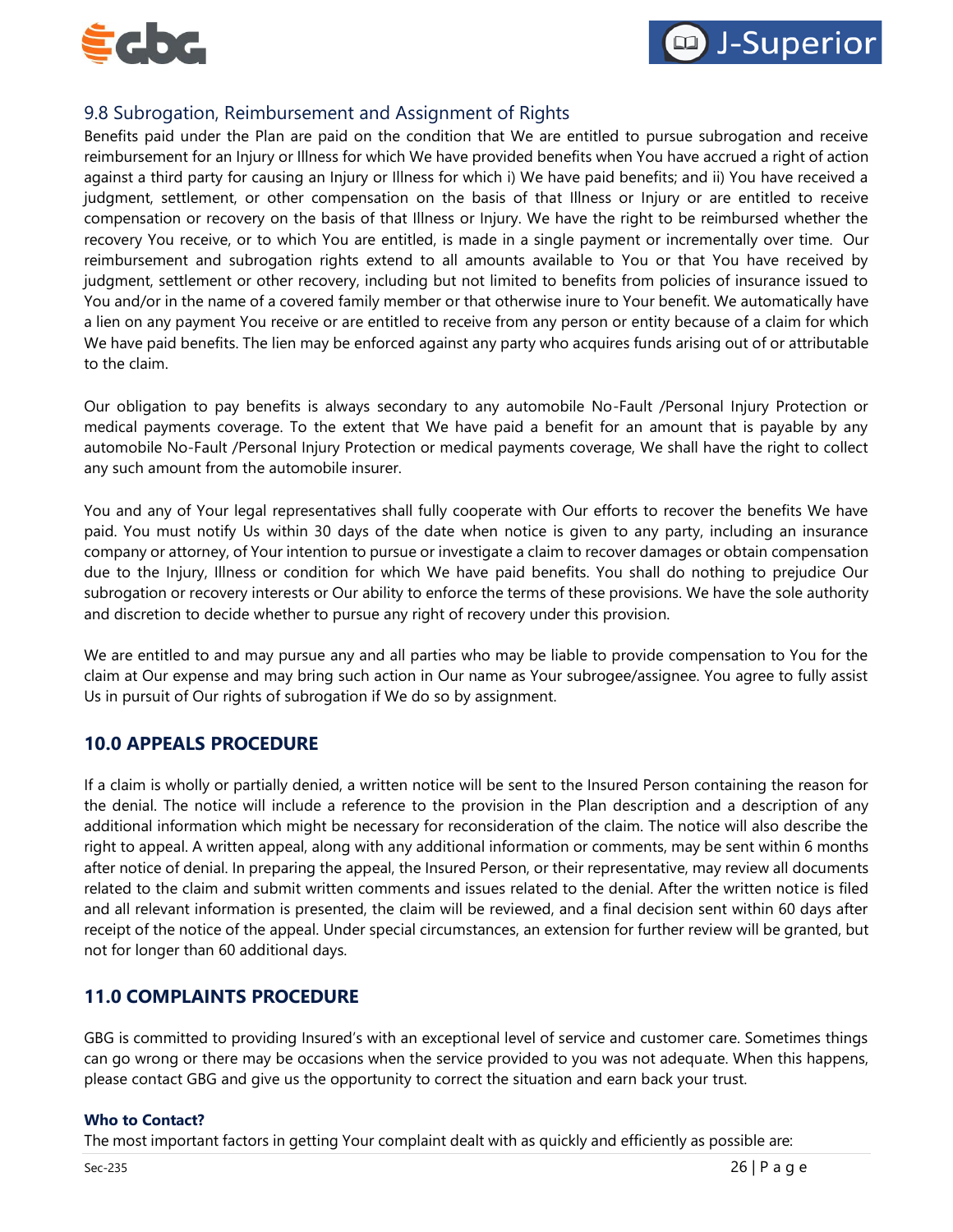



- Be sure You are talking to the right person; and
- That You are providing the necessary information.

#### **When You Contact Us**

Please provide the following information:

- Your name, telephone number, and email address;
- Your Plan and/or claim number and the plan of benefits (medical, travel, disability) You are insured for; and
- Please explain clearly and concisely the reason for Your complaint.

#### **Making a Complaint**

If Your complaint relates to:

#### **1. The sale of the Plan You purchased or any information You were given during the sales process:**

- a. If You purchased the Plan using a broker or other intermediary, please contact them first.
- b. If You purchased the Plan directly from Us either from a local representative, using the website, or through a group plan of benefits, please contact Us directly at:

| <b>Toll Free</b>             | <b>Phone</b>                  | <b>Email</b>       |
|------------------------------|-------------------------------|--------------------|
| +1.866.914.5333              | +1.786.814.4125               | complaints@gbg.com |
| (within the U.S. and Canada) | (outside the U.S. and Canada) |                    |

c. You may also submit Your complaint via Our **Complaint Form**, which may be accessed by visiting Our website and navigating to the Forms page: [www.gbg.com/#/oursolutions/forms.](http://www.gbg.com/%23/oursolutions/forms)

#### **2. A claim for benefits, the terms and conditions of the Plan, or other benefit related information:**

- a. Complaints related to a claim denial should be submitted as soon as possible. We will review the information and provide a response within four weeks or will request additional time, if needed.
- b. Claims and benefits related complaints should be referred to Our Complaints Department:

| <b>Toll Free</b>             | <b>Phone</b>                  | Email                   |
|------------------------------|-------------------------------|-------------------------|
| +1.877.916.7920              | +1.949.916.7941               | customerservice@gbg.com |
| (within the U.S. and Canada) | (outside the U.S. and Canada) |                         |

c. You may also submit Your complaint via Our **Appeal Form**, which may be accessed by visiting Our website and navigating to the Forms page: [www.gbg.com/#/oursolutions/forms.](http://www.gbg.com/%23/oursolutions/forms)

We always aim to resolve Your complaint and provide a final response within four weeks, but if it looks like it will take Us longer than this, We will let You know the reasons for the delay and inform You of the options available to You.

# <span id="page-26-0"></span>**12.0 LAW AND JURISDICTION**

This insurance is governed by the laws of the Cayman Islands. Any laws governing the terms, conditions, benefits and limitations in health insurance policies issued and delivered in other countries are not applicable.

# <span id="page-26-1"></span>**13.0 PRIVACY NOTICE**

Crum & Forster SPC ("The Company") values Your business and Your trust. In order to administer insurance policies and provide You with effective customer service, We must collect certain information including nonpublic personal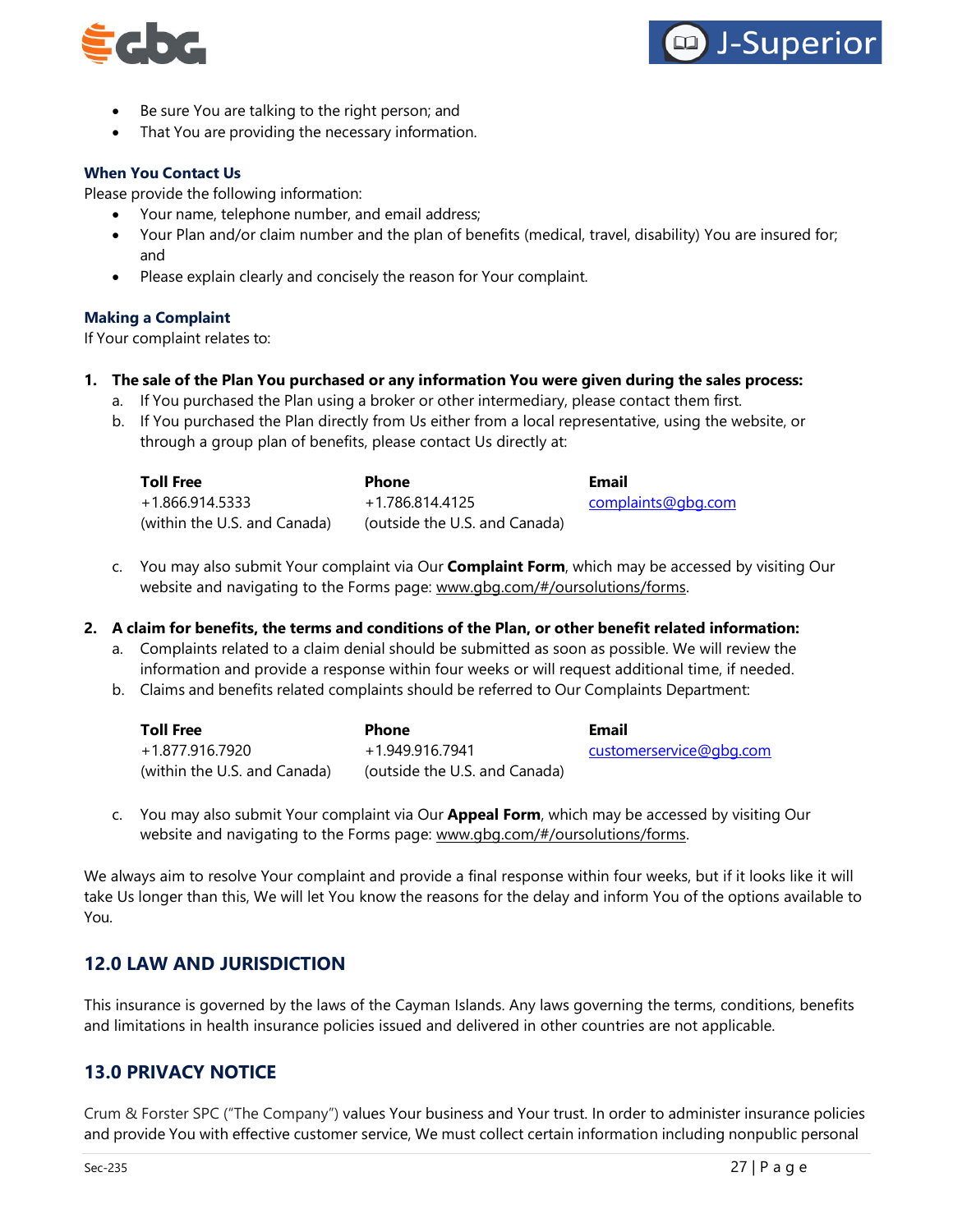

information about our customers and claimants. Nonpublic personal information means information that allows someone to identify or contact You ("Information"). We are committed to protecting such Information and We will comply with all applicable federal and state laws and regulations. This notice describes how We collect, use and share Your Information, Your rights with respect to insurance products issued by The Company and Our legal duties and privacy practices. State laws require that We provide this notice. Please review this notice and keep a copy of it with Your records.

#### **Your privacy is Our concern**

When You apply to The Company for insurance or make a claim against a policy written by The Company, You disclose information about yourself to Us. The Company limits the collection, use, and disclosure of such information to only what is needed to properly produce, underwrite and service its insurance products and/or fulfill legal or regulatory requirements. The Company maintains administrative, technical and physical safeguards that comply with state and federal regulations to protect Your Information. We also limit employee access to information to those with a business reason for knowing such Information and We take measures to enforce employee privacy responsibilities.

#### **What kind of information do We collect about You and from whom?**

We obtain most of our Information from You. The application or claim form You complete, as well as any additional information You provide, generally gives Us most of the information We need to know. Sometimes We may contact You by phone or mail to obtain additional information. We may use information about You from other transactions with Us, Our affiliates, or others. Depending on the nature of Your insurance transaction, We may need additional information about You or other individuals proposed for coverage. We may obtain the additional information We need from third parties, such as other insurance companies or agents, government agencies, medical providers, insurance support organizations, the state motor vehicle department, information clearinghouses, credit reporting agencies, courts, or public records. A report from a consumer reporting agency may contain information as to creditworthiness, credit standing, credit capacity, character, general reputation, hobbies, occupation, personal characteristics, or mode of living.

#### **What do We do with the information collected about You?**

The Company collects nonpublic information to conduct its business of producing, underwriting, servicing and administering its insurance products. If coverage is declined or the charge for coverage is increased because of information contained in a consumer report We obtained, We will inform You, as required by state law or the federal Fair Credit Reporting Act. We will also give You the name and address of the consumer reporting agency making the report. We may retain information about Our former customers and may disclose that information to affiliates and non-affiliates only as described in this notice.

#### **To whom do We disclose information about You?**

Access to non-public personal information is limited to those employees, and authorized representatives, attorneys and service providers who specifically need such information to conduct their business responsibilities. In addition, We may disclose all the information that We collect about You to affiliated companies and nonaffiliated third parties (as permitted by law), such as:

- Insurance companies;
- Insurance agencies;
- Loss adjusters;
- Medical providers;
- Third party non-insurance service providers;
- Third party administrators;
- Medical bill review companies;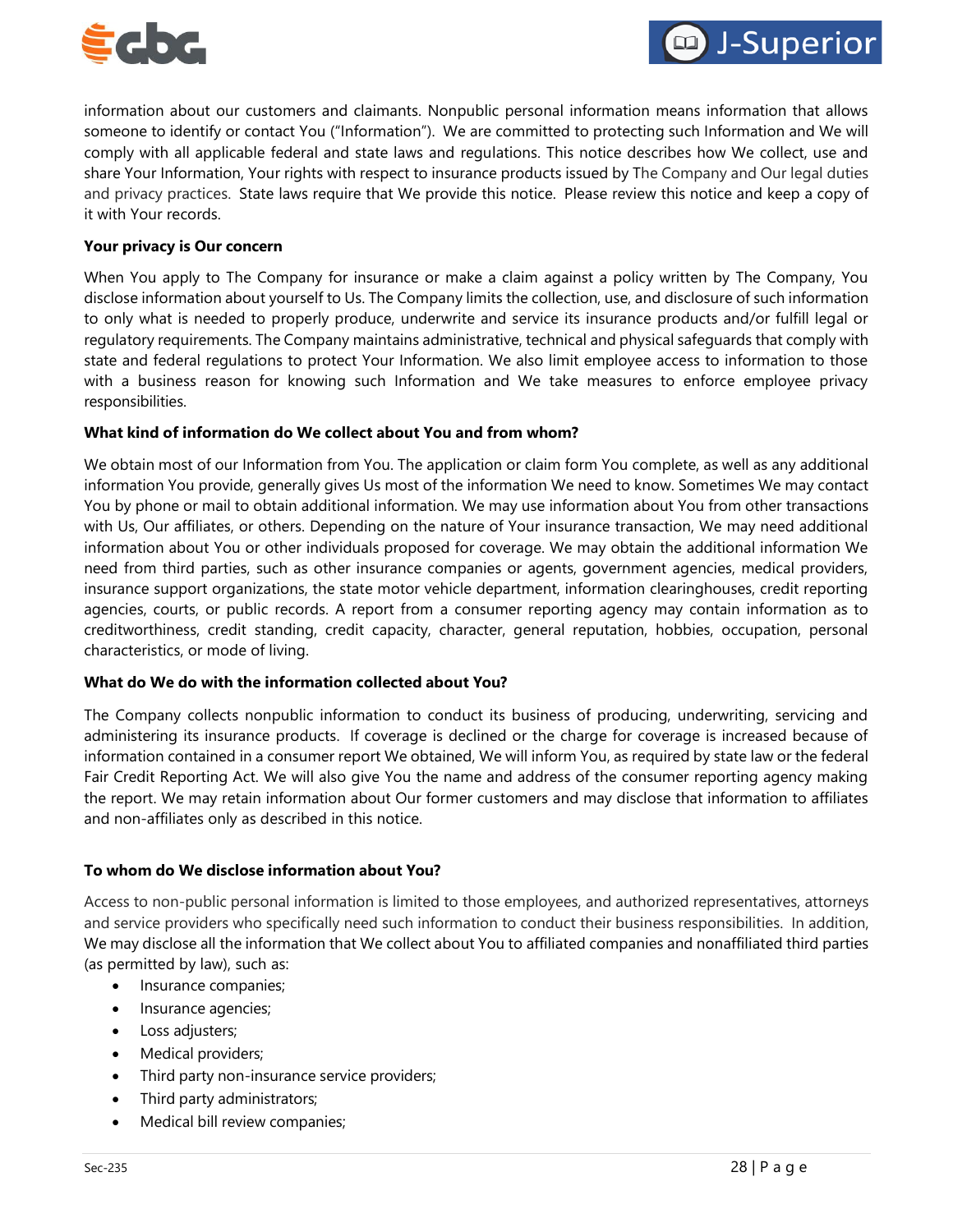



- Reinsurance companies; and
- Similar service providers.

Crum & Forster requires its service providers to abide by privacy laws in handling non-public personal information obtained through its business relationship with Crum & Forster. Additionally, Crum & Forster may disclose nonpublic personal information to third parties as allowed or required by law. For example, Crum & Forster may release your Information to comply with reporting requirements, to comply with a subpoena, warrant, legal process or other order or inquiry of a court, governmental agency or state or federal regulator, or to fulfill C&F's obligations to its insurers and reinsurers We may also share Your personal information in order to establish or exercise our rights, to defend against a legal claim, to investigate, prevent, or take action regarding possible illegal activities, suspected fraud, safety of person or property, or a violation of Our policies.

If You conclude Your relationship with the Company, the Company will continue to safeguard Your privacy in accordance with the standards described in this notice. The Company maintains physical, electronic and procedural safeguards to protect non-public personal information.

#### **About Our Websites**

We may collect information via technology about how You use Our website, including the elements You have interacted with, metadata, and other details about these elements, clicks, change states, and other user actions. This information is used primarily to provide, maintain, protect, and improve Our current products and to develop new ones.

We may use cookies on certain pages of Our site. Cookies are stored on Your computer, not on Our site. Most cookies are "session cookies" which means that they are automatically deleted at the end of each session. A cookie itself does not have the ability to automatically collect personal information about You. A cookie can store certain information that identifies Your computer to Us so that You do not need to re-enter that information as frequently when You use Our site. The cookie does not contain Your password.

We reserve the right to change Our policy regarding cookies and the collection of information from visitors at any time without advance notice. Should any new policy be put into effect, We will post it on this website, and the new policy will apply only to information collected thereafter. You may opt out of receiving cookies or delete any prior cookies by changing Your specific internet browser settings. The privacy of communication over the internet cannot be guaranteed. If You are concerned about the security of Your communication, We encourage You to send Your correspondence through the postal service or use the telephone to speak directly toUs. We do not represent or warrant that the site, in whole or in part, is appropriate or available for use in any particular jurisdiction. Those who choose to access the site, do so on their own initiative and at their own risk, and are responsible for complying with all local laws, rules and regulations. We do not assume any responsibility for any loss or damage You may experience or incur by the sending of personal information over the internet by or to Us. This usage agreement shall be governed by the laws of the United States and of the State of New Jersey, without giving effect to its conflict of laws provisions.

Please know that The Company has not and will not sell any consumers' personal information. We do not sell Your nonpublic personal information to any third parties nor do We use it for marketing purposes.

#### **How to contact Us**

If you have any questions about this Privacy Notice or about how We use the information We collect, please contact Us at:

Crum & Forster SPC Caribbean Plaza, 2<sup>nd</sup> 878 West Bay Road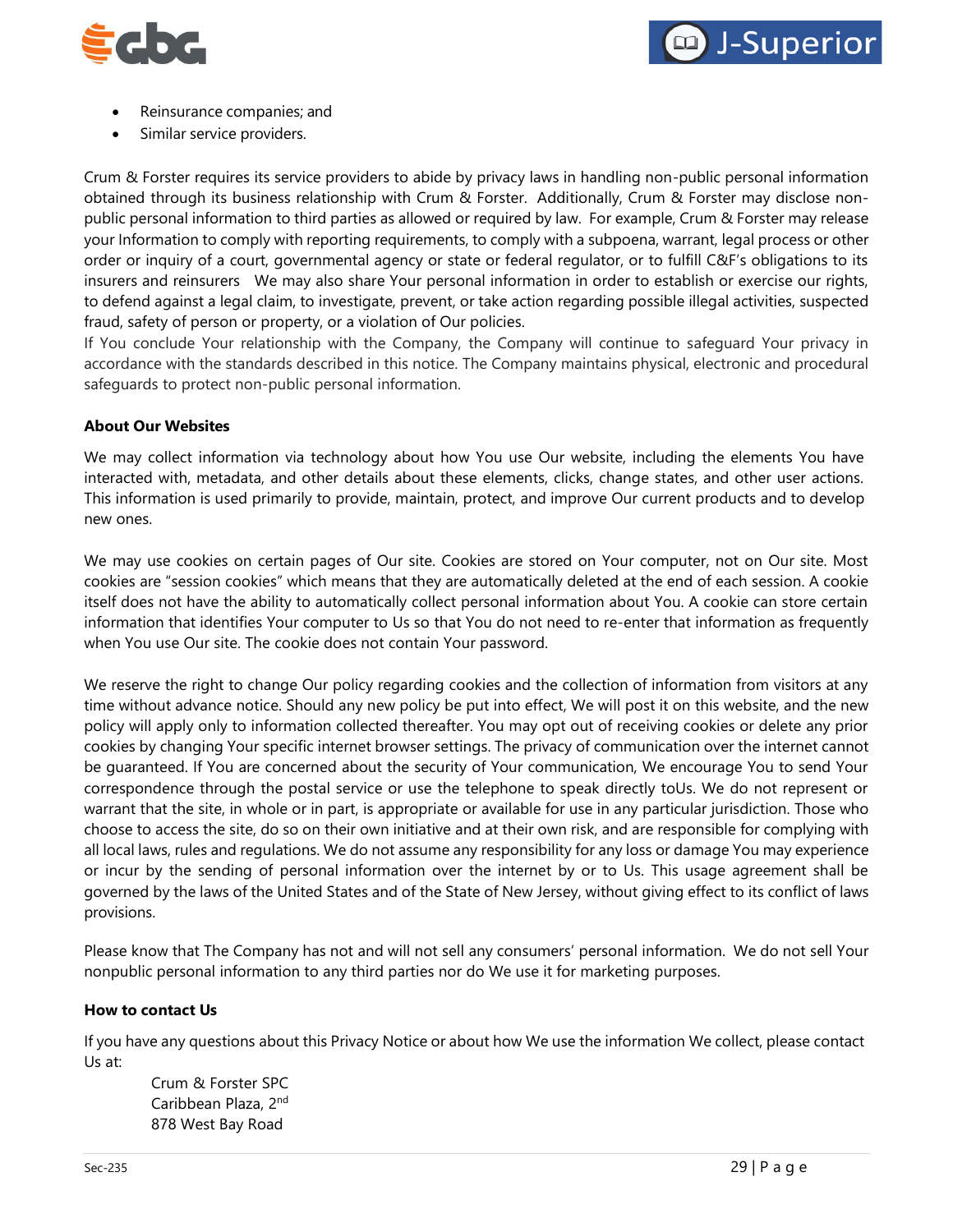



P.O. Box 1159 Grand Cayman KYI-1102

#### **Changes to this Privacy Notice**

We may revise this notice at any time. If We make material changes, We will notify You as required by law.

## <span id="page-29-0"></span>**14.0 DEFINITIONS**

Certain words and phrases used in this Plan are defined below. Other words and phrases may be defined where they are used.

**Accident:** Any sudden and unforeseen event occurring during the insurance coverage year period, resulting in bodily Injury, the cause or one of the causes of which is external to the Insured Person's own body and occurs beyond the Insured Person's control.

**Activities of Daily Living (ADL):** Activities of daily living are those activities normally associated with the day-today fundamentals of personal self-care, including but not limited to: walking, personal hygiene, sleeping, toilet/continence, dressing, cooking/feeding, medication, and getting in and out of bed.

**Acute Care**: Medically Necessary, short-term care for an Illness or Injury, characterized by rapid onset, severe symptoms, and brief duration, including any intense symptoms, such as severe pain.

**Admission**: The period from the time that an Insured Person enters a Hospital, Extended Care Facility or other approved health care facility as an Inpatient until discharge.

**Allowable Charge:** The fee or price the Insurer determines to be the Usual, Customary and Reasonable Charges for health care services provided to Insured Persons. The Insured Person is responsible for the payment of any balance over the Allowable Charge (except in the U.S. when a Preferred Provider has delivered the service). All services must be Medically Necessary. Once an Allowable Charge is established, then the Deductible, Coinsurance, Copayments and any excess charges must be paid by the Insured Person.

**Ambulatory Surgical Center:** A facility which (a) has as its primary purpose to provide elective surgical care; and (b) admits and discharges a patient within the same working day; and (c) is not part of a Hospital. Ambulatory Surgical Center does not include: (1) any facility whose primary purpose is the termination of pregnancy; (2) an office maintained by a Physician for the practice of medicine; or (3) an office maintained by a Dentist for the practice of Dentistry.

**Benefit Period:** A period, shown in the Schedule of Benefits and commencing with the date of the first expense incurred for treatment of an Injury sustained in an Accident or the date of the first treatment of illness, during which benefits are payable.

**Club Sports:** Any sports offered at a university or college in the United States that compete with other universities, or colleges, but are not regulated by the National Collegiate Athletic Association (NCAA) or National Association of Intercollegiate Athletics (NAIA), and do not have varsity status.

**Coinsurance:** The percentage amount of the Allowable Charges that the Insured Person and the Insurer will share after the Deductible and Copayment is met.

**Common Carrier**: An individual, a company, or public utility which is in the regular business of transporting people and for which a fare has been paid.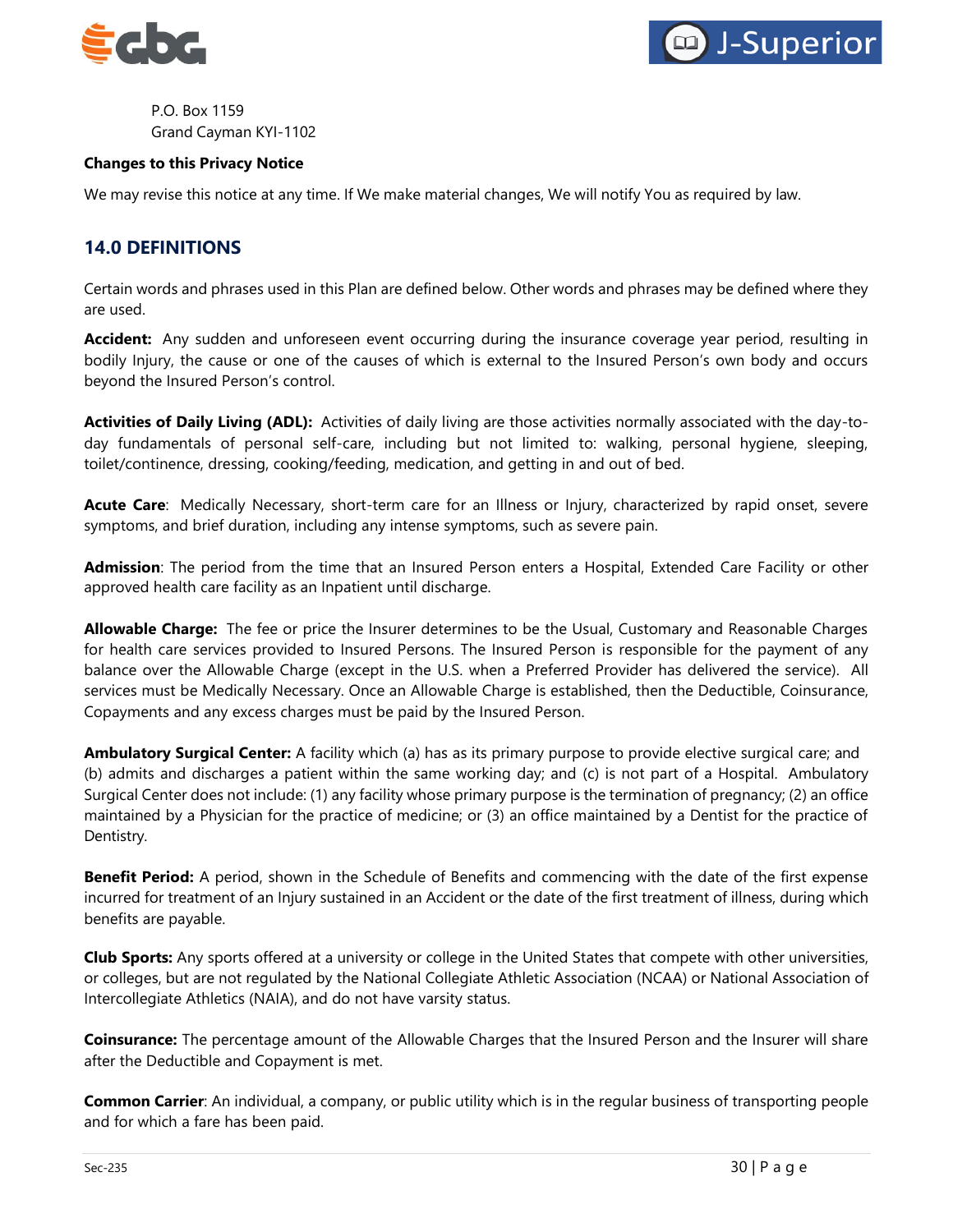



#### **Complications of Pregnancy:** A condition

- Caused by pregnancy; and
- Requiring medical treatment prior to, or subsequent to termination of pregnancy; and
- The diagnosis of which is distinct for pregnancy; and
- Which constitutes a classifiably distinct complication of pregnancy.

A condition simply associated with the management of a difficult pregnancy is not considered a complication of pregnancy.

**Confinement**: Inpatient stay at an approved extended care facility for necessary skilled treatment or Rehabilitation in accordance with the contract.

**Congenital Condition:** Any heredity condition, birth defect, physical anomaly and/or any other deviation from normal development present at birth, which may or may not be apparent at that time. These deviations, either physical or mental, include but are not limited to, genetic and non-genetic factors or inborn errors of metabolism.

**Copayment:** A fixed dollar amount that may be applied per office visit each time medical services are received. Ancillary services such as Laboratory and Radiology service (i.e. blood tests, x-rays) that may be in conjunction with an office visit do not require a separate Copayment. Copayments do not apply to the Deductible, Coinsurance or to the Out-Of-Pocket Maximum.

**Cosmetic Surgery**: Surgery or therapy performed to improve or alter appearance for self-esteem or to treat psychological symptomatology or psychosocial complaints related to one's appearance.

**Covered Expense:** Charges that are Medically Necessary and that are:

- 1. Not in excess of the maximum amount payable for services as specified in the Schedule of Benefits;
- 2. In excess of any Deductible amount; and
- 3. Incurred while the Insured Person's coverage under this Plan is in force.

**Custodial Care:** Includes: (1) the provision of room and board, nursing care, or such other care which is provided to an individual who is mentally or physically disabled and who, as determined by the individual's attending Physician, has reached the maximum level of recovery; and (2) in the case of an institutionalized person, room and board, nursing care or such other care which is provided to an individual for whom it cannot reasonably be expected that medical or surgical treatment will enable him to live outside an institution; and (3) rest cures, respite care and home care provided by family Insureds. Upon receipt and review of a claim, the Insurer or an independent medical review will determine if a service or treatment is Custodial Care.

**Deductible**: The amount of covered Allowable Charges payable by the Insured Person during each Period of Insurance before the Plan benefits are applied. Such amount will not be reimbursed under the Plan. The Deductible is not considered part of the Out-Of-Pocket Maximum.

**Dentist:** A person who is: 1) Licensed to practice dentistry in the state where the dental procedure is performed; and 2) Operating within the scope of his or her license; or 3) Licensed or certified to perform dental procedures in the state where the dental procedure is performed.

**Dependent:** Refers to a member of the Insured Person's family who is enrolled under the Plan with the Insurer after meeting all the Eligibility requirements and for whom Premiums have been received.

**Dependent Child:** The Insured Person's unmarried child who meets the following requirements:

a child from birth to 26 years old;

A dependent child, for purposes of this definition, includes the Insured Person's: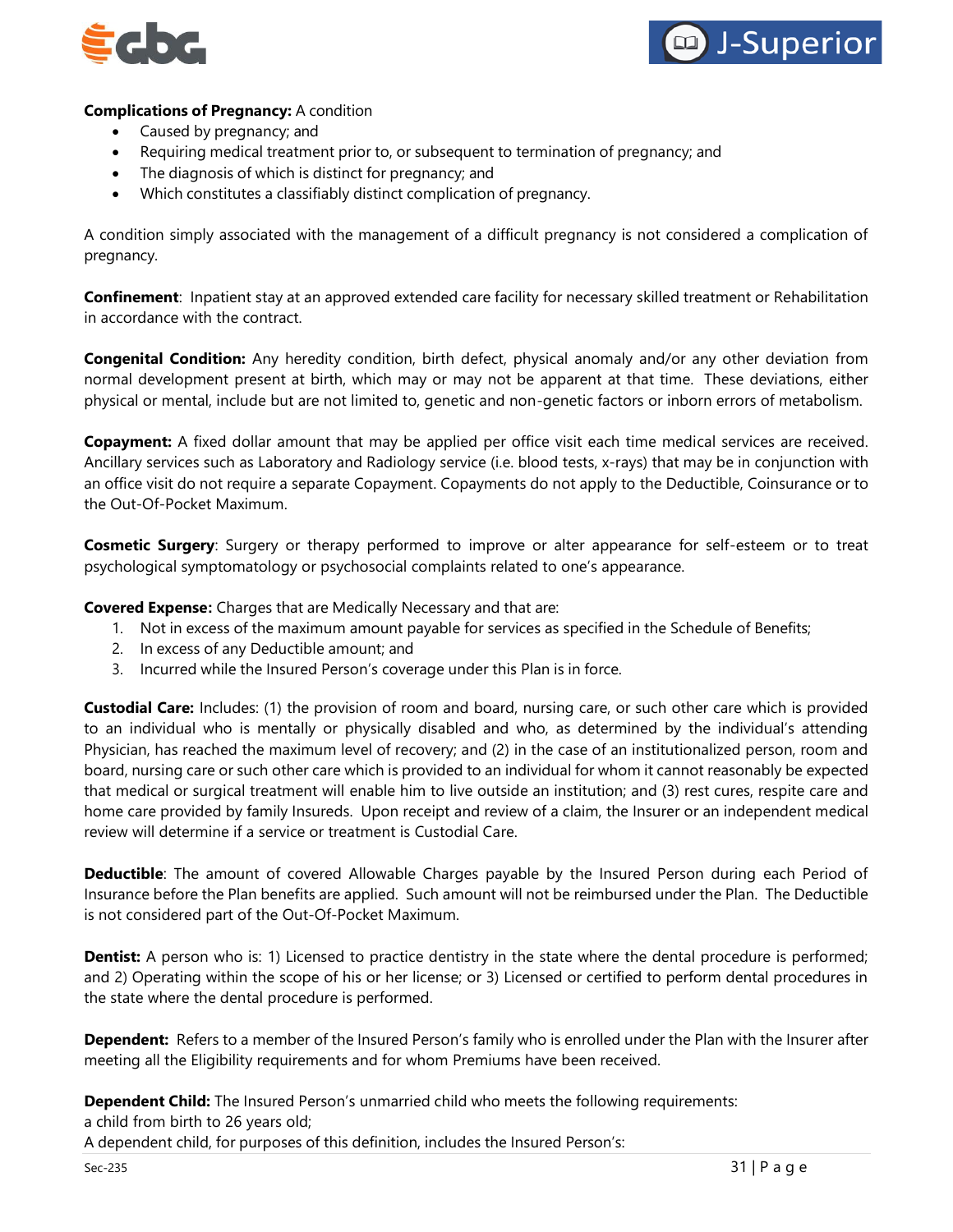



- i. natural child;
- ii. adopted child;
- iii. stepchild who resides with the Insured Person**.**

**Durable Medical Equipment**: Motorized wheelchairs, beds, orthopedic braces, artificial devices replacing body parts and other equipment customarily and generally useful to a person only during an Illness or Injury and determined by Insurer to be Medically Necessary.

**Effective Date:** The date upon which the Insured Person's coverage will commence under this Plan.

**Eligible Person:** An individual as defined in the Schedule of Benefits.

**Eligibility:** The requirements that all Insured Persons including Eligible Dependents, must meet at all times in order to be covered under this Plan.

**Emergency Dental Treatment**: Emergency Dental treatment is urgent treatment necessary to restore or replace sound natural teeth damaged as a result of an Accident. Sound teeth do not include teeth with previous crowns, fillings, or cracks. Damage to teeth caused by chewing foods does not qualify for Emergency Dental coverage.

**Experimental and/or Investigational**: Any treatment, procedure, technology, facility, equipment, medication, medication usage, device, or supplies not recognized as accepted medical practice by Insurer.

**Extended Care Facility:** A nursing and/or Rehabilitation center approved by Insurer that provides skilled and Rehabilitation services to patients who are discharged from a Hospital or who are admitted in lieu of a Hospital stay. The term Extended Care Facility does not include nursing homes, rest homes, health resorts, homes for the aged, infirmaries or establishments for domiciliary care, Custodial Care, care of substance abuse addicts or alcoholics, or similar institutions.

**HIV**: Acquired Immune Deficiency Syndrome (AIDS) and all diseases caused by and/or related to the HIV Virus.

**Home Country:** The country from which the Insured Person holds a passport. If the Insured Person holds passports from more than one country, the Home Country will be the country declared to in writing as their Home Country.

**Home Health Agency:** an entity engaged in arranging and providing nursing services, home health services or other therapeutic and related services. The entity must be certified by a competent governmental authority in the jurisdiction where the services are rendered and meeting the requirements of Title XVIII of the Social Security Act, as amended, for home health agencies.

**Home Health Care Plan:** A program: 1) for the care and treatment of an Insured Person in his home; 2) established and approved in writing by his attending Physician; and 3) Certified, by the attending Physician, as required for the proper treatment of the Injury or Illness, in place of Inpatient treatment in a Hospital or in an Extended care Facility.

**Hospice**: An agency which provides a coordinated Plan of home and Inpatient care to a terminally ill person and which meets all of the following tests: 1) has obtained any required state or governmental license or Certificate of Need; 2) provides service 24-hours-a-day, 7 days a week; 3) is under the direct supervision of a Physician; 4) has a Nurse coordinator who is a Registered Nurse (R.N.) or a Licensed Practical Nurse (L.P.N.); 5) has a duly licensed social service coordinator; 6) has as its primary purpose the provision of Hospice services; 7) has a full-time administrator; and 8) maintains written records of services provided to the patient.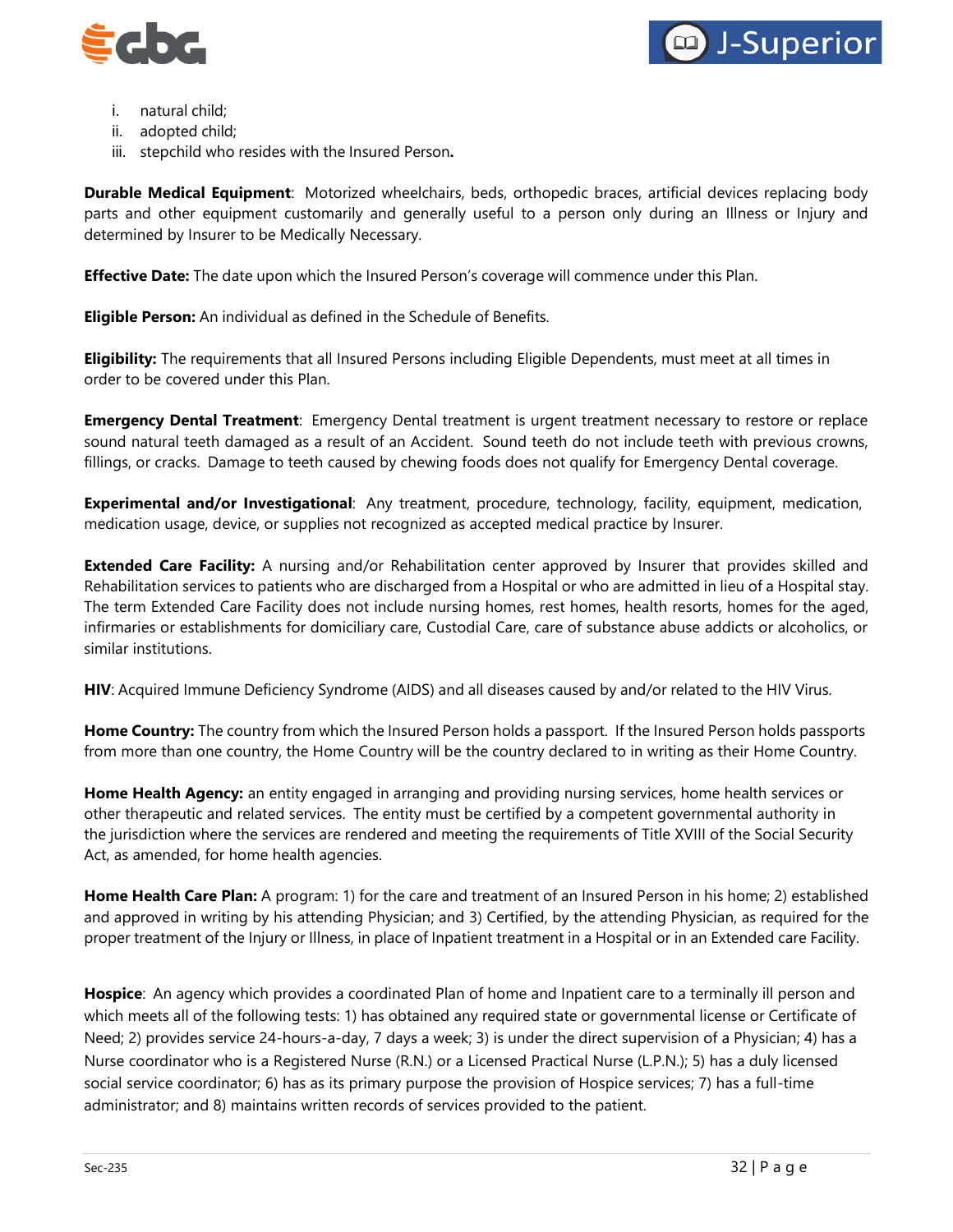



**Hospital**: Includes only Acute Care facilities licensed or approved by the appropriate regulatory agency as a Hospital, and whose services are under the supervision of, or rendered by a staff of Physicians who are duly licensed to practice medicine, and which continuously provides twenty-four (24) hour a day nursing service under the direction or supervision of registered professional Nurses. The term Hospital does not include nursing homes, rest homes, health resorts, and homes for the aged, infirmaries or establishments for domiciliary care, Custodial Care, care of substance abuse addicts or alcoholics, or similar institutions.

**Illness:** Any disease, sickness or infection, other than those related to psychiatric illness or mental stress, contracted after the Effective Date of an Insured Person's coverage.

**Immediate Family Member:** A person who is related to the Insured Person in any of the following ways: Spouse, brother-in-law, sister-in-law, daughter-in-law, son-in-law, mother-in-law, father-in-law, parent (includes stepparent), brother or sister (includes stepbrother or stepsister), or child or granchild (includes legally adopted or stepchild/grandchild).

**Injury:** means bodily harm caused by an Accident. The Accident must occur while the Insured Person's insurance is in force under this Plan. All Injuries sustained by one person in any one accident, including all related conditions and recurrent symptoms of these Injuries, are considered a single covered Injury. The Injury must be the direct cause of an Accident covered under this Plan and must be independent of all other causes. The Injury must not be caused by or contributed to by Illness.

**Innocent Bystander:** An individual who is judged to be not involved with, participating in, or related to their work, any activity associated with any war, conflict or terror related activity. This includes any hostilities or warlike operations (whether war be declared or not), invasion, civil war, riot, rebellion, overthrow of the legally constituted government, military or usurped power and any terrorist activity.

**Inpatient:** An Insured Person admitted to an approved Hospital or other health care facility for a Medically Necessary overnight stay.

**Insured Person or Insured:** Any person who is listed as an Eligible Person on the Schedule of Benefits, for whom an enrollment form has been accepted by the Insurer and required Premium has been paid when due and for whom coverage under this Plan remains in force. May include Insured Spouse and/or Insured Dependent covered under this Plan as Eligible Dependents. An Insured Person may also be referenced as You or Your.

#### **Intercollegiate Sport:** A sport that:

- 1. has been accorded varsity status by the participating School;
- 2. is administered by such School's department of intercollegiate athletics for which the eligibility of the participating student athlete is reviewed and certified in accordance with the applicable intercollegiate sports organization's legislation, rules or regulations;
- 3. entitles qualified participants to receive the participating School's official awards;
- 4. Includes travel, only within the contiguous United States, including Alaska and Hawaii and only directly and without interruption between home, School and the premises of the Intercollegiate Sporting event.

**Interscholastic Sport**: A sport played between secondary schools.

#### **Intramural Sport:** A sport that:

- 1. is approved by the sports director or athletic director of the School; and
- 2. involves only students at the same School; and
- 3. takes place within the walls, boundaries and grounds of said School
- 4. or participation in an approved Intercollegiate tournament, on campus or approved by the Policyholder.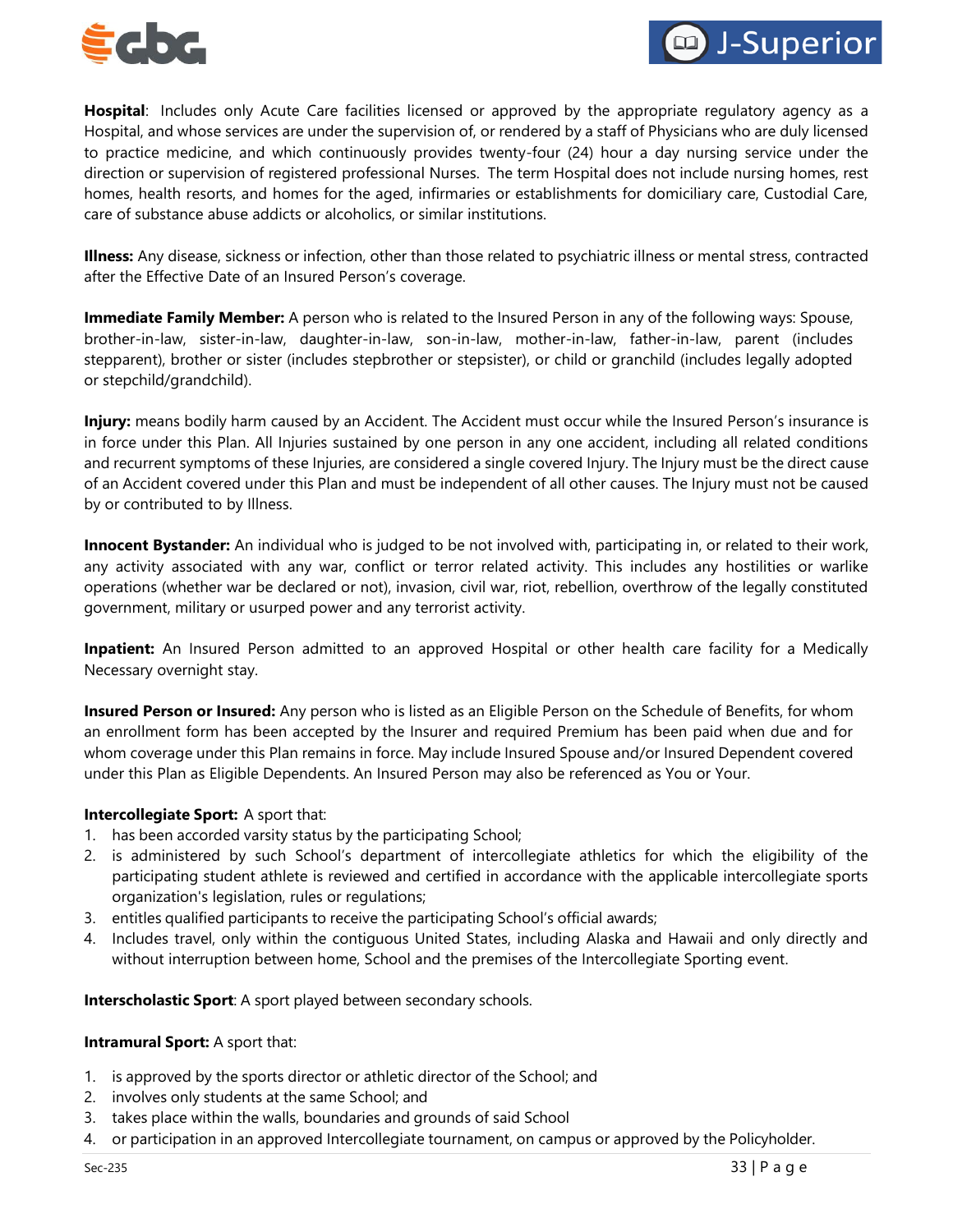



**Lifetime Maximum**: Payment of Medical Expense benefits is subject to a lifetime aggregate maximum per individual Insured Person as indicated in the Schedule of Benefits, as long as the Plan remains in force. The Lifetime Maximum includes all benefit maximums specified in the Plan, including those specified in the Schedule of Benefits. **Lookback Period:** The amount of time that will be reviewed to determine if a claim is related to a Pre-Existing Condition.

**Master Policy:** The agreement between the Insurer and the Fairmont Specialty Trust.

**Maternity Care:** Prenatal care, childbirth, postnatal care, miscarriage and premature birth, and Complications of Pregnancy.

**Maximum Benefit**: The payment specified in the Schedule of Benefits, for specific services, which is the maximum amount payable by Insurer per person, regardless of the actual or Allowable Charge. This is after the Insured Person has met his obligations of Deductible, Coinsurance, Copayments and any other applicable costs.

**Medical Emergency:** A sudden, unexpected, and unforeseen event caused by an Illness or Injury that manifests itself by symptoms of sufficient severity that a prudent layperson would reasonably expect that failure to receive immediate medical attention would place the health of the person in serious jeopardy.

**Medical Identification Card:** The card provided to each Insured Person. This card contains limited benefit information including the Effective Date of coverage, as well as contact information for submitting claims and emergency medical treatment.

**Medically Necessary**: A service or supply is necessary and appropriate for the diagnosis or treatment of an Illness or Injury based on generally accepted current medical practice. A service or supply will not be considered as Medically Necessary if:

- 1. it is provided only as a convenience to the Insured Person or provider;
- 2. it is not the appropriate treatment for the Insured Person's diagnosis or symptoms;
- 3. it exceeds (in scope, duration or intensity) that level of care which is needed to provide safe, adequate and appropriate diagnosis or treatment.

The fact that any particular Physician may prescribe, order, recommend, or approve a service or supply does not, of itself, make the service or supply Medically Necessary.

**Nurse**: A licensed graduate registered nurse (R.N.) or a licensed practical nurse (L.P.N.) who is not:

- the Insured Person,
- an Immediate Family Member of either the Insured Person or the Insured Person's spouse, or
- a member of the same household.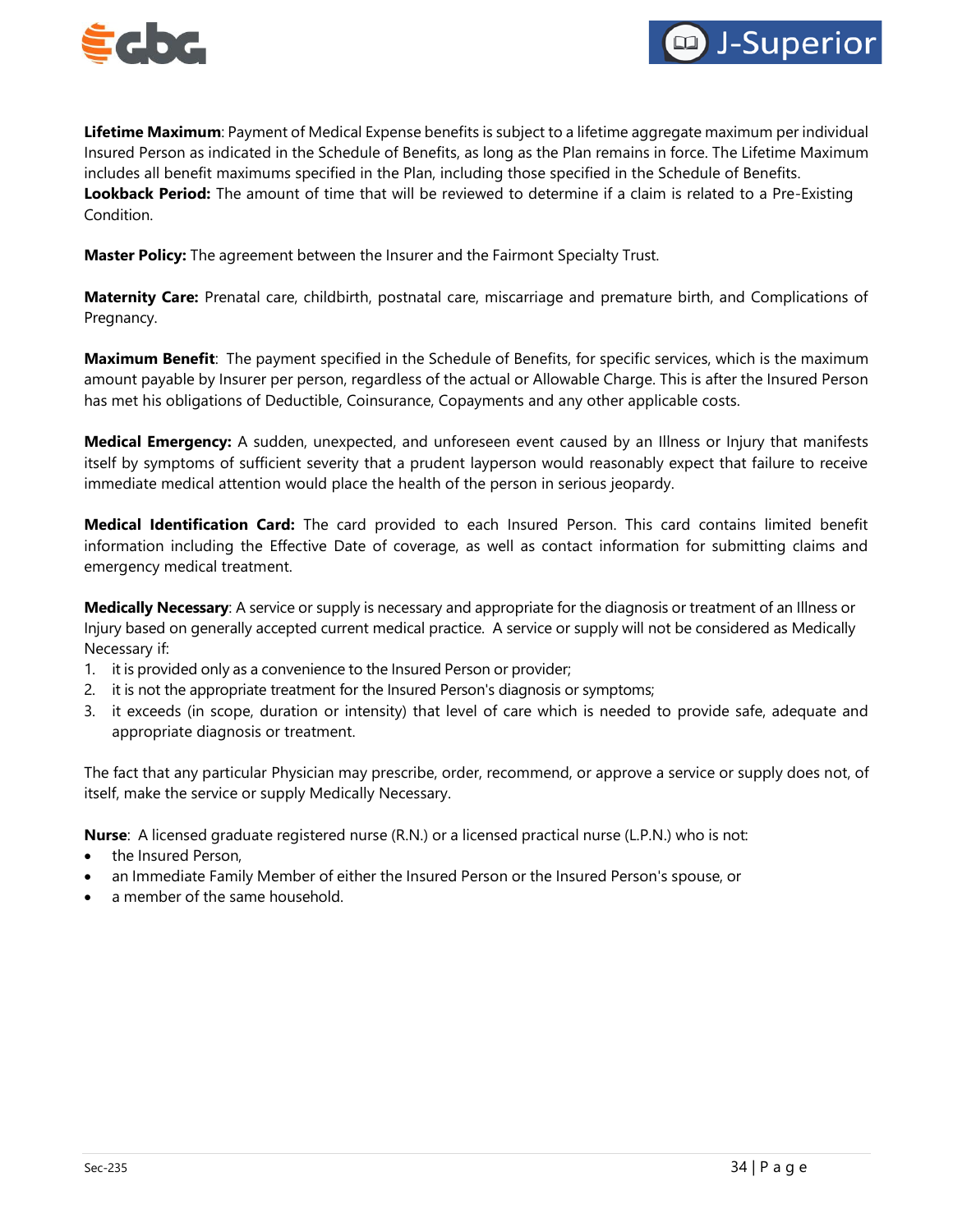



**Optician:** A person or business licensed by the state which renders services to manufacture, grind and or dispense vision lenses and vision frames prescribed by either an Optometrist or an Ophthalmologist, who is not:

- the Primary Insured,
- an Insured Dependent,
- an Immediate Family Member, or
- retained by the Policyholder.

**Outpatient**: Services, supplies or equipment received while not an Inpatient in a Hospital, or other health care facility, or overnight stay.

**Out-of-Network Provider:** Any Hospital, Physician, or other provider of health care services who has not agreed to any pre-arranged fee schedules.

**Out-of-Pocket Maximum:** The maximum dollar amount an Insured Person is responsible to pay during a Period of Insurance. After an Insured Person has reached the Out-of-Pocket Maximum, the Plan covers benefits at 100% for the remainder of the Period of Insurance. Some benefits, however, will always remain payable at the percentage shown in the Schedule of Benefits. The Out-of-Pocket Maximum is met by Coinsurance. Copayments are not applied to the Outof-Pocket Maximum. Penalties and amounts above the Usual, Customary, and Reasonable Charge do not count toward the Out-of-Pocket Maximum. The Out-of-Pocket Maximum is shown in the Schedule of Benefits. In no instance will We pay more than the Lifetime Maximum Benefit as shown in the Schedule of Benefits.

**Period of Insurance:** The start and end date for which insurance coverage is in effect as shown on the Medical Identification Card. When multiple Summary of Benefits are issued during a School Year, the Maximum Benefit is an accumulation of all Summary of Benefits issued during the School Year.

**Physician**: A licensed health care provider and/or Licensed Therapist practicing within the scope of their license and rendering care and treatment to the Insured Person that is appropriate for the condition and locality, and who is not:

- 1. the Insured Person;
- 2. an Immediate Family Member of either the Insured Person or the Insured Person's Spouse;
- 3. a person living in the Insured Person's household; member of the same household
- 4. a person employed or retained by the Policyholder; or
- 5. a person providing homeopathic, aroma-therapeutic, or herbal therapeutic services.

**Plan:** The agreement between the Insurer and the Policyholder. The Plan includes the Master Policy, the Summary of Benefits, the Schedule of Benefits, and the application.

**Pre-Authorization**: A process by which an Insured Person obtains written approval for certain medical procedures or treatments from the Insurer prior to the commencement of the proposed medical treatment. Certain medical procedures will require the Pre-Authorization process to be followed in order for the service to be covered and to maximize the benefits of the Insured Person.

**Pre-Existing Condition:** A pre-existing condition is a disease or physical condition for which medical advice or treatment has been received within 12 months immediately prior to becoming covered under the Plan

**Preferred Allowance:** Refers to the amount an In-Network Provider will accept as payment in full for covered medical expenses.

**Preferred Provider:** The providers and Hospitals who have contracted with a Preferred Provider Organization to provide specific medical care at negotiated prices.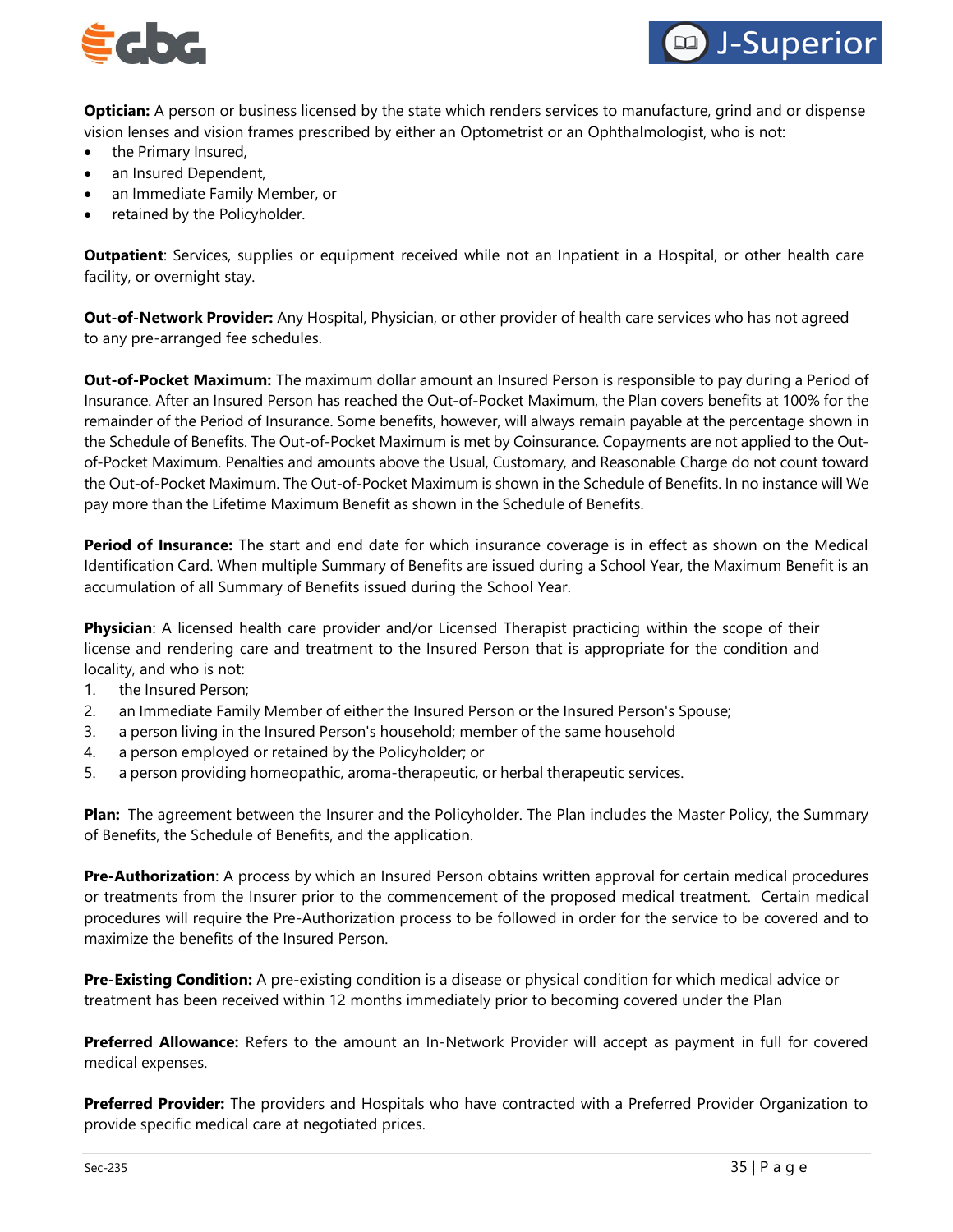



**Preferred Provider Organization (PPO)**: Refers to a participating Provider, such as Hospital, clinic or Physician that has entered into an agreement to provide health services to Insured Persons.

**Premium(s):** The consideration owed by the Insured Person to the Insurer in order to secure benefits for its Insured Persons under this Plan.

**Prescription Medications**: Prescription medications are medications which are prescribed by a Physician, and which would not be available without such prescription. Certain treatments and medications, such as vitamins, herbs, aspirin, cold remedies, medicines, Experimental or Investigative medications, or medical supplies even when recommended by a Physician, do not qualify as prescription medications.

**Professional Sports**: Activities in which the participants receive payment for participation, this does not include participants in National Collegiate Athletic Association (NCAA) or National Association of Intercollegiate Athletics (NAIA).

**Provider**: The organization or person performing or supplying treatment, services, supplies or medications.

**Qualifying Insurance Coverage:** Insurance coverage of an individual under any of the following:

- 1. A group health plan.
- 2. Individual or group health coverage.
- 3. Medicare.
- 4. Medicaid.
- 5. Medical and dental care for members and certain former members of the uniformed services and for their Dependents.
- 6. A medical program of the federal Indian health service or tribal organization.
- 7. A state health benefits risk pool.
- 8. The Federal Employees Health Benefits Program.
- 9. The State Children's Health Insurance Program (S-CHIP).
- 10. Health plans established and maintained by foreign governments or political subdivisions and by the U.S. government.
- 11. Any public health benefit program provided by state, country, or other political subdivision of a state.
- 12. A health benefit plan under the federal Peace Corps Act.

**Rehabilitation**: Therapeutic services designed to improve a patient's medical condition within a predetermined time period through establishing a maintenance program designed to maintain the patient's current condition, prevent it from deteriorating and assist in recovery.

**Rehabilitation Facility:** A legally operating institution or part of an institution which has a transfer agreement with one or more Hospitals and which:

- is primarily engaged in providing comprehensive multi-disciplinary physical rehabilitative services or rehabilitation inpatient care, and
- is duly licensed by the appropriate government agency to provide such services, and
- is required to be accredited by the Joint Commission on Accreditation of Health Care Organizations or the Commission on Accreditation of Rehabilitation Facilities.

A Rehabilitation Facility does not include institutions which provide only minimal care, custodial care, care for the terminally ill, part-time care, or services or facilities for drug abuse or alcoholism.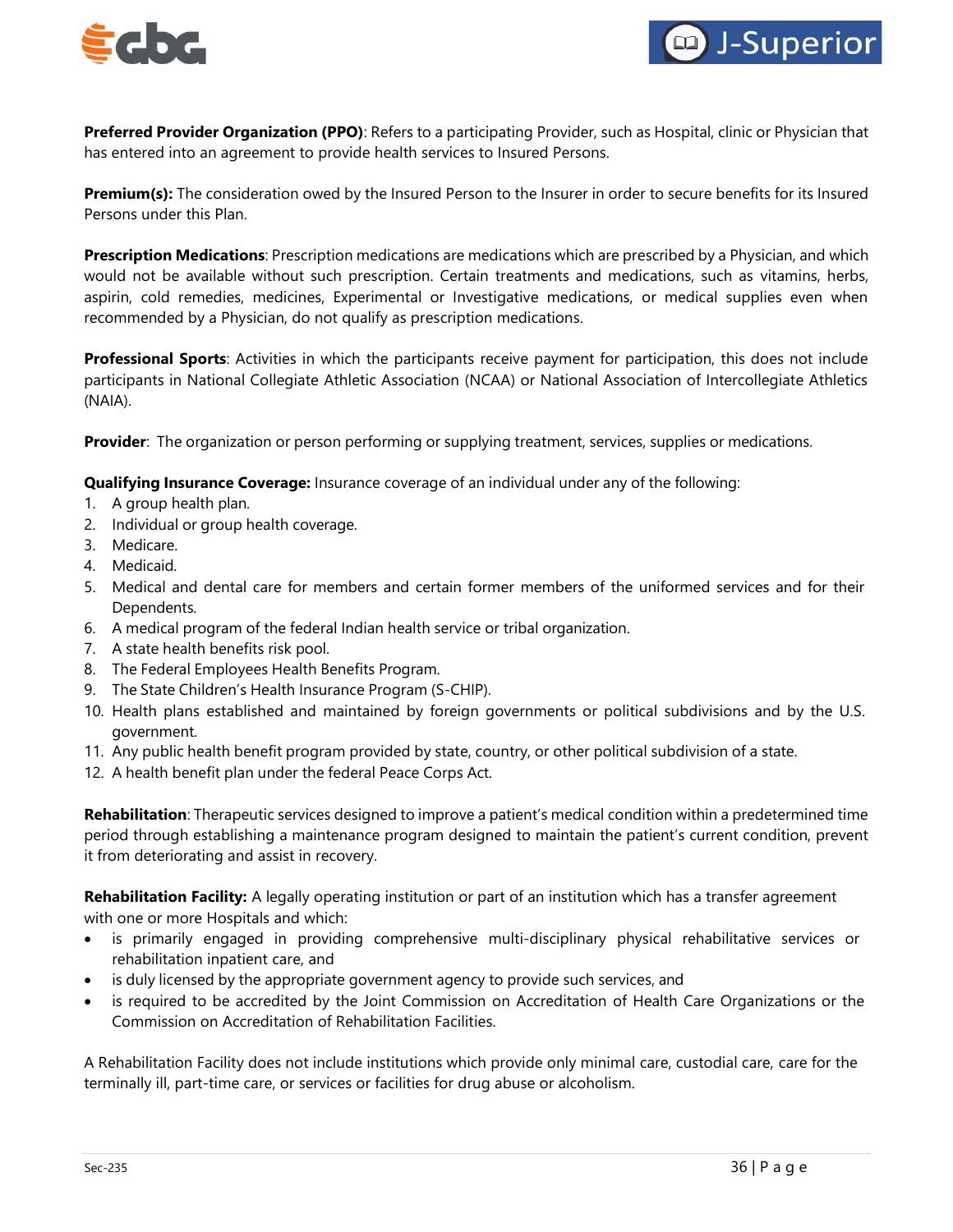



**Repatriation or Local Burial**: This is the expense of preparation and the air transportation of the mortal remains of the Insured Person from the place of death to their Home Country, or the preparation and Local Burial of the mortal remains of an Insured Person who dies outside their Home Country. This benefit is excluded where death occurs in their Home Country.

**Schedule of Benefits**: The summary description of the benefits, payment levels and Maximum Benefits, provided under this Plan.

**School:** The college or university where the Insured Person is enrolled. The School must be licensed or accredited, as applicable, by the jurisdiction where it is located, to provide the care, education or training for which the Insured Person is enrolled.

**School Year:** The 12months period when the educational institution begins classes, usually starting in late summer and may conduct classes on a quarterly, semester, or other regularly scheduled basis.

**Skilled Nursing Facility:** means an institution which meets all the following requirements:

- it must be operated pursuant to law,
- it must be primarily engaged in providing, in addition to room and board accommodations, nursing services under a licensed Physician's supervision,
- Registered or License Practical Nurses must supervise 24 hours a day, and
- a daily record for each patient must be maintained.

This definition does not include:

- a. Rest home or similar facility,
- b. Home or facility for the aged,
- c. Home or facility for drug addicts and alcoholics,
- d. Home or facility for care and treatment of mental diseases and disorders, or
- e. Home or facility for custodial or educational care.

**Spouse:** means the Insured Person's lawful spouse or domestic partner.

**Student Health Center:** A facility that meets all of the following requirements: 1) located in or near a School facility and open during School hours; 2) organized through the School, community, and health care Provider relationships; and 3) staffed by qualified health care Providers.

**Subrogation**: Circumstances under which the Insurer may recover expenses for a claim paid out when another party should have been responsible for paying all, or a portion of that claim.

**Summary of Benefits:** The document provided to the Insured Person that includes the Schedule of Benefits and the terms of the Master Policy issued to the Trust.

**Terrorism**: Terrorist activity means an act, or acts, of any person, or groups of persons, committed for political, religious, ideological or similar purposes with the intention to influence any government and/or to put the public, or any section of the public, in fear. Terrorist activity can include, but not be limited to, the actual use of force or violence and/or the threat of such use. Furthermore, the perpetrators of terrorist activity can either be acting alone, or on behalf of, or in connection with any organization or government.

**Trip:** Round trip travel by air, land, or sea from the Insured's Home Country.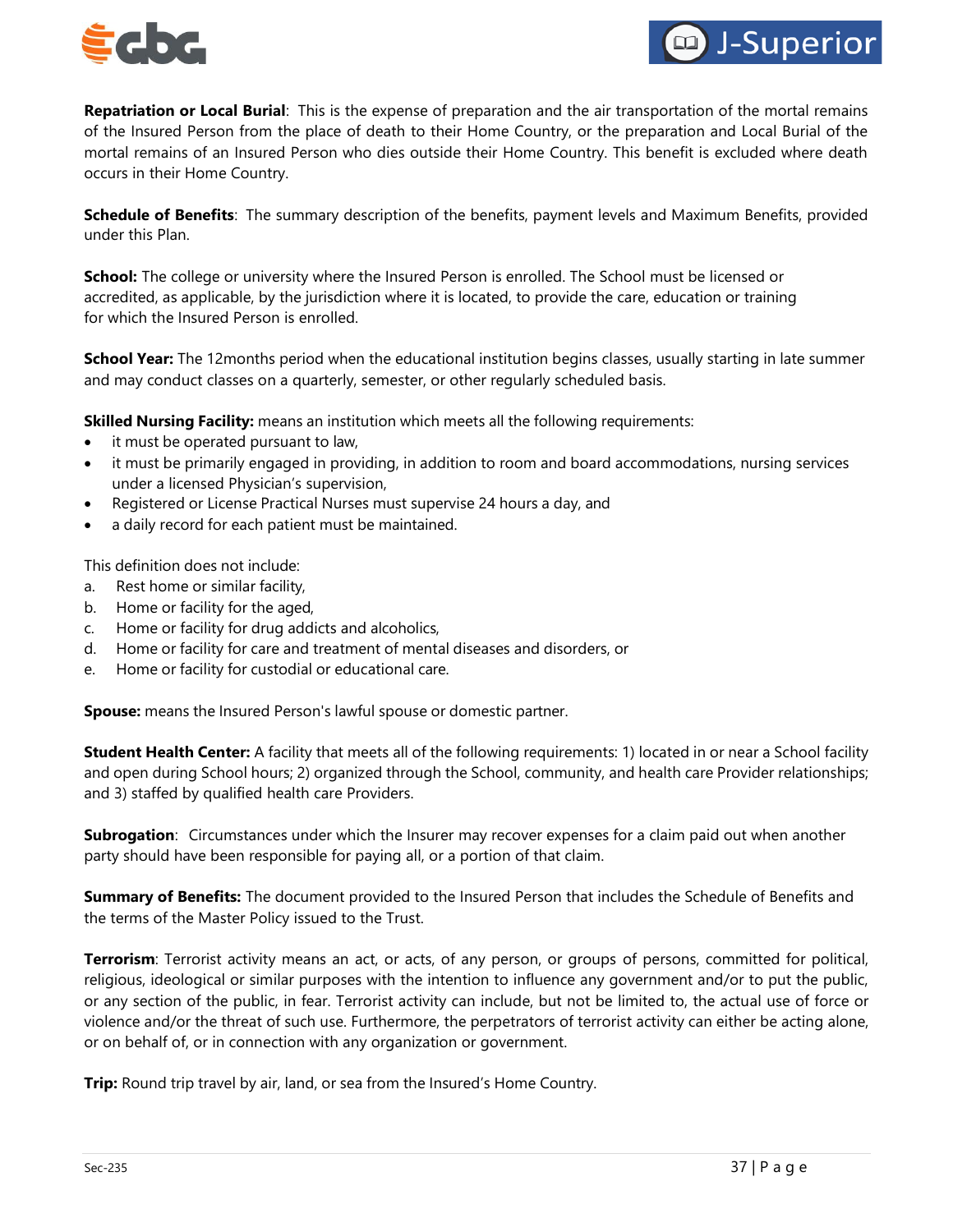



**Usual, Customary and Reasonable Charge (UCR):** Fees and prices generally charged within the locality where performed for Medically Necessary services and supplies required for treatment of cases of comparable severity and nature.

**Vision Examination:** An examination of principal vision functions. A Vision Examination includes but is not limited to, case history, examination for pathology or anomalies, job visual analysis, refraction, vision field testing and tonometry, if indicated. The exam will be consistent with the community standards, rules and regulations of the jurisdiction in which the provider practice is located administered by an Optician.

**Waiting Period**: The period of time beginning with the Insured Person's Effective Date, during which limited, or no benefits are available for particular services. After satisfaction of the Waiting Period, benefits for those services become available in accordance with this Plan.

**We, Us, Our and Insurer:** Crum & Forster, SPC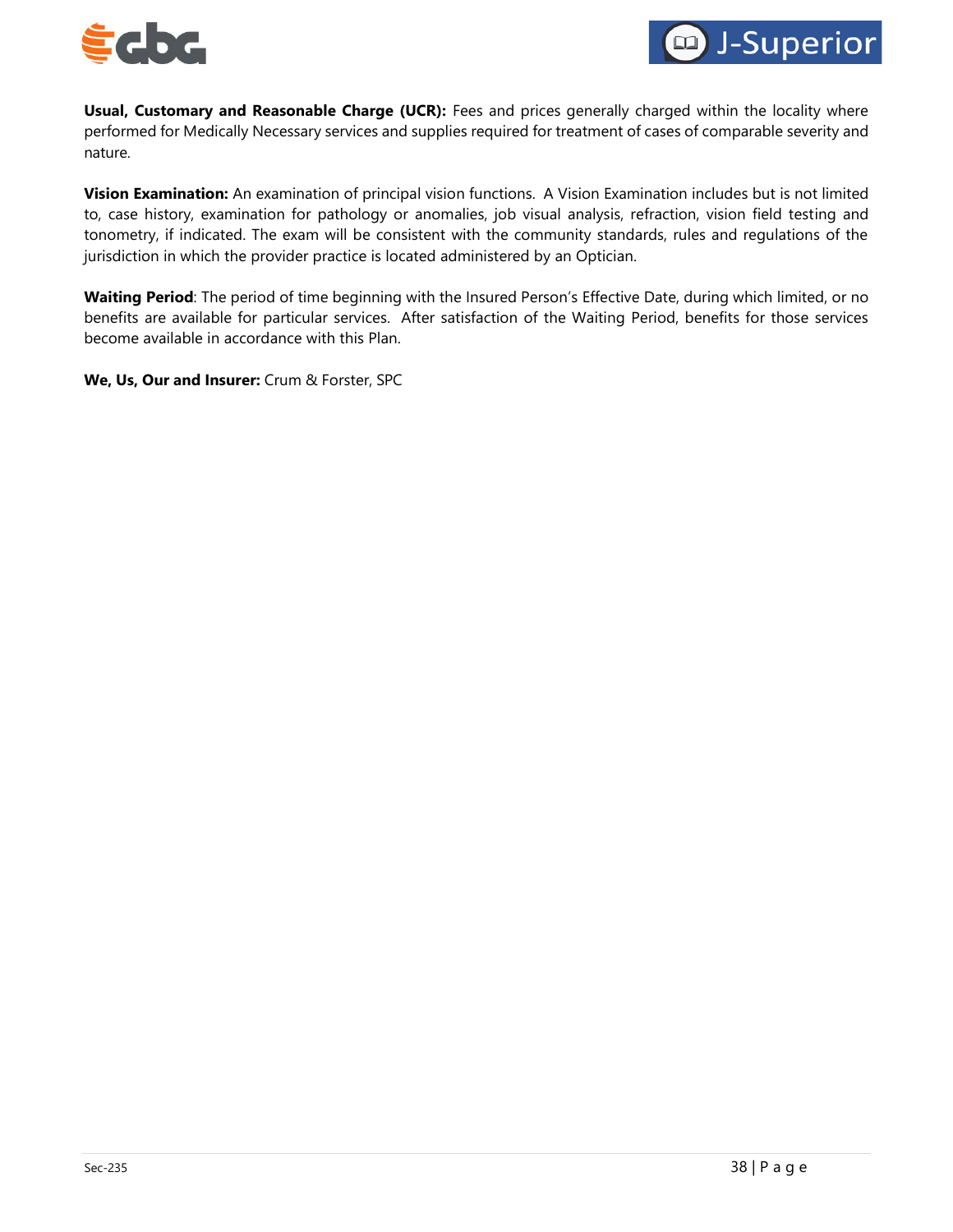



# <span id="page-38-0"></span>**15.0 SUBSCRIPTION AGREEMENT**

I hereby apply to be a participant of the Fairmont Specialty Trust (the "Trust") and to participate in the insurance coverage (the "Coverage") under the Trust by Crum & Forster SPC ("the Company") under which I am considered an Insured. I understand that the Coverage is not a general health insurance product but is intended for use in the event of a sudden and unexpected event while traveling outside my Home Country. I understand that the Coverage extended to me will terminate upon my return to my Home Country. I understand that the liability of the Company as insurer of the Coverage is as provided in the Policy. By acceptance of Coverage and/or submission of any claim for benefits, the Insured ratifies the authority of the signer to so act and bind the Insured Person. The Insured undertakes to make all Premium payments as they fall due in respect of the Coverage extended to him or her. Neither the trust nor its administrator or insurance broker (collectively, the "Plan Administrator") shall not be responsible for the administration of such payments. If the Insured fails to make any Premium payment due in respect of the Coverage extended to him or her, subject to the discretion of the Insurance Company, such Coverage will lapse. The Insured hereby confirms the accuracy of all information, validity of all representations and warranties provided to the Plan Administrator in connection with its participation in the Plan and/or the subscription for the Coverage, howsoever provided, including the terms of this Subscription Agreement, (together "Representations & Warranties"). The Insured acknowledges that certain of such information will be relied upon by the Company as insurers of the Coverage and that any inaccuracy therein may result in the invalidity of such Coverage as it relates to the Insured, the loss of Coverage and all monies paid in relation thereto. The Insured hereby undertakes to inform the Plan Administrator of any change to any of matter that forms the subject of any of the Representation & Warranties. The Insured hereby undertakes to indemnify and hold harmless the Plan Administrator against any loss or damage (including attorney's fees) occasioned by any inaccuracy in any Representation & Warranty or failure to advise the Plan Administrator of any change in any matter that forms the subject of any of the Representation & Warranties. The Insured agrees that the Plan Administrator shall be entitled to rely on and to act in accordance with any written instruction purported to be provided by the Insured and the Insured hereby undertakes to indemnify and hold harmless the Plan Administrator against any loss or damage (including attorney's fees) occasioned by the Plan Administrator acting in accordance with any such instruction. Payments under the terms of the Coverage shall be paid by the Insurers to the Insured or directly to a provider if assignment of benefits has been authorized. The Plan Administrator shall not be responsible for the administration of such payments. I confirm that I have satisfied myself that the insurance is appropriate for me and that I meet the eligibility criteria.